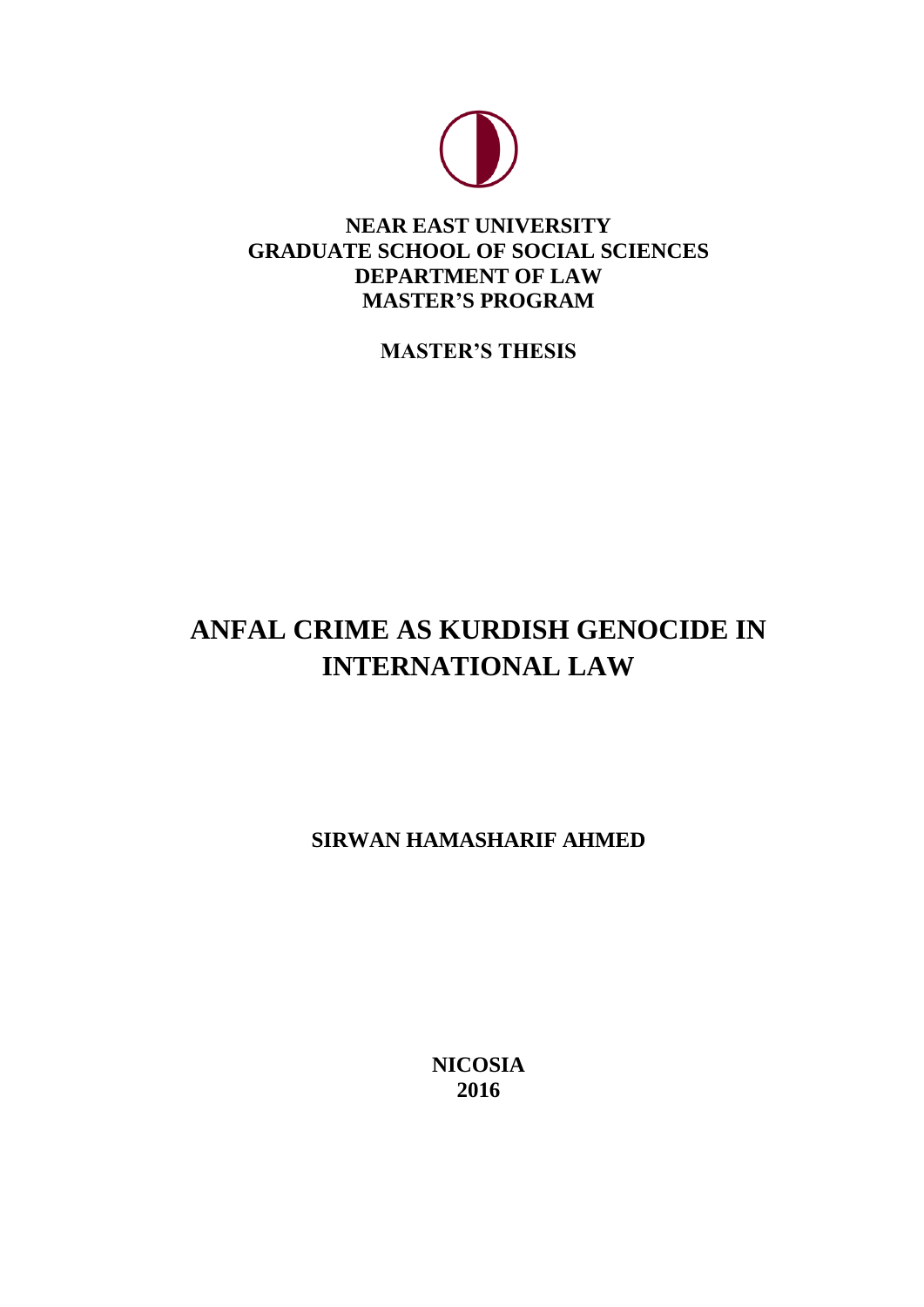# **NEAR EAST UNIVERSITY GRADUATE SCHOOL OF SOCIAL SCIENCES DEPARTMENT OF LAW MASTER'S PROGRAM**

**MASTER'S THESIS**

# **ANFAL CRIME AS KURDISH GENOCIDE IN INTERNATIONAL LAW**

# **PREPARED BY SIRWAN HAMASHARIF AHMED**

**20135540**

**Supervisor: Asst. Prof. Dr Reşat Volkan GÜNEL**

> **NICOSIA 2016**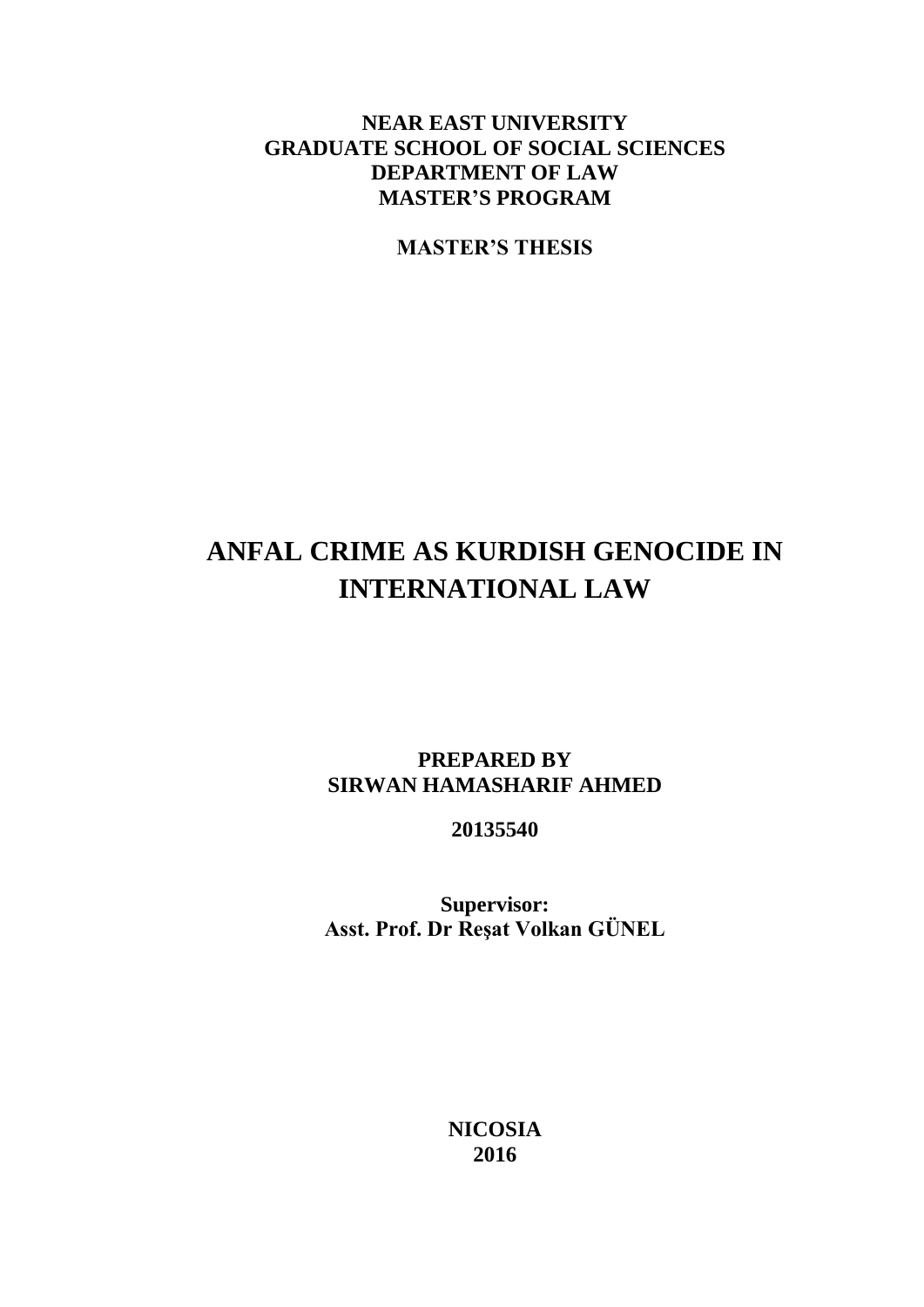#### **NEAR EAST UNIVERSITY GRADUATE SCHOOL OF SOCIAL SCIENCES Department of Law Master's Program**

#### **Thesis Defence**

# **Thesis Title: ANFAL CRIME AS KURDISH GENOCIDE IN INTERNATIONAL LAW**

**We certify the thesis is satisfactory for the award of degree of Master of Law**

**Prepared By: Sirwan Hamasharif Ahmed**

**Examining Committee in charge** 

Asst. Prof. Dr. Resat Volkan Günel Near East University

**Dr. Tutku Tugyan Near East University** 

 **Thesis Supervisor Head of Law Department**

 **Law Department** 

**….………………… Near East University ………… Department**

> **Approval of the Graduate School of Social Sciences Assoc. Prof. Dr. MUSTAFA SAĞSAN Acting Direct**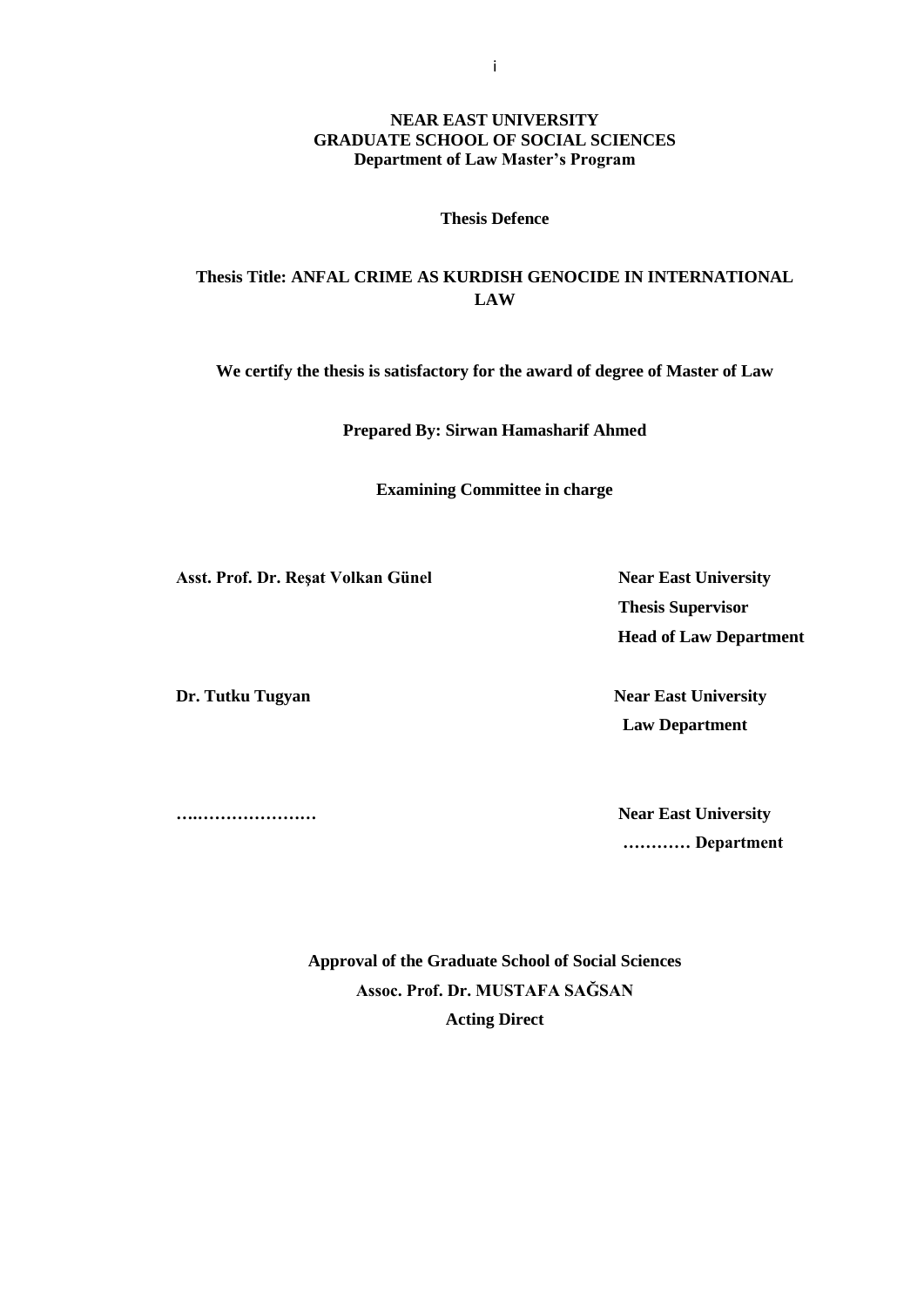# **DECLARATION**

I hereby declare that this master's thesis titled as *"Anfal Crime as Kurdısh Genocıde ın Internatıonal Law"* has been written by myself in accordance with the academic rules and ethical conduct. I also declare that all the materials benefited in this thesis consist of the mentioned resources in the reference list. I verify all these with my honour.

1 /1 /2016

Sırrwan Hamasharıf Ahmed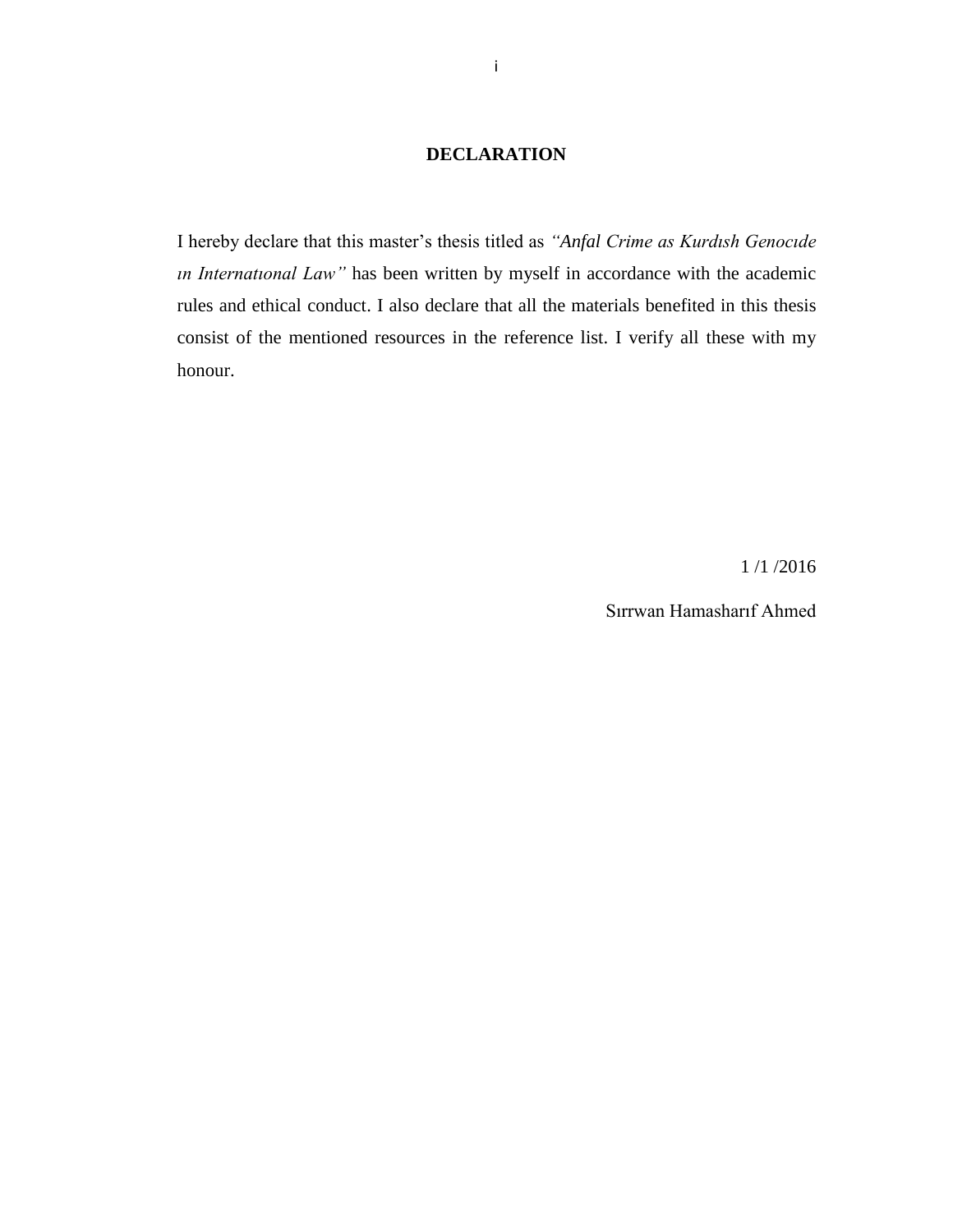# **DEDICATION**

- <span id="page-4-0"></span>1. I dedicate my study for children who did not have any sins and they had been taking them under the darkness of the sand in the deserts of Iraq, which it was written the cradle of the first law in the history of mankind!! And near the Saudi it is the Muslims direction!!
- 2. I can't forget the sadness of both my grandparents that they suffered from the missing their both daughters and 11 children with them in the Anfal crime!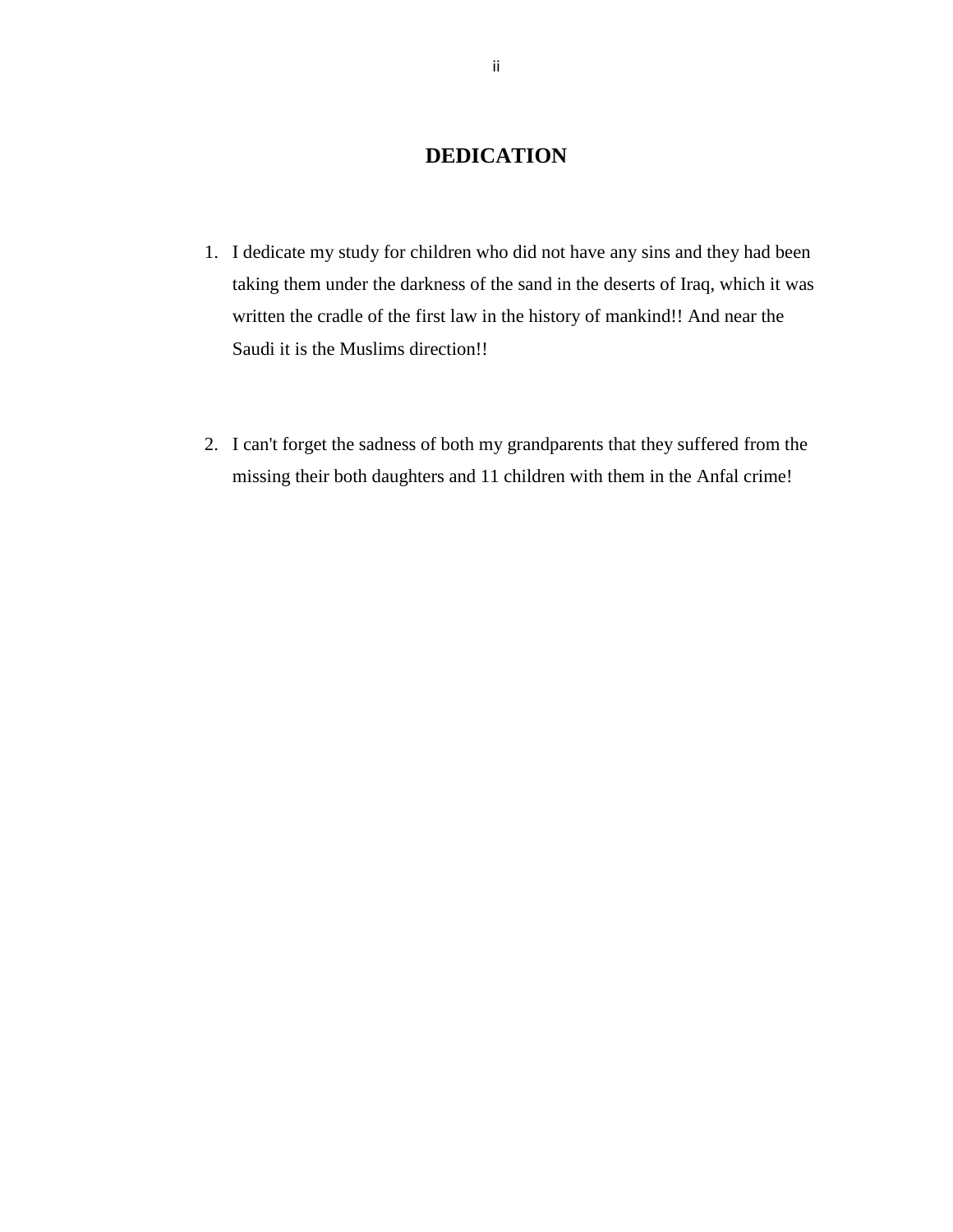# **ABSTRACT**

<span id="page-5-0"></span>Despite the measures and steps taken by the international community after World War II to prevent the commission of the crime of genocide, under the shadow of the international public law but Criminals has done committing this crime, which some called it mother of all crimes (Moshman, 2001), cruelty this genocide show that criminals don't made separate vary among children, women and the elderly, which do not have any sin!

Therefore, the international community should be prevent the recurrence of this crime, as happened in Iraq and the Kurdish people, their victims were lives on the land of their ancestors.

Iraq regime performed Genocide against the Kurdish people, unfortunately any of the counters did not move actor to condemn the crime, and described as part of "genocide" until the end of Saddam Hussein's rule in 2003, and when this ruling fell, accused of many crimes, and after that voices, Kurdish and international effort to select a fair extermination as a crime, endeavor and faced some procedural problems related to characterization and definition of the legal and air conditioning.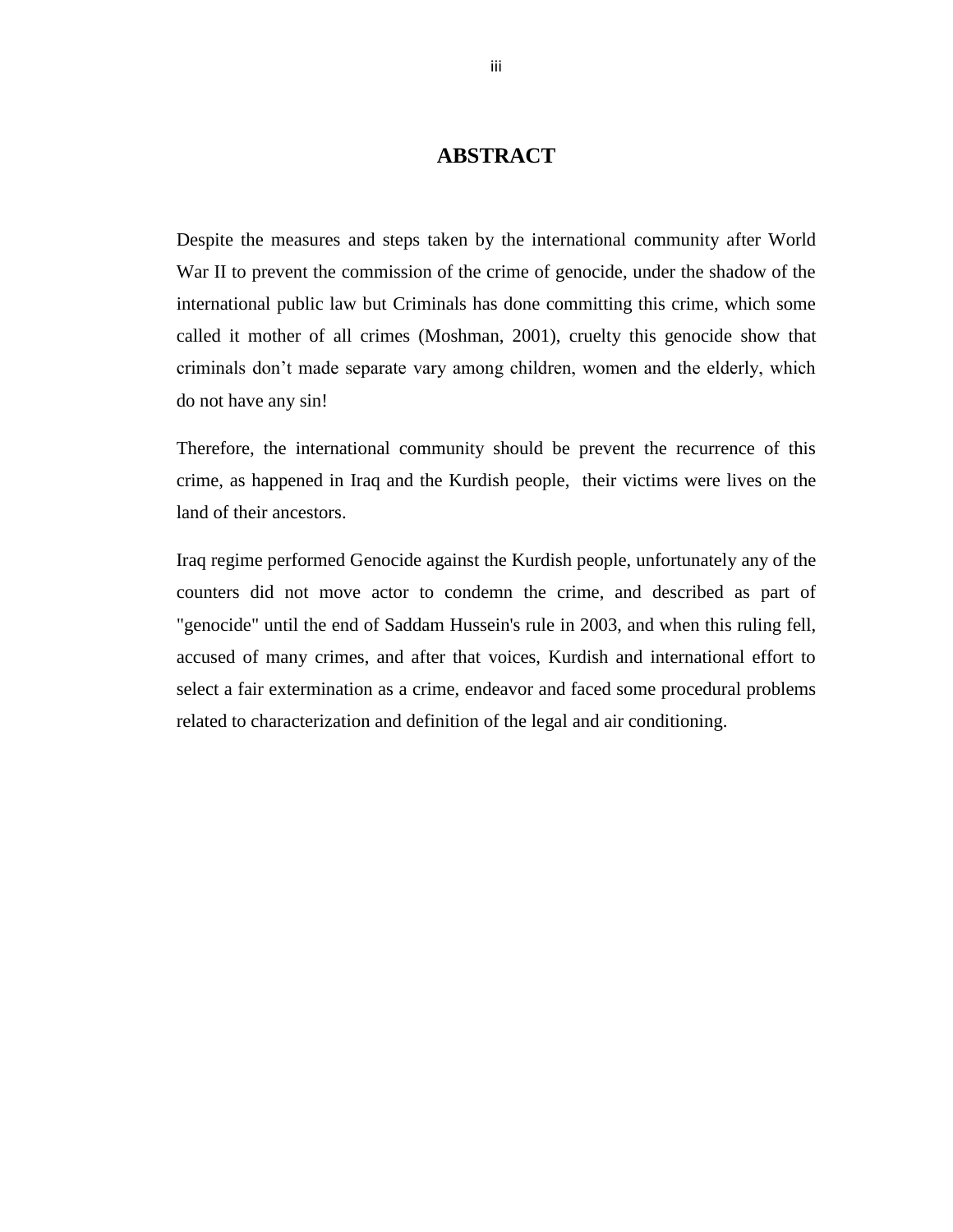# **TABLE OF CONTENTS**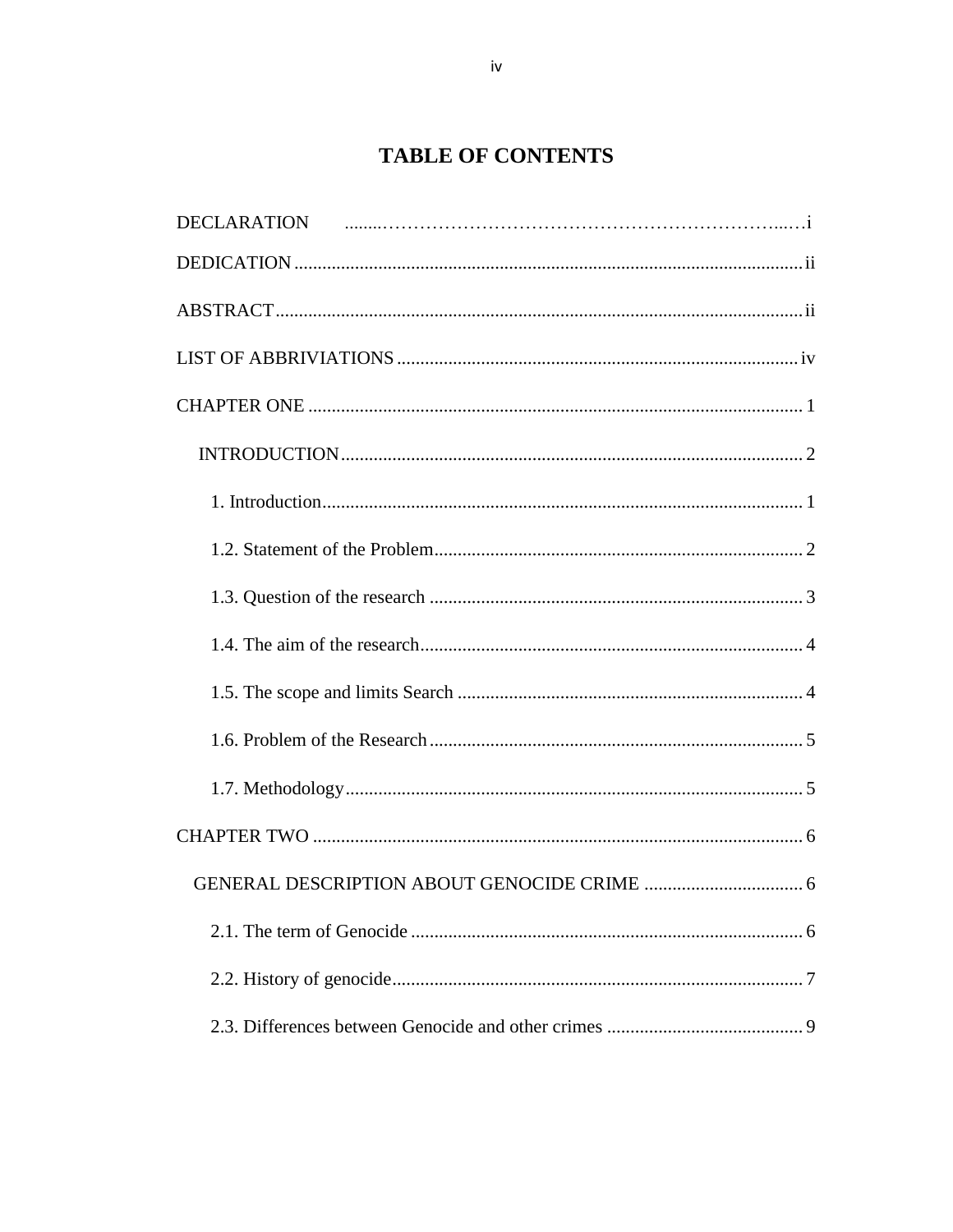| 4.2. Purposed by the Iraqi government to commit the crime Anfal 26       |  |
|--------------------------------------------------------------------------|--|
|                                                                          |  |
| 4.4. Relationship between Anfal crimes and genocide against the Kurds 29 |  |
|                                                                          |  |
|                                                                          |  |
|                                                                          |  |
|                                                                          |  |
|                                                                          |  |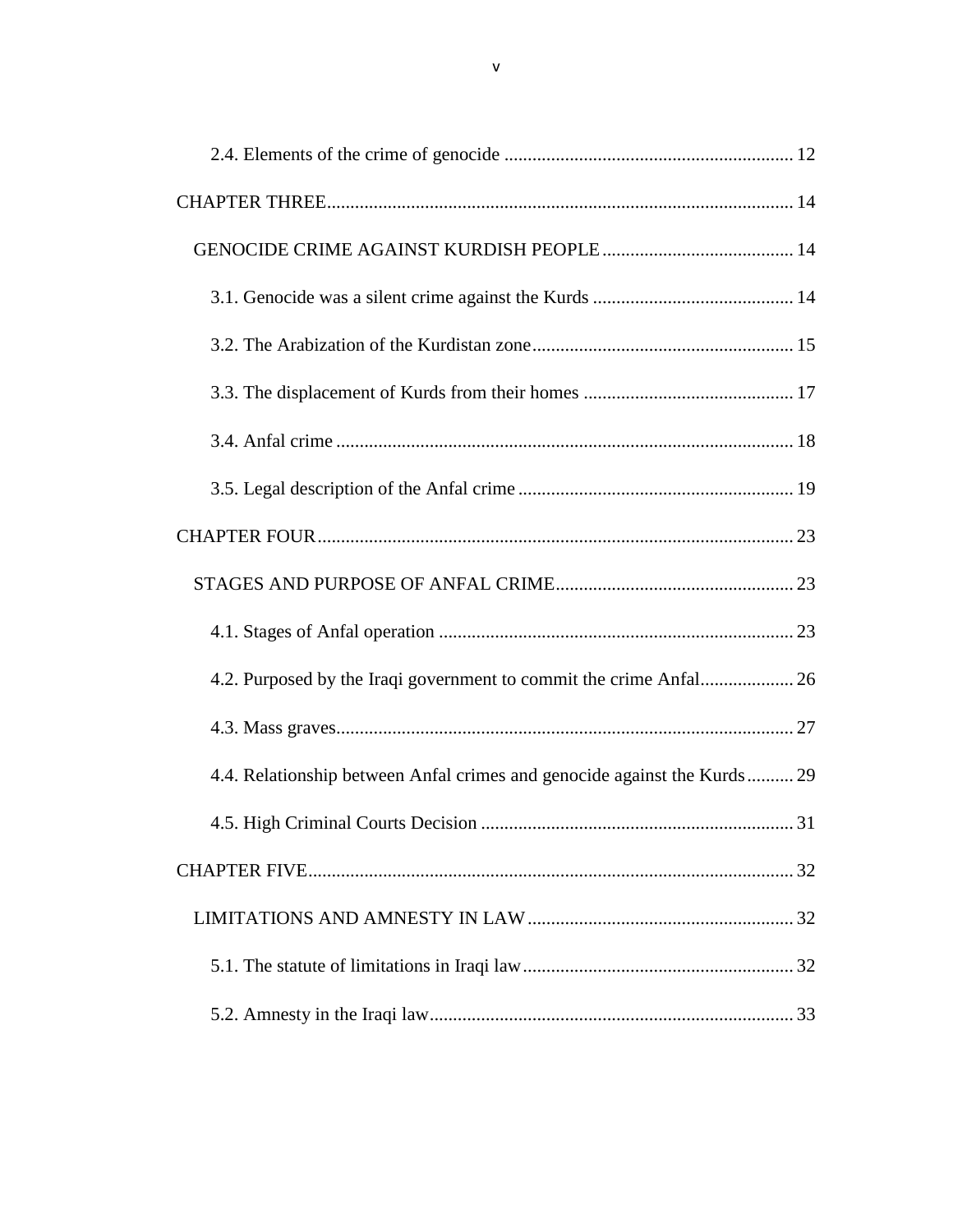<span id="page-8-0"></span>

| 5.3. The legal statute of limitations in the Iraqi Supreme Criminal Tribunal 35   |
|-----------------------------------------------------------------------------------|
|                                                                                   |
| 5.5. Individual responsibilities for the perpetrator of the crime of genocide 39  |
| 5.6. The position of international criminal law from the statute of limitations41 |
|                                                                                   |
|                                                                                   |
|                                                                                   |
|                                                                                   |
|                                                                                   |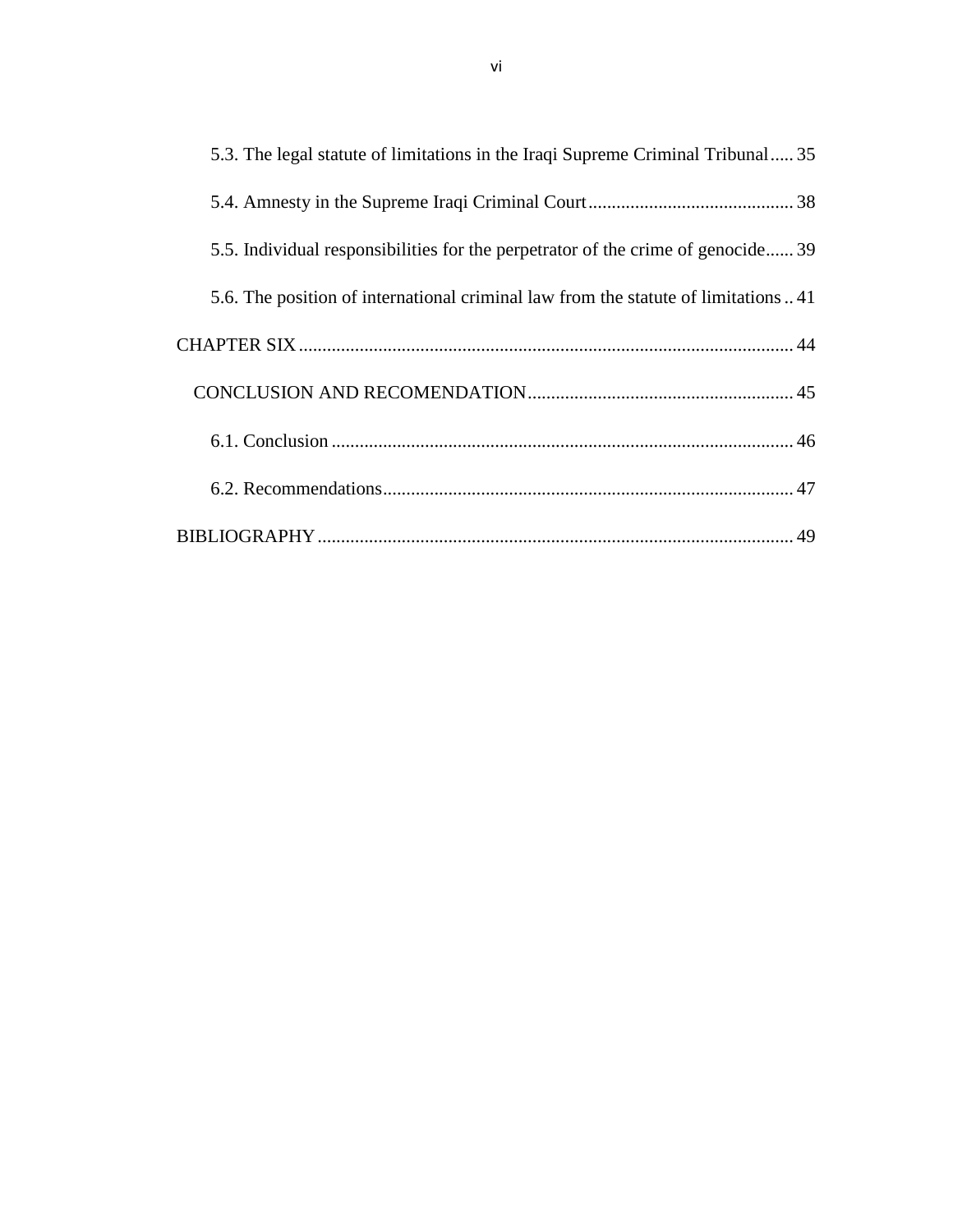# LIST OF ABBRIVIATIONS

| CPPCG:       | Convention on the Prevention and Punishment of the Crime of Genocide |
|--------------|----------------------------------------------------------------------|
| <b>UNGA:</b> | <b>United Nations General Assembly</b>                               |
| $No.$ :      | Number                                                               |
| $IL$ :       | International law                                                    |
| ISCC:        | Iraqi Supreme Criminal Court                                         |
| <b>WW1:</b>  | First World War                                                      |
| WW2:         | Second Word War                                                      |
| <b>UDHR:</b> | Universal Declaration of Human Rights.                               |
| ICTR:        | International criminal tribunal of Roma                              |
| LG:          | League of Nations                                                    |
| ICTY:        | International Criminal Tribunal for the former Yugoslavia            |
| <b>UNSC:</b> | <b>United Nation Security Council</b>                                |
| ILC:         | <b>International Law Commission</b>                                  |
| ICC:         | <b>International Criminal Court</b>                                  |
| IPC:         | Iraqi Petrol Company                                                 |
| KDP:         | Kurdistan Democratic Party                                           |
| (PBUM):      | peace be upon him                                                    |
|              |                                                                      |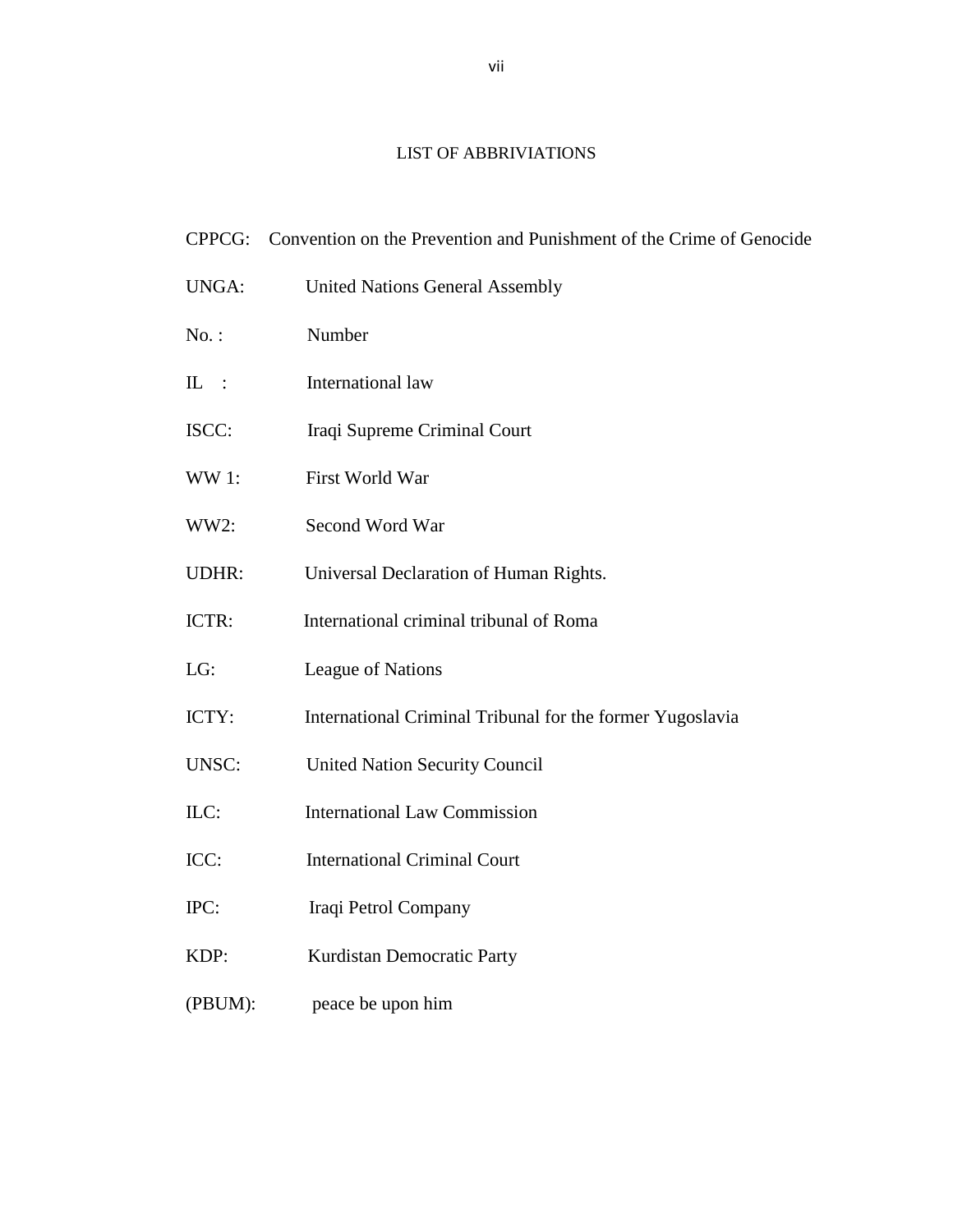# **CHAPTER ONE**

#### **INTRODUCTION**

#### <span id="page-10-1"></span><span id="page-10-0"></span>**1. Introduction**

Genocide is a specialty of crimes against humanity, crimes on humanitarian image can include murder, slavery, and the deportation, and other inhumane acts committed versus the citizens, persecution and political reasons or ethnic or religious (Schabas W. A., 2007) while engaged in such activity or persecution in implementation of any crime against peace or any war crime or a link to any of them.

The crimes which are characterized by its strength and destroy not only for humans, but the long and destructive of nature and animal power, And it coincided with the burning of villages and the destruction of refresh water sources and the destruction of homes, in addition to the forced booking for individuals and intentionally subjected to tough living conditions and harsh actual intent to destroy them total or partial.

Despite all the legal and political, social and economic measures, taken by national and international levels but violations provisions of international humanitarian law keeps always possible whether by States Parties, or their natural persons (Anees Ahmed and Merryn Quayle, 2008), Which in turn calls for deterrent complementary measures to prevent it, in particular, and that the failure to take such measures in a timely manner can create the proper soil, not only to repeat their commission, but may lead to the commission of Violations the most serious and more terrible than the previous violations.

The International Convention on the Prevention of Genocide and Punishment issued by the United Nations General Assembly in its resolution No. 2670 and dated in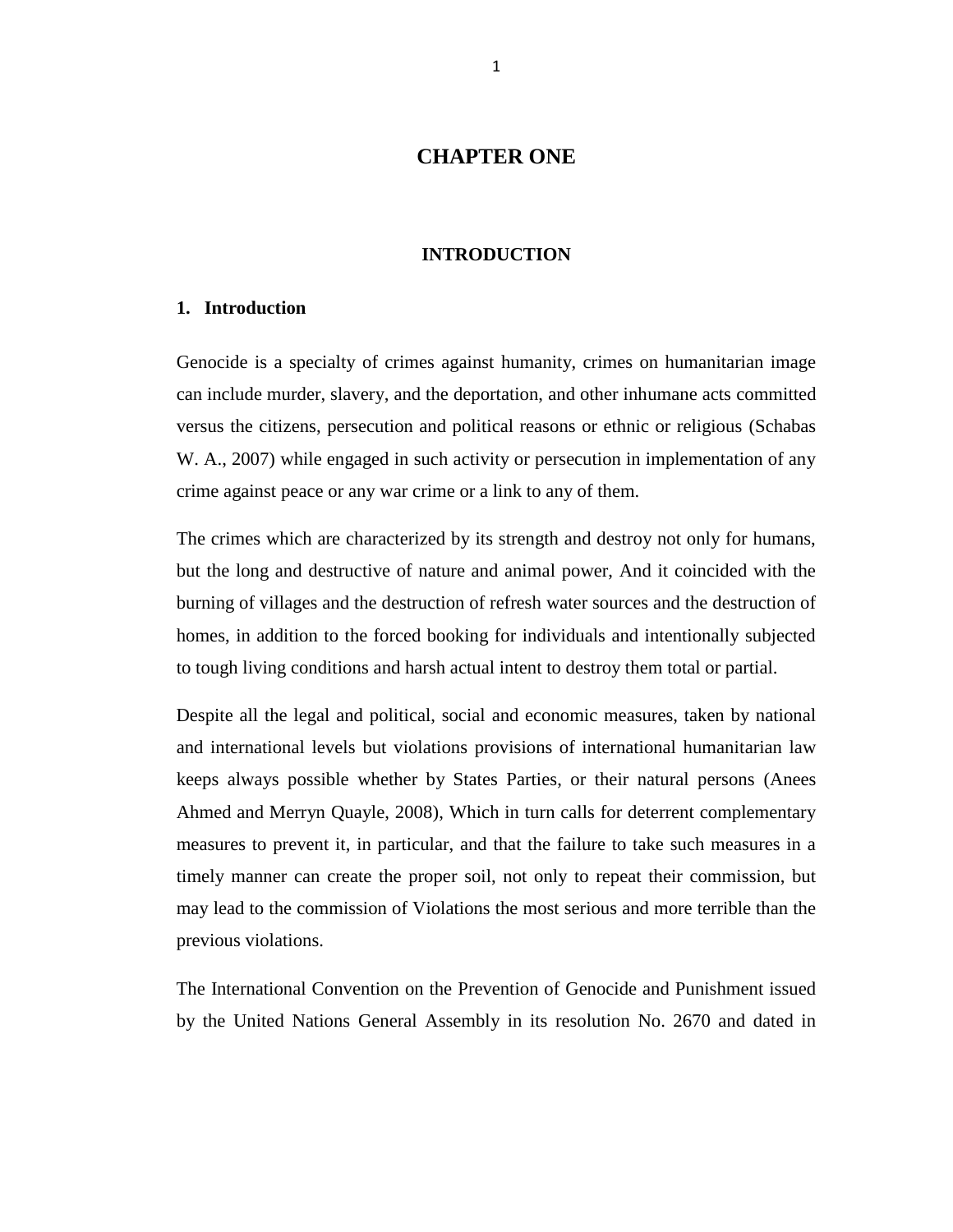December 1948 and applicable at January 12, 1951, and ratified by all parties and including Iraqi state, is that control of criminal acts, where constitute the crime of genocide committed in the intention of physically embodied for destruction of all or part of a human group, and national or ethnic religious both of them committed in time of peace or war crimes of international law.

Iraq regime performed Genocide against the Kurdish people, unfortunately any of the counters did not move actor to condemn the crime, and described as part of "genocide" until the end of Saddam Hussein's rule in 2003, and when this ruling fell, accused of many crimes, and after that voices, Kurdish and international effort to select a fair extermination as a crime, endeavor and faced some procedural problems related to characterization and definition of the legal and air conditioning,

And as the facts of the crime and procedures Iraqi Supreme Criminal Court has set the legal adapted as a crime against humanity and sentenced her on this basis, and when the case was submitted to the Commission Supreme discriminatory, sentenced it to as a genocide crime (Ahmad, 2014 p 18).

#### <span id="page-11-0"></span>**1.2. Statement of the Problem**

The important points of the subject of genocide consecutive full-fledged in Iraq and the silence of the international community and overlook them at the time, which requires study the crime of genocide, to determine:

- 1-Official and non-official bodies responsible for the criminal
- 2-The target to get any victim
- 3-The time of the crime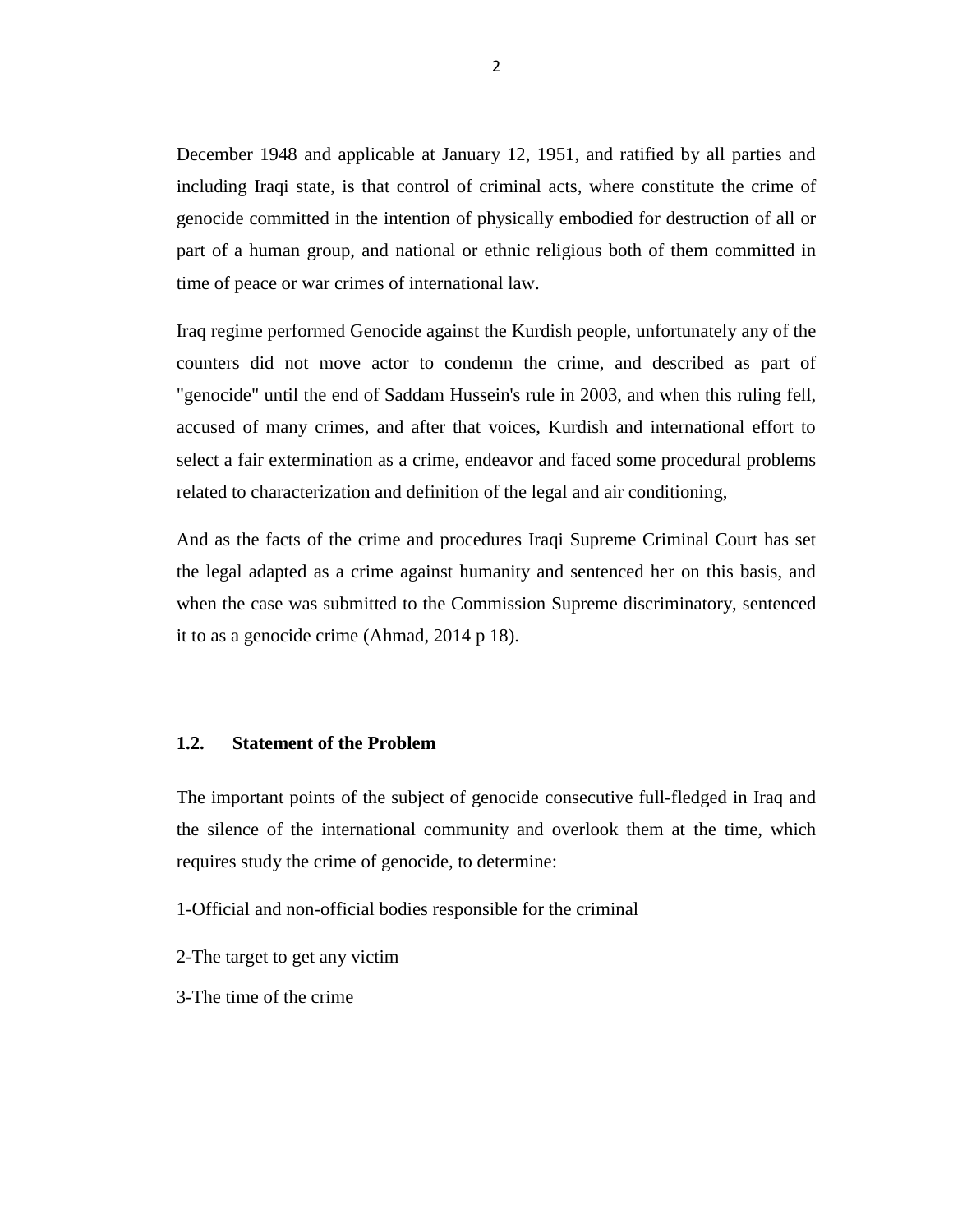Selections of great importance in showing the extent of racial provide criminal act and criminal intent on the crimes that the Iraqi government committed against the Kurds in the period of time, which lasted from 1987-1990 year in which the new variables to the invasion of Kuwait and approve the siege began, changed the political role of the government in the system regional and international relations, and necessitated the passage in Iraq paved the stage twice to overthrow the regime after more than a decade from the period of date.

However, this research does not first of the field of identification, characterization and proof of genocide at the level of the international community, which popularized research in its field after the Second World War, in particular, the impact of the persistent significant for some countries and groups, leaders and armies in the commission of crimes of genocide.

#### <span id="page-12-0"></span>**1.3. Question of the research**

I tried in my research to find the answer key questions: are the crimes committed by the ruling Baath Party in Iraq against the Kurdish people is genocide?

Under the key questions of the light here, do the perpetrators of genocide may be pardoned and statutory limitations offer to them in the international and domestic law? Or are the Officials have a personal responsibility? If our study evolved out of her questions about this question is rounded on the tires we match them in order to adapt the legal part of public international law.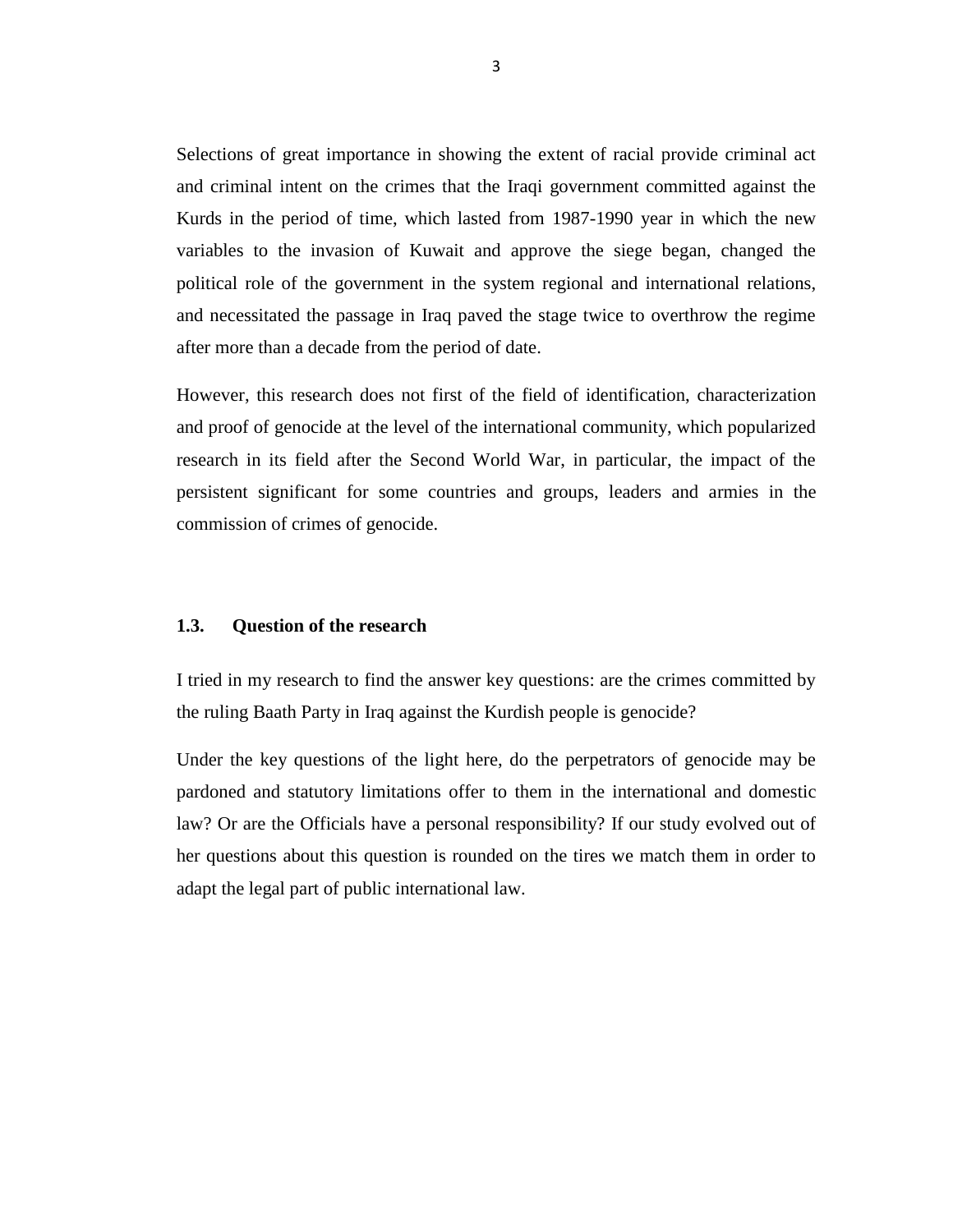### <span id="page-13-0"></span>**1.4. The aim of the research**

The aims of the current research achieve to follow:

1. Answer the questions raised about the fact of the genocide of the Kurds.

2. Review of the reality of the crimes committed against the Kurds, according to the historical sequence it helps us to prove the classification Genocide and mass public accordance with the international law.

3.Legal conditioning of the crimes taking place in the light of contemporary public international law because it's over the domestic law, and by the Universal Declaration of Human Rights.

4. To know the reasons and justifications that, prompted by the Iraqi government to commit these crimes and Classified as genocide.

#### <span id="page-13-1"></span>**1.5. The scope and limits Search**

genocide is a new crime in its description and legal adaptation, which emerged after the Second World War and in Iraqi Kurdistan, which was ruled absolute authority by the Baath Party and the crime of genocide against the Kurdish, people despite the fact that the international community was not condemned of the crime and after they came down of Saddam Hussein and the formulate of the Supreme Iraqi Criminal Court and the court decided In the period time between 1987- 1991 killing the Kurdish people by the former Iraqi regime it was genocide.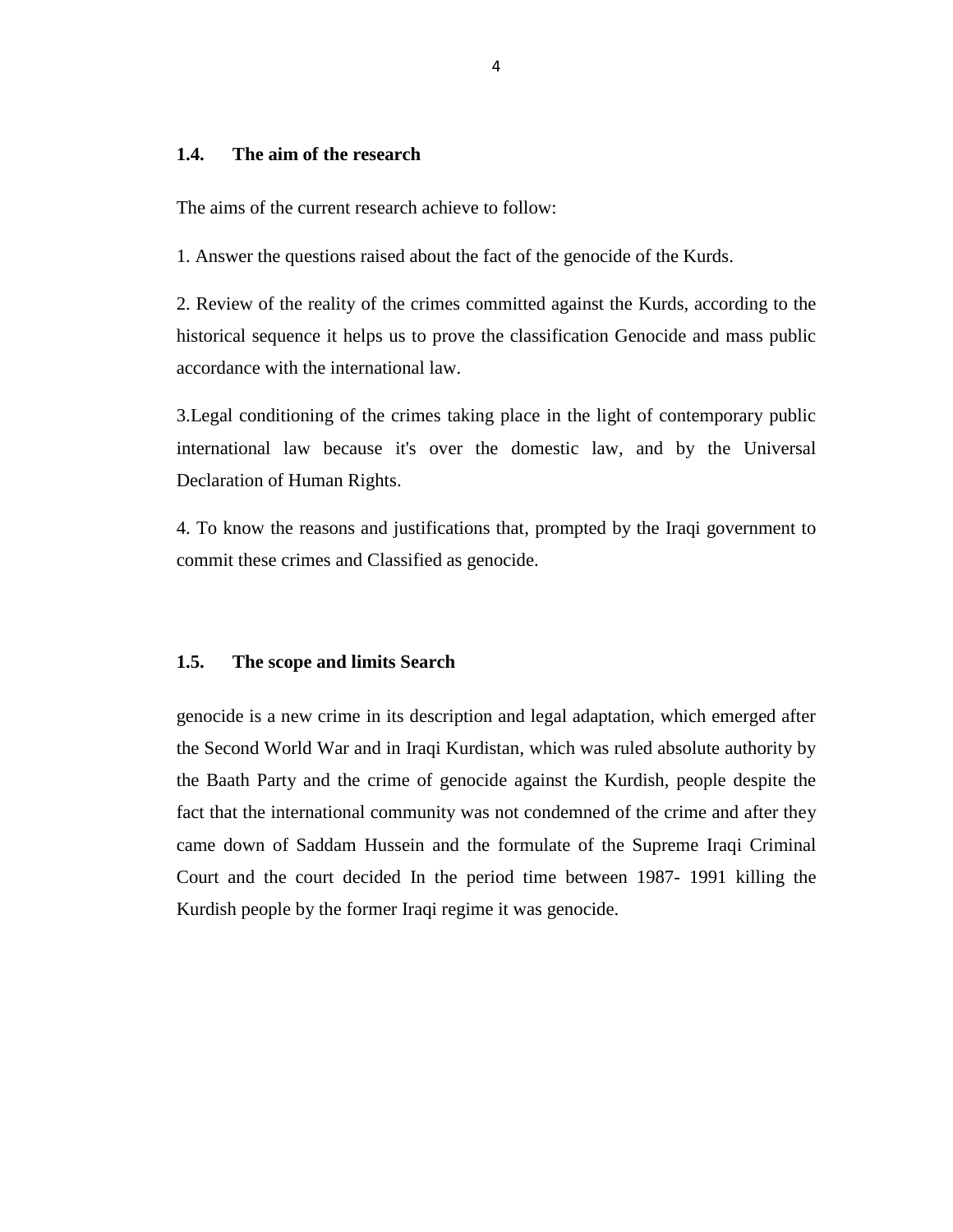### <span id="page-14-0"></span>**1.6. Problem of the Research**

Despite the presence of some research and various studies in this area, but we believe it is not sufficient for such a brutal crime against the Iraqi Kurdish people, because in the course of this phase of the Iraqi Kurdistan, including Iraq, as an independent state history there are many problems such as successive wars at the end of the twentieth century Even within the fall of the Baathist regime in 2003. After the formation of the federal Iraqi government, and the participation of the Kurdish parties and the acquisition of some of the evidence credible that show us how to commit genocide in Kurdistan Iraq crimes .with all the that it will not to become recognized in an international crime by the international community, and its need for more studies searching.

#### <span id="page-14-1"></span>**1.7. Methodology**

In my research I used comparative analytical method, taking advantage of its properties to reach results its best in studies that try to combine the facts of history and pension analysis steps required for the events, and the adoption of the legal adjustment formulas, to enhance the results**.**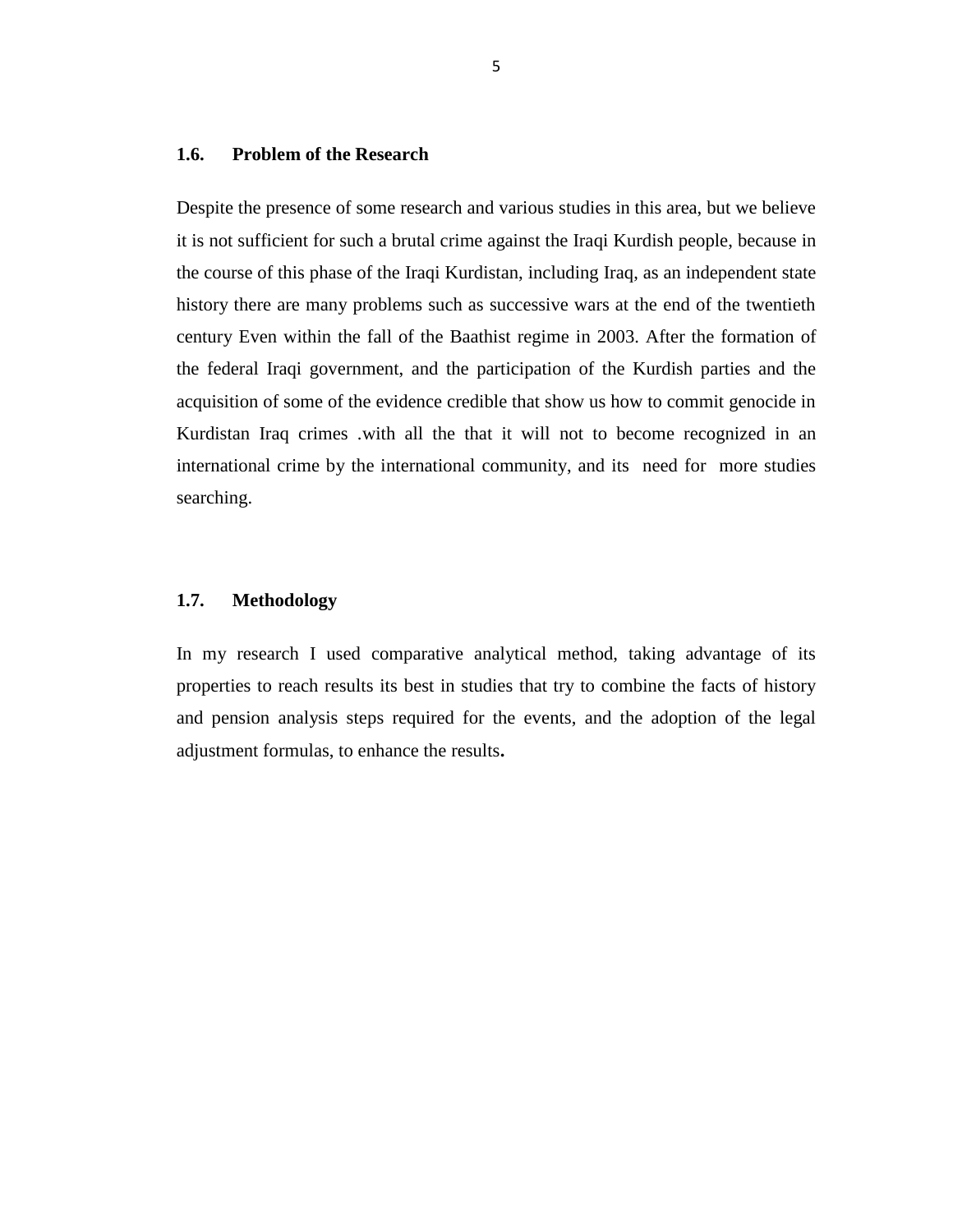# **CHAPTER TWO**

#### <span id="page-15-1"></span><span id="page-15-0"></span>**GENERAL DESCRIPTION ABOUT GENOCIDE CRIME**

#### <span id="page-15-2"></span>**2.1. The term of Genocide**

The term genocide used by Raphael Lemkin first time in 1943 (Hughes, 2010), that is a new crime of "barbarity" in international law, it has officially appeared first time in December 11 /1946, in the recommendation of the General Assembly of the United Nations No. 96/1 General Assembly condemned this crime, and account of crimes of international law.

Raphael Lemkin, who would later coin the word "genocide," was born into a Polish Jewish family in 1900. His memoirs detail early exposure to the history of Ottoman attacks against Armenians (which most scholars believe constitute genocide (Goldman, 2012).

Genocide includes any of the acts mentioned in Article 2 of the Convention on the Prevention and Punishment of the Crime of Genocide, when committed with intent to destroy, in whole or in part a national, ethnical, racial or religious (TATIANA, 2012)group as such.

In the beginning of human history since nowadays, millions of people murdered by dictator's governments or groups were Organization or local authorities. Mass killings usually happened for reasons of race, ethnic, religious communal or nationalist, and sometimes just by different, The genocide on the basis of the mentioned behavior is set in They followed each other by an aggressor hand of the victim groups targeted with a view destroy it Biology a social or a culture (Ferreira, 2013)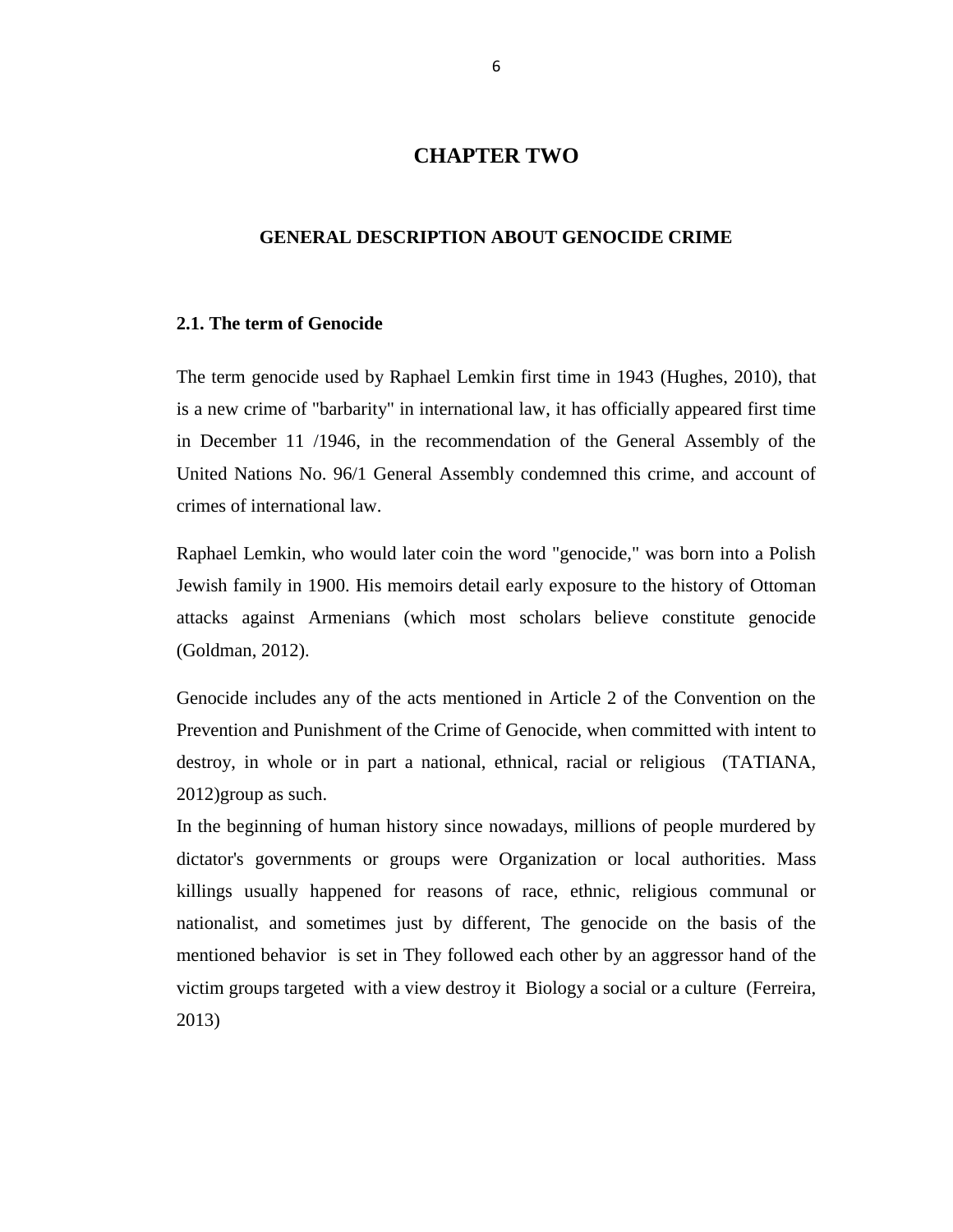#### <span id="page-16-0"></span>**2.2. History of genocide**

Genocide counted by policy, researchers and jurists, one of the worst crimes of the legal and moral aspects committed by governments or ruling authorities, as well as the rebels and terrorist organizations and the occupation authorities, in the history of mankind, also described as the most international serious crimes as stated in Article 6 of Rome Statute of the International criminal Tribunal for 1998 quoted in Article 2 of the Convention on the Prevention and Punishment of the Crime of Genocide in 1948.

After the First World War Turkish authorities beginning to kill and displace more than a million and a half million Armenian men, women and children, after that period of time and near the Turkey border in the Iraq performed the first genocide in 1933 where Killing more than three thousand Assyrians in the stubble Semel in the Iraqi Kurdistan by military government authorities on a completely religious basis.

At these times when Adolf Hitler was German Chancellor on Jan 30, 1933, the overcome of Germany In October, German deputies walked out of disarmament talks in Geneva and Nazi Germany retreat from the League of Nations.

In October, at an international legal conference in Madrid, [Raphael Lemkin](http://www.ushmm.org/wlc/en/article.php?ModuleId=10007050) proposed legal measures to protect groups. His suggestion did not (SAINATI, 2012)receive assist [World War II](http://www.ushmm.org/wlc/en/article.php?ModuleId=10005137) began on September 1, 1939, when Germany violates Poland, triggering an agreement-mandated Anglo-French proclamation of war on Germany.

On 9 17, 1939, the Soviet army taken the eastern half of Poland Lemkin fled Poland, run away across the Soviet Union and finally arriving in the United States. On June 22, 1941, Germany violates [the Soviet Union.](http://www.ushmm.org/wlc/en/article.php?ModuleId=10005164) As the German forces advanced further east, SS, police, and military personnel carried out atrocities that moved Winston Churchill to start in August 1941: "We are in the presence of a crime without a name." In 12 1941, the US got to WW II on the side of the Allied forces. Lemkin, who arrived in the United States as a refugee in 1941, had heard of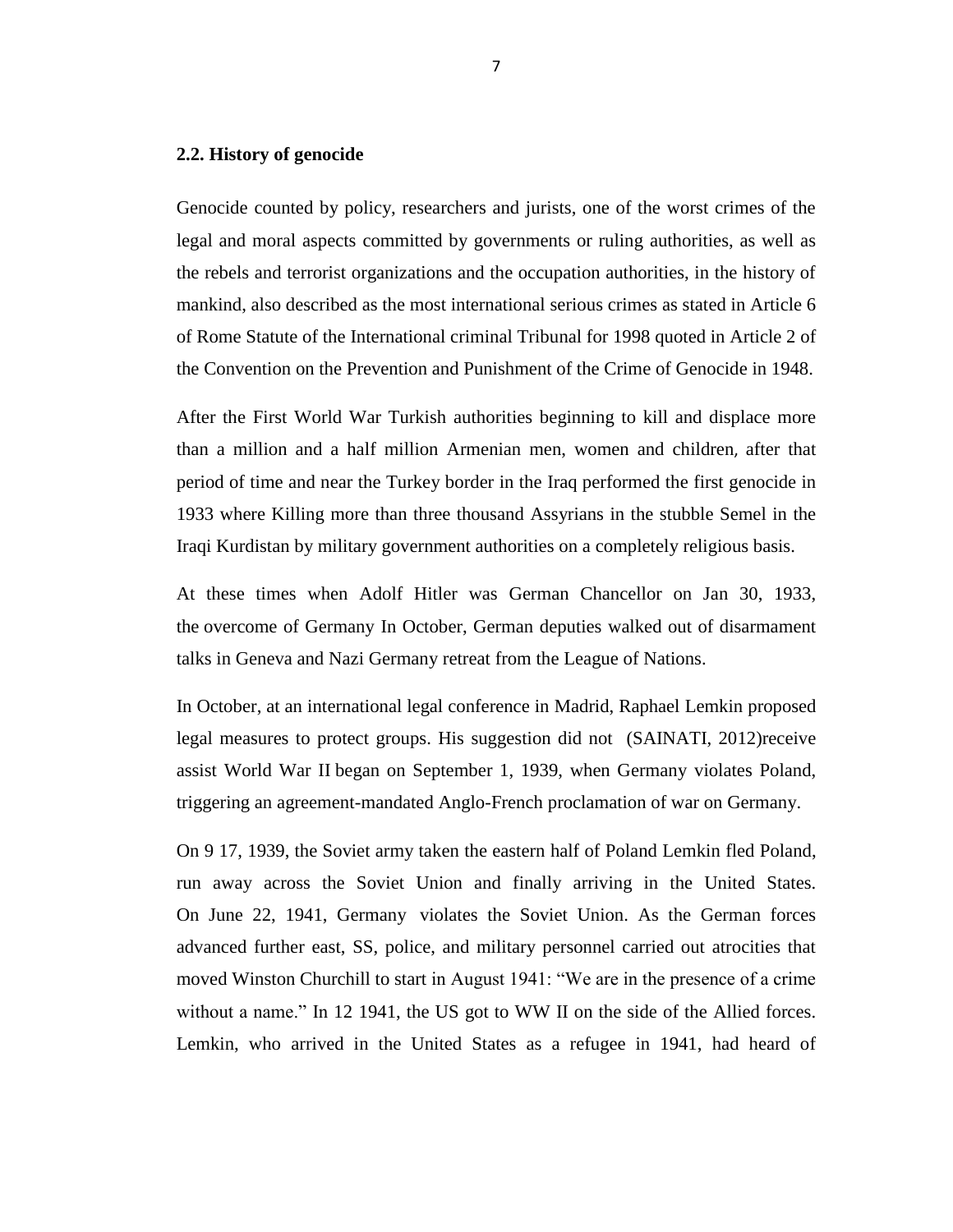Churchill's speech and later alleged that his introduction of the word "genocide" was an answer to Churchill's statement.

Hitler embarked on a variety of inhabitance policies aimed at restructuring the ethnic composition of Europe by force, use mass murder as a tool. Including among these policies and involving mass murder was the attempt to (Hopkins, 2010)murder all European Jews, which we now refer to as [the Holocaust,](http://www.ushmm.org/wlc/en/article.php?ModuleId=10005143) the attempt to murder most of the [Gypsy "Roma"](http://www.ushmm.org/wlc/en/article.php?ModuleId=10005219) population of Europe, and the attempt to physically liquidate the leadership classes of Poland and the former Soviet Union.

The fight of the former Yugoslavia was marked by war crimes, massive and crimes against humanity. The struggle in Bosnia "1992-1995" brought some of the harshest fighting and worst massacres to Europe ago WW II. In one small city, Srebrenica, as many as 8,000 Bosnian boys and men was killed by Serbian forces. In response to the atrocities occurring in Bosnia, the UNSC issued resolution 827, establishing the International Criminal Tribunal for the former Yugoslavia "ICTY" in The Hague. It was the firstly, international criminal tribunal since Nuremberg Crimes The ICTY can prosecute and try are: grave breaches of the 1949 Geneva Conventions, violations of the laws or customs of war, genocide, and crimes against humanity. Its jurisdiction is limited to crimes committed on the territory of the former Yugoslavia.

From April until mid-6, between 500,000 and a million Rwandans, mainly Tutsis, were murdered in Rwanda. It was killing on an extravagant scale, scope, and speed. In October, the UNSC outspread the mandate of the ICTY to include a separate but linked tribunal for Rwanda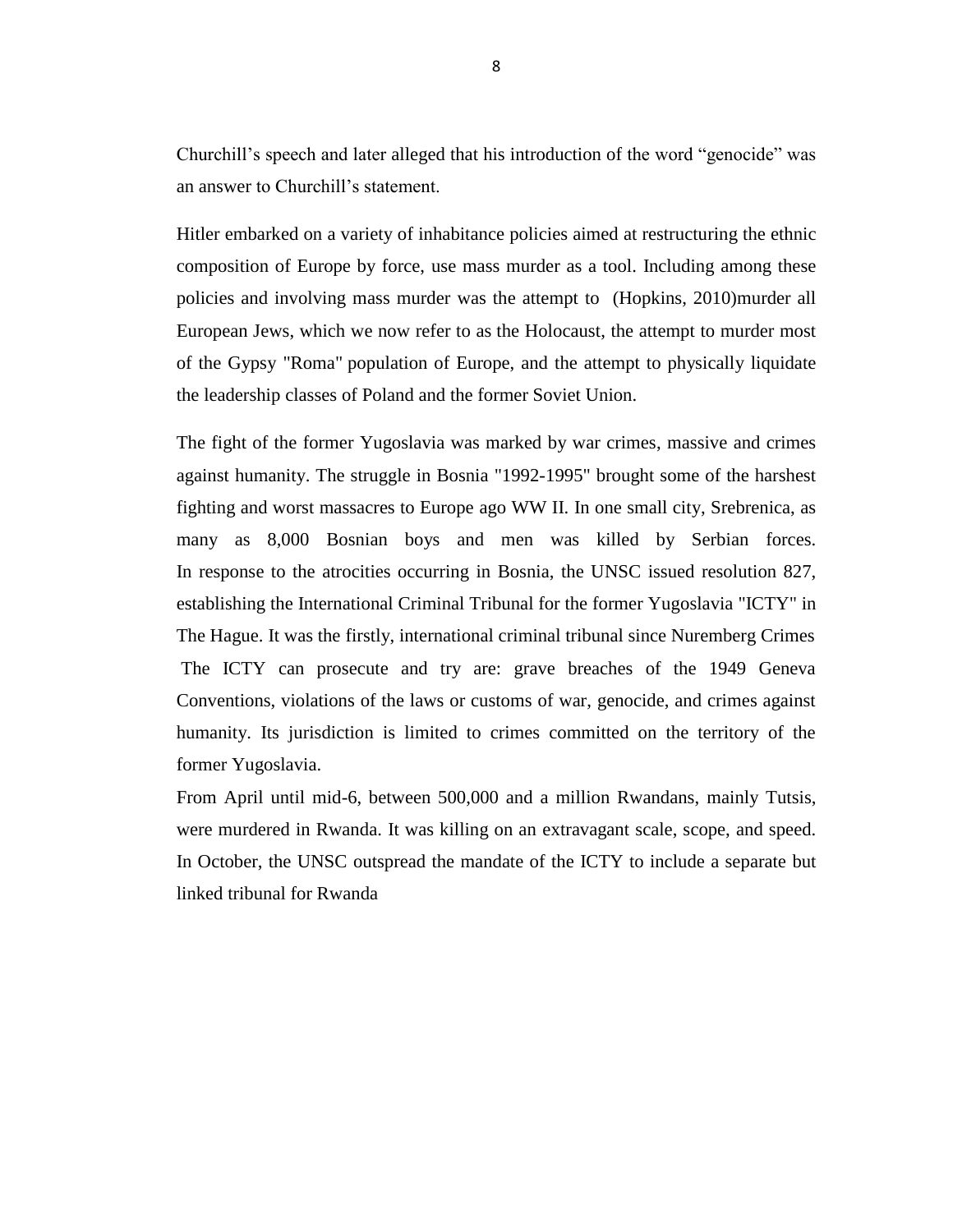#### <span id="page-18-0"></span>**2.3. Differences between Genocide and other crimes**

Crimes against humanity meant any of the actions in Article 7 of the Statute of the International Criminal Court, when committed in a widespread or methodical manner against citizens. The background of this definition is Article 6 (Ferreira, 2013) of the Statute of the Nuremberg Tribunal, Control Council Law No. 10, resolutions 3 "I" and 95 of the General Assembly of the UN, and the legal basics contained in those documents "codified by the International Law Commission ILC in 1950 as the Nuremberg Principles".

The difference between genocide and crimes against humanity is that genocide aims at the destruction of a group, and not just individuals within the group. Genocide discriminates against a group while crimes against humanity are directed indiscriminately against any civilian population (Schabas W. A., The Odious Scourge Evolving Interpretations of the Crime of Genocide, 2006).

The fundamental difference between crimes against humanity and genocide is the type of the victims: the first case, the victims are chosen randomly; secondly, they are well differentiated. The victims are indiscriminate when criminal action falls on anyone, regardless of their condition or state of affairs – anyone, whoever they may be - and they are discriminated against when the criminal activity is directed not at an undifferentiated subject, but at a subject defined as belonging to a specific group.

Crimes against humanity differ from offenses instead the law of nations in their fields of validity. In turn, each of their fields of legitimacy has certain characteristic features:

• Material scope: non-derogability / prohibition (Marcelo, 2005).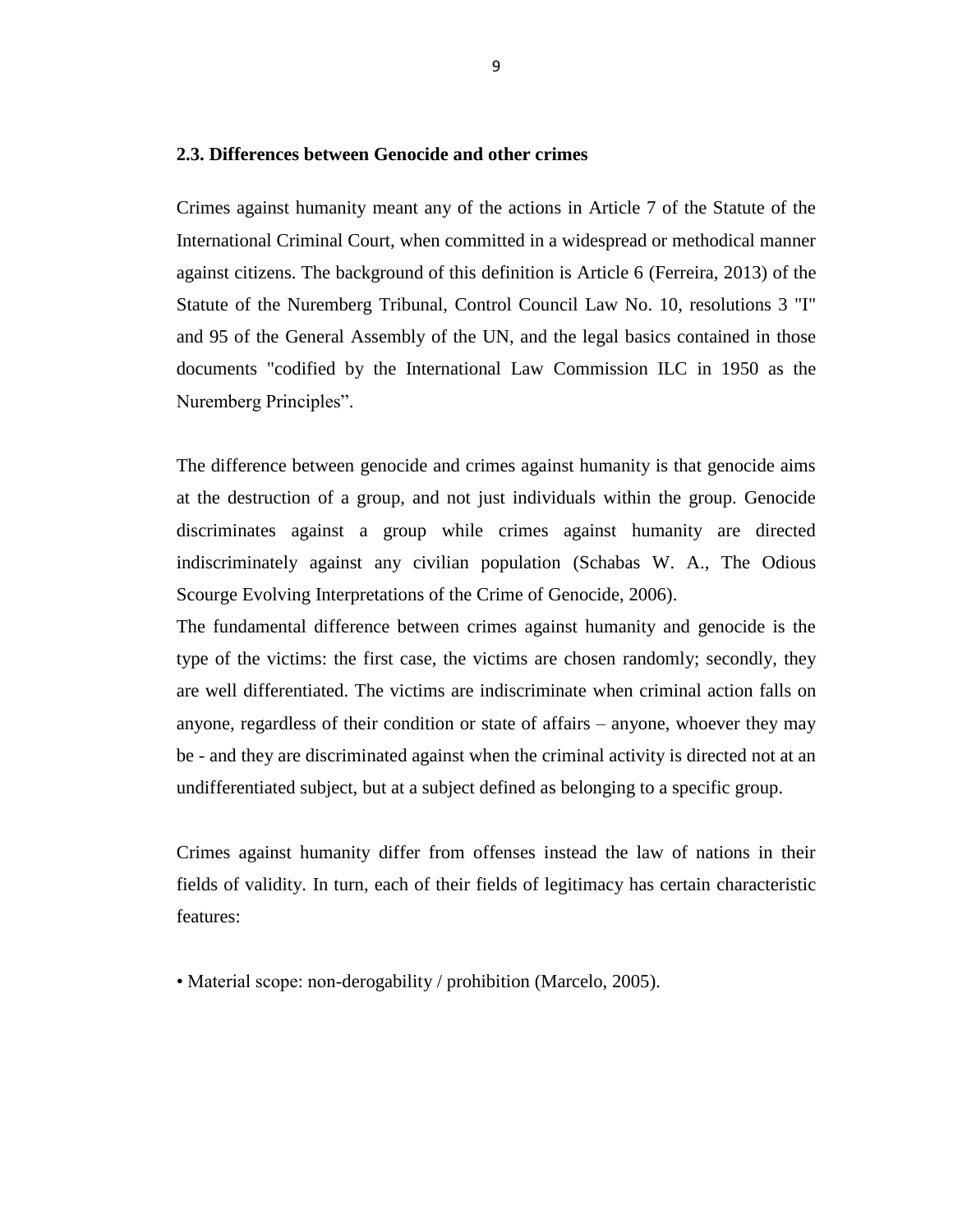• Personal scope: singular obligation or individual responsibility / exclusion of the inadmissibility of the defenses of superior orders and authority limit.

- Timescale: non-applicability of statutory limitations / retroactive application.
- Territorial scope: universal jurisdiction.

For that, crimes against humanity are more than just a set of offenses grouped under the similar name and designate something extra.

Crimes against humanity are a nominee iuris for a set of conditions under which the principles of domestic law can be replaced by those of international law "e.g. suspending the rule of the non-retroactive nature of criminal law".

The reasoning is as follows:

- Under certain circumstances "the catalog of crimes in question",
- And certain conditions "widespread or systematic attack against a civilian population",

• Domestic law rules are displaced by international legal norms relating to due process of law.

crimes against humanity shows on several historical sources , including the more seasoned thought of wrongful acts illegal of the region, however, it was the Nuremberg process that always offered ascent to a class of criminal acts pertinent to all States, against any individual and at all times and spots, even without or against the will of individual States. Conversely, offenses illegal of countries included practices, for example, theft alternately the slave exchange yet did not have the degree at present ascribed to unlawful acts against humankind "crimes against humanity".

Similarly, genocide is not a separated class, separate from crimes against humanity, yet a specific type of these unlawful acts. All genocide includes the commission crimes against humanity despite the fact that the inverse is not generally genuine.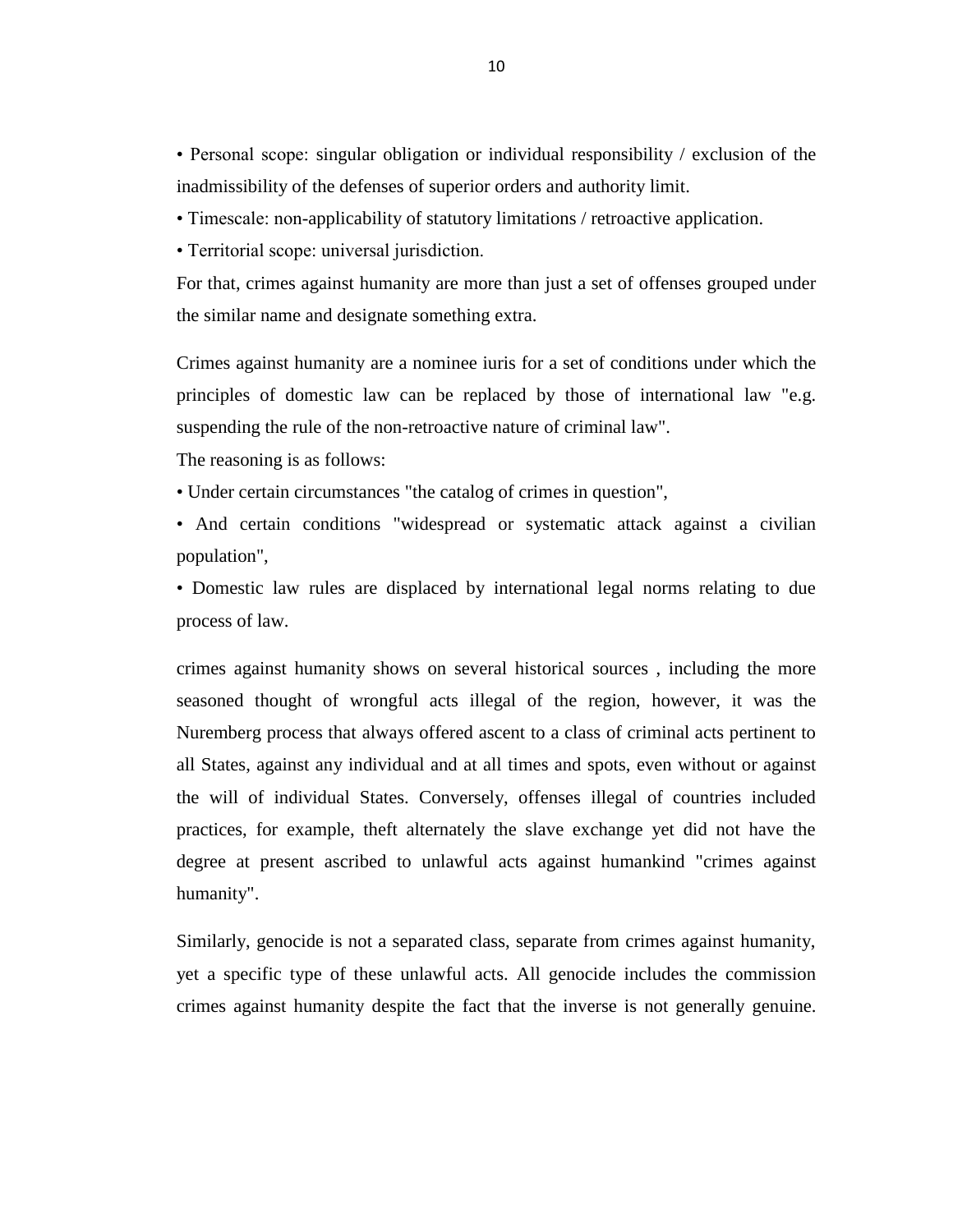Accordingly, all the lawful results portrayed above are too appropriate to the crime of genocide.

Genocide incorporates any of the demonstrations specified in Article 2 of the Convention on the Prevention and Punishment of the Crime of Genocide, when carried out with expectation to destroy in whole or in part a national, Ethnic, racial or religious group. The distinctions among crime against humanity and genocide is that crimes against humanity are coordinated aimlessly against any citizen while genocide goes for the demolition of a gathering, and not simply people inside of the gathering. Genocide victimizes a gathering while.

The idea of genocide was foreshadowed in a subjective refinement made by the Nuremberg Tribunal, through two introductions contained in there Statute:

• Extermination, enslavement, murder, deportation and other acts submitted against any nonmilitary citizens, before or amid the war, or

• oppressions on political, racial or religious grounds in execution of or regarding, any of the law violations under the purview of the Tribunal, regardless of whether they constitute an infringement of the domestic law of the nation where they had executed.

Hence, a qualification is made between two classes of victims:

• Particular gatherings mistreated deliberately "specific groups persecuted intentionally: victims of discrimination.

• Any nonmilitary citizens: indiscriminate victims.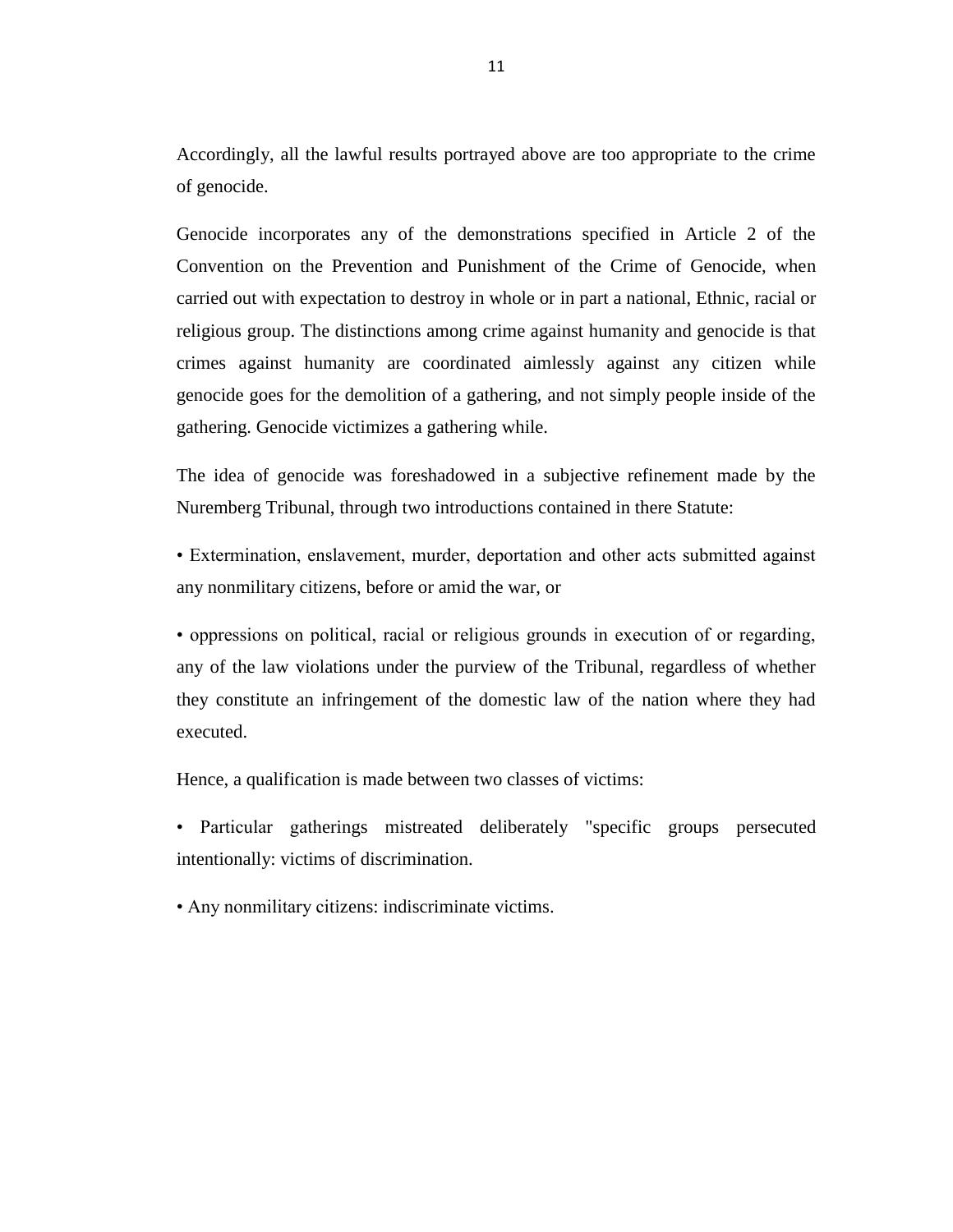#### <span id="page-21-0"></span>**2.4. Elements of the crime of genocide**

And the light of what is stated in terms of the Convention on the crime of genocide consists of two components: -

A. Criminal act.

B. willful or criminal intent Firstly: criminal act: already intended Reus:

1. Constituting the crime of acts consists of several acts which lead to the murder of all kinds, regardless about the means used either as a direct shot dead or bombs or hunger or disease. Whether directly or indirectly, to the members of the national group because the text was never absolute, and being on the launch, and whether the murder was committed in time of peace or in time of war as stated in Article 1 of the Convention (William L Saunders Jr Yuri G Mantilla, 2002)

2. The second category of knowledge and will varieties, which are the acts, rules of the crime of genocide, is causing serious bodily or mental harm to a serious national or ethnic group

The intention is to hurt pain or damage as a result of conduct by a State to individuals and to be a displacement or disease or malnutrition, anxiety or to deprive the community of their presence through displacement or acts of torture and inhuman degrading treatment and persecution (Mahmoud, 1960).

Secondly: the second pillar of racial genocide is an element of destruction in whole or in part of a group ethnic or national of any criminal intent of the crime and in the light of the paragraphs in Article "II a-c" and because the criminal intent is a key element of the elements of the crime if we know that this element confirmed by Article 30 of the International Criminal Court system and that it was

person in respect of the result and the reason therefore commit any of the acts listed in Article 2, paragraph 2 of the Convention is a key element in the formation of crime, it can be concluded this corner through the contents or conditions and through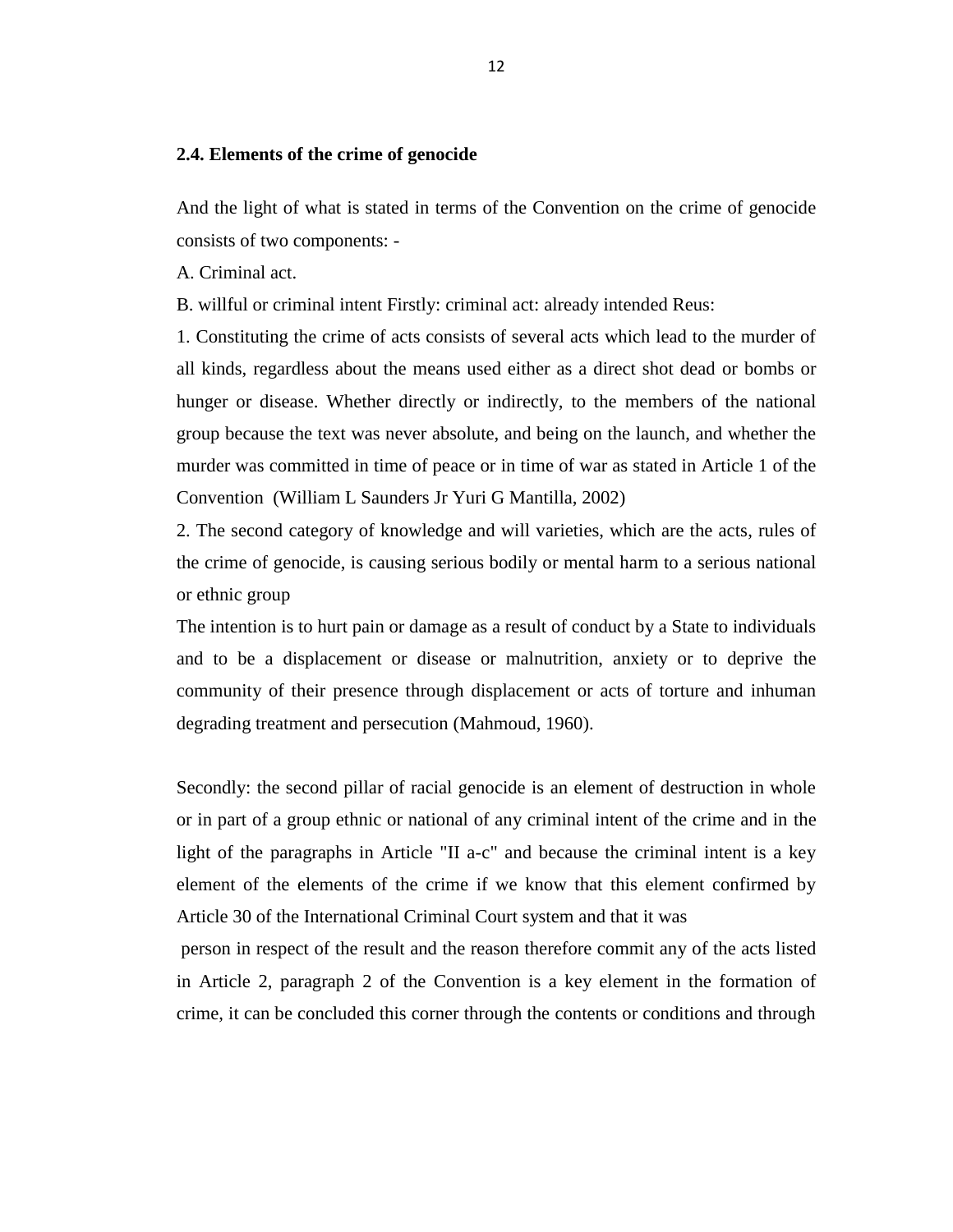the actions carried out by the occupier, according to the theory of cause and effect (Schabas A, 2007).

Physical corner: is intended to acts or omissions which constitute an international crime is any intentional act dangerous in itself, such as the destruction of villages and the environment, and make people hide biological and chemical weapons experiments against them, which Saddam's regime did it against the Kurdish.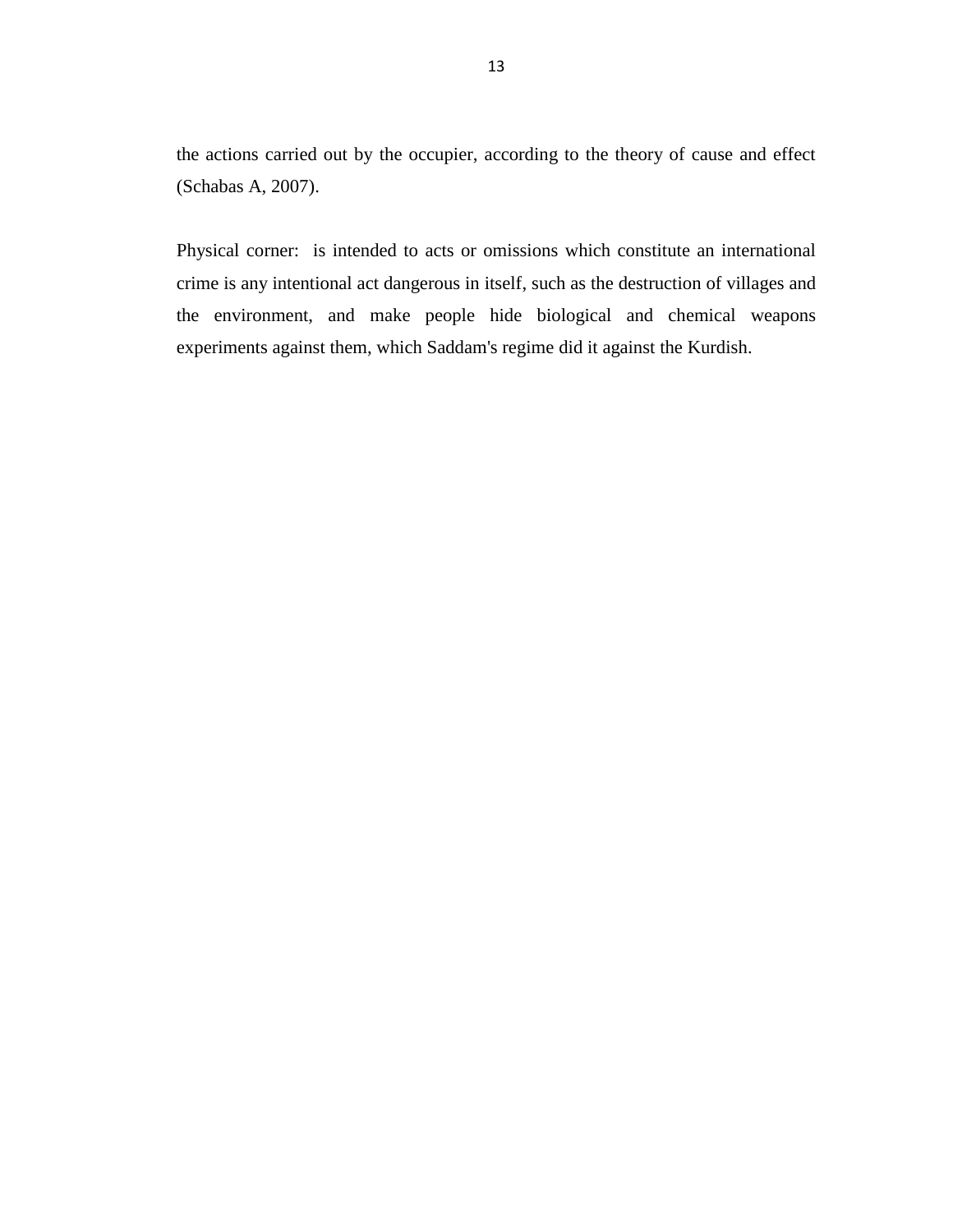### **CHAPTER THREE**

#### <span id="page-23-0"></span>**GENOCIDE CRIME AGAINST KURDISH PEOPLE**

#### <span id="page-23-2"></span><span id="page-23-1"></span>**3.1. Genocide was a silent crime against the Kurds**

When the Iraqi government led by the Baath Party until the genocide against the Kurdish people, but firstly it began by his silent way after that performed it openly without any fear and hesitation of the international community and public international law.

The idea of the crime of genocide put forward by Saddam Hussein in the secret meeting for a limited number of Baathists trusted had attended the friend in charge, and if he wanted to test the reactions of psychological present, and the distance to accept the content of the idea of political, moral and religious legitimacy, Content: How exterminate the Kurds in the whole of Iraq as a species ... the idea came Brochure question did not come in war or worsening stressful conditions, but by talking about a chemical it seems that Saddam intends to manufacture, and intended to be used by following the piped drinking water reservoirs in the target area with the intent to cause infertility among drinkers, This article chemical-saturated water they are Kurds, of course.

True of trends Arabization of the Kurds, which indicates clearly began in the Iraqi ruler's behavior with the beginnings of the establishment of the modern Iraqi state, and specifically after the flow of oil from Baba gurgur region of Kirkuk (Talabany n. , 2012 ) and in 1927, and the establishment of an oil company that managed the oil and then the North Oil Company in 1972, a way that pushed Iraq to the IPC that oil plays in itself, a decisive role in the production localization in the implementation of the idea of change plans The demographic of the area .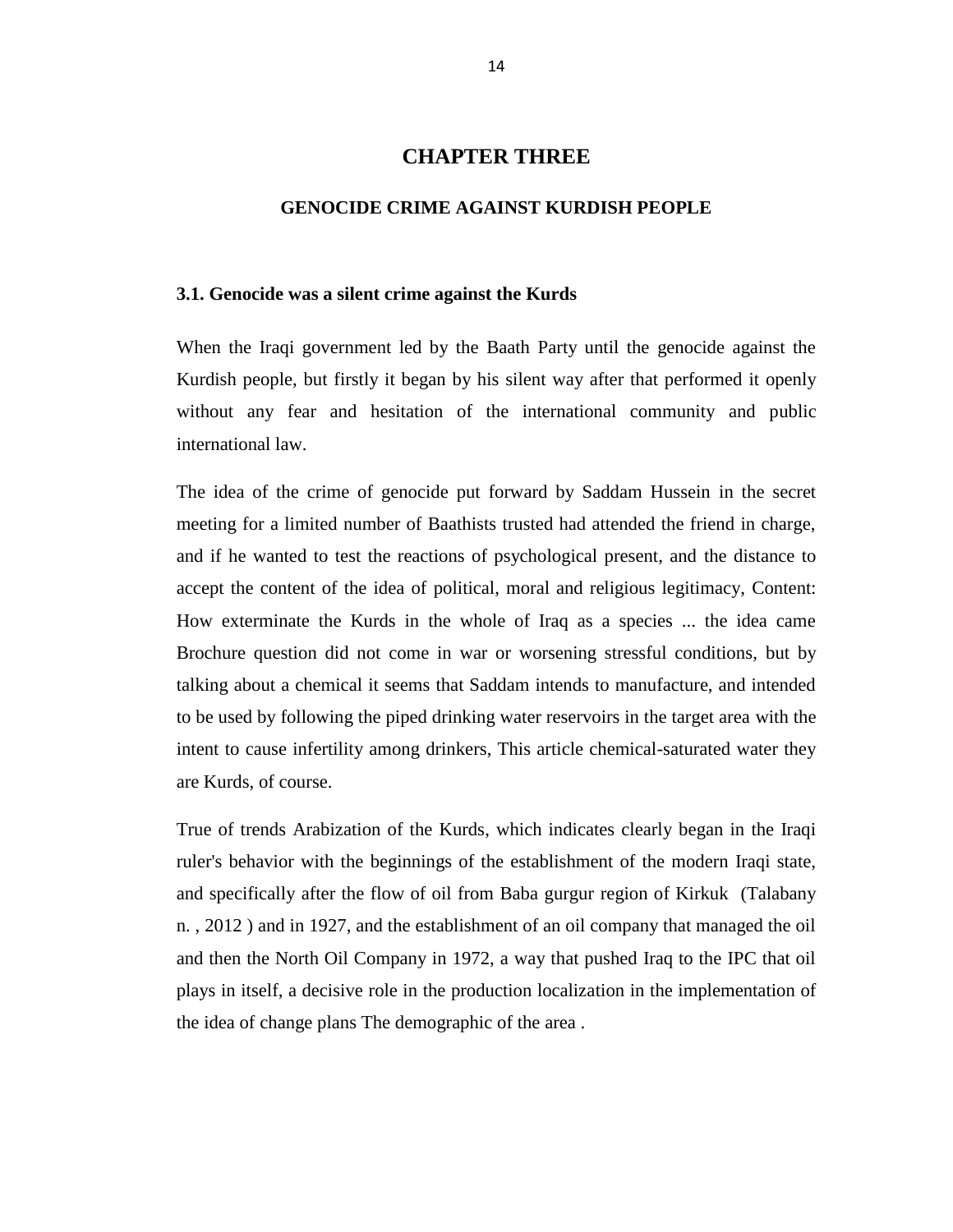As it was clear the quest to keep the Kurds for their areas where oil is available in various ways, as well as the deportation of Kurdish origins of the staff for their work in the oil level institutions in the region to authorize the Director of the North Oil Company, for example, the power to refer the Associate of the non-Arab minorities "Kurds and Turkmen" to retirement security considerations face value and purpose Arabization and ethnic cleansing.

#### <span id="page-24-0"></span>**3.2. The Arabization of the Kurdistan zone**

The primary stage involving driving Kurds from the city and governorate of Kirkuk, either through the managerial exchange of the individuals who were respectful hirelings and oil organization workers, or through the others' intimidation We must recall that the Kurd, who leaves Kirkuk city either willful or automatic, is not permitted to return despite the fact that he is enrolled in the governor's "common status" statistics registry.

second stage was proficient by settling countless Arab families from southern and center Iraq in the city of Kirkuk and neighbor regions and giving them lodging and business in the police office, military, the knowledge and security benefits, the Baath party association and the " popular army" which helped the consistent armed force by keeping an eye on the perception posts and protective positions that encompass the city and rule the include zone (Gul, slimani ).

The aim of Arabization clearly confirmed by the Reduce Kurds staff in the North Oil Company landmarks, the Arabs in 1958: 1% of the total number of the employees, while the Kurds 38% and Turkmen 16 and Christians 40% In that year, but these percentages changed succession of years to become in 2000: 73% of the Arabs in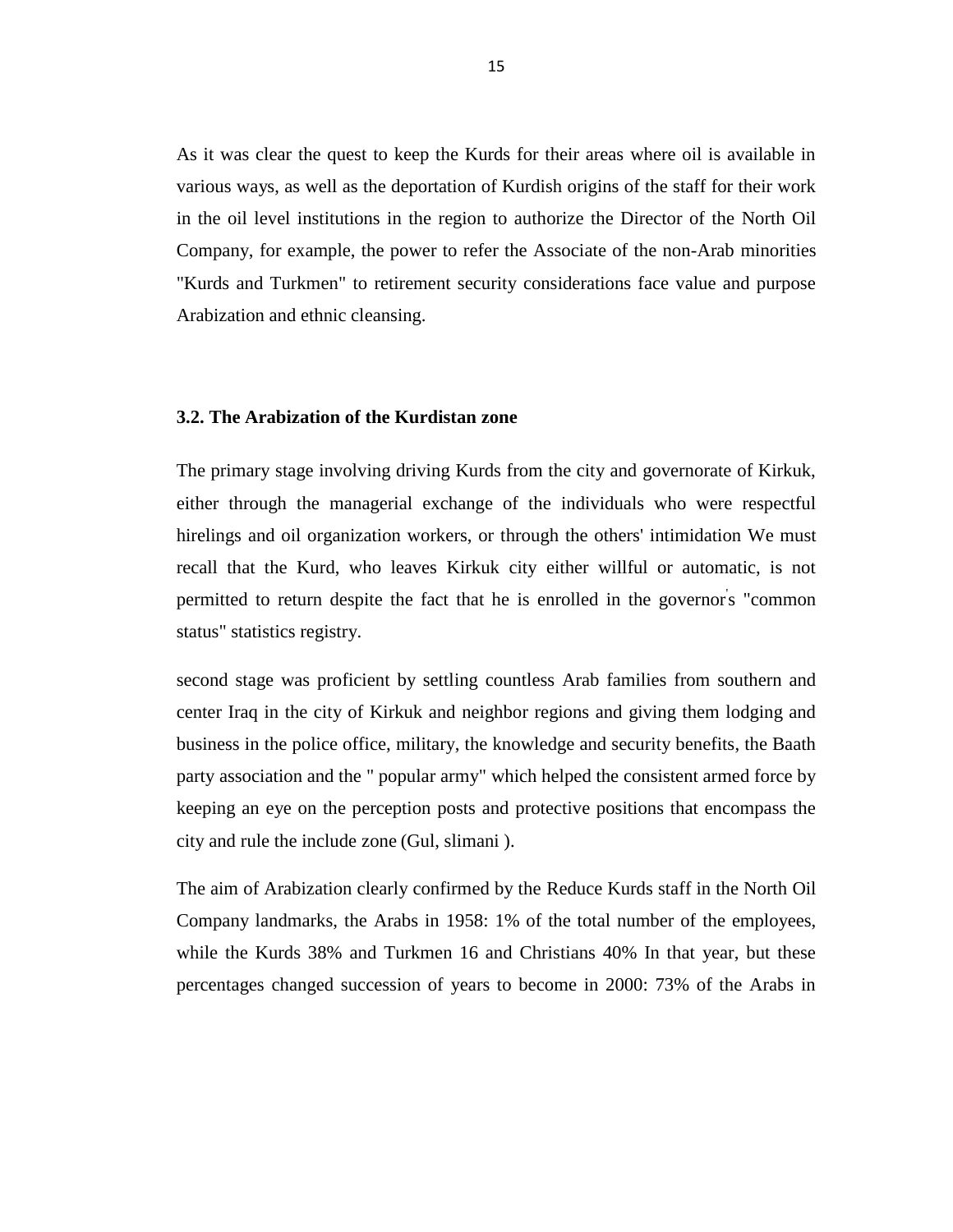exchange for 1% for the Kurds and the Turkmen 19% and 6% for the Christians (Ahmad, 2014).

In addition, localization processes that took place in pan-western and northern regions of Iraqi Kurdistan, collectively destroy for the inhabitants of these areas in particular, and the pursuit by the government of being uprooted from their lands and robbing them of the status of the Iraqi citizenship, precious and group of people living below the pain and lack of permanent pressure , worried enveloping their daily lives, and this result has become clear in the government directives represented by the Deputy President of the Republic Chairman of the North where he interpreted the localization procedure does not justify to the concerned resident of the provinces of autonomy "of Kurdish and Turkmen" residence in Kirkuk.

The localization a was silent mass destruction process as some steps associated with the measures, the government requires keeping them secret, as is the intervention requested by the governor of the nationalization of the Baath Party branch in the subject of the nomination of Arab elements for membership about the Chamber of Commerce of Kirkuk implementation of the directives of the Committee on the north for an increase of the proportion of Arabs in which at least 50 % and confidentiality in such an acts indicate the existence of your intent as an element of the crime of genocide silent, continuous has taken steps speed of an era is different to the other, but beginning with the extensive destruction has in the period between 1980- 1990, according to plans well thought out led to the changing demographic clearly defined, and in contravention of International law in this area.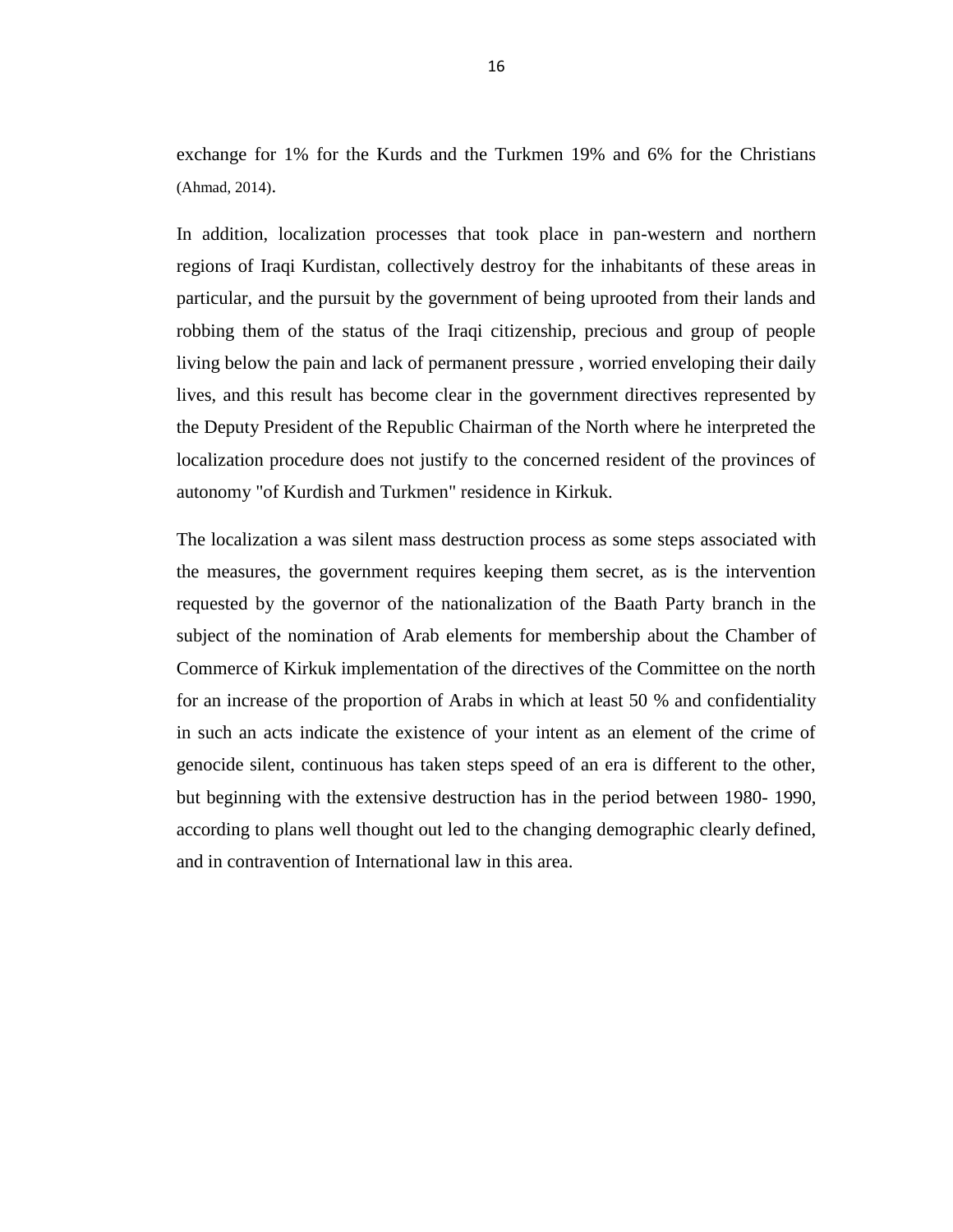#### <span id="page-26-0"></span>**3.3. The displacement of Kurds from their homes**

The displacement of Kurds from their home areas of origin and resettlement of Arabs rather they marched in parallel with the localization trends, and began to like him since the monarchy and continued as well, such as continuing to Covenant 1961 were displaced groups – the first Republican reign of Abd al-Karim Qasim Between 1960 several villages Kurdish from Kirkuk to the outside Housing and Arabs came from the rest of the provinces instead them. It has forced them after then-commissioned army attacked Kurdish villages and the destruction of 150 one hundred fifty villages.

in 1975 in Jalawla, 1193 Kurdish family from inside the area took them to the outside, and continued in this orientation scatter Kurds scattered groups of the rest of the Iraqi provinces Arabs, using various means and methods that disturb humanitarian standards, and often What was resorting to assemble several families puts them in cars A private, guarded by armed police in an exciting convergence of operations in the details and results of conduct to deal with the enemies are not Iraqis.

total towns were destroyed in Iraqi Kurdistan 3839 since 1989, including 1957 schools, 2457 mosques and 271 little centers, and that the total number of families removed from their towns, and towns were 219,828 for the most part cultivating families, it turns out to be clear that one fourth of the towns destroyed in Kurdistan were in the Kirkuk governorate because this is one of the most important economic and petroleum governorate in Kurdistan (Talabany n. 2012 ).

The displacement process of extermination took place silently, the government did not announce the details and did not allow the announcement of her, used force in the implementation of steps under the pretexts security and the orders of the Supreme government agencies, and the same time the arrest of the deportees, as well as those who are sheltering evacuees and the operations of displacement this crime applies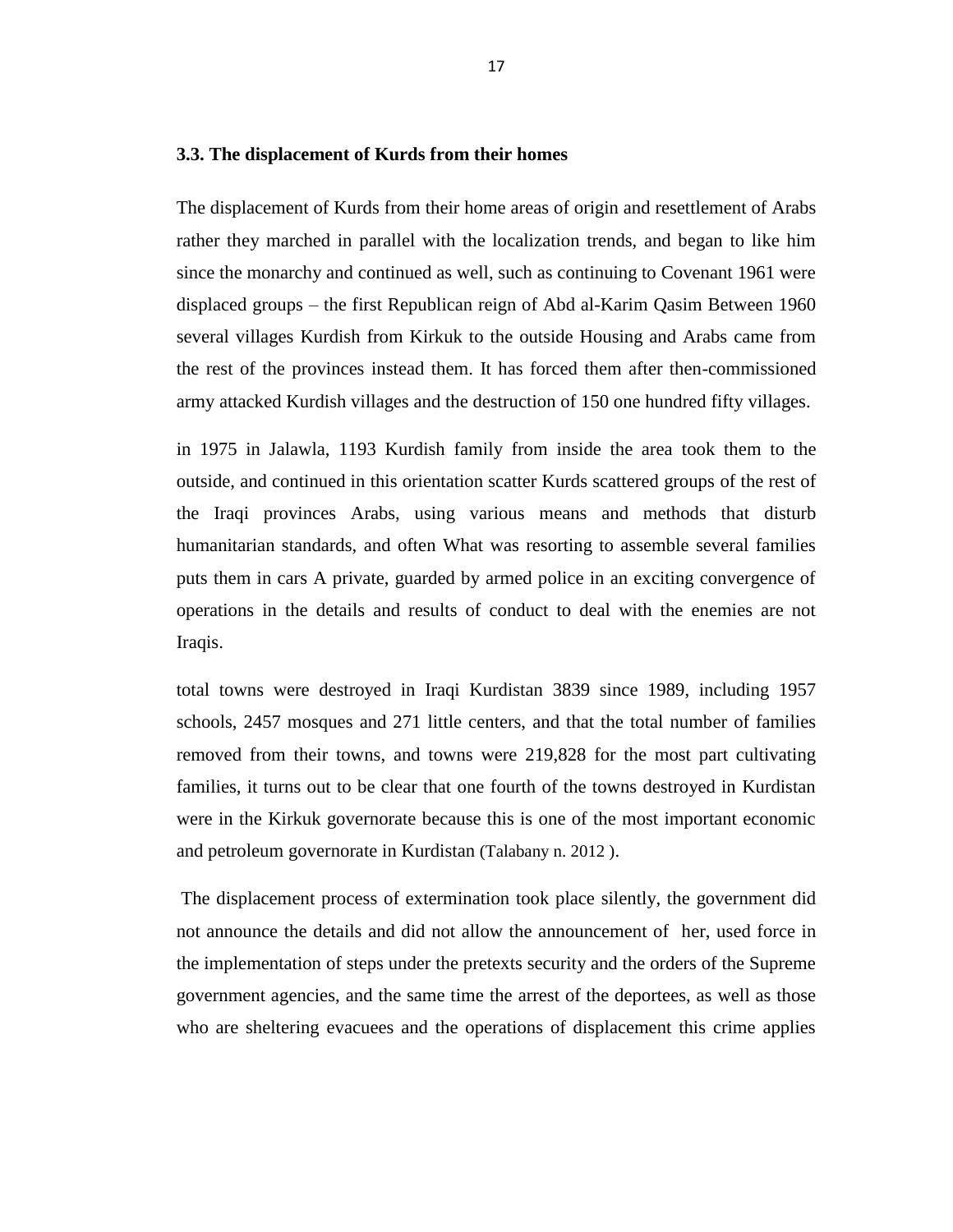corners on the crime of genocide according to the Convention on the Prevention and Punishment of the Crime of Genocide reasons following:

Displacement has been accompanied by excessive use of force that caused the events physically abused "death and disability" moral and other "live in fear situation and anxiety extreme" for long periods of time and the majority of the Kurds (shorsh, 2013).

in 1963 government troops raided the homes and neighborhoods in Slaimani and the arrest of thousands of Kurds from doctors, lawyers, engineers and ordinary people, and then conducted a sorting them it was a communist or belongs to the KDP party or suspected of belonging to one singles on the spot and shot dead by soldiers in place without trial, then was digging a trench large equipment digging mechanism Bulldozer and buried the victims collectively in a secret location near the camp.

#### <span id="page-27-0"></span>**3.4. Anfal crime**

After all the crimes against the Kurdish people, the Iraqi government started a great crime against the civilian population and called the process "Anfal", and shows that Anfal was not his decision quickly, but it was a campaign strategy was planned earlier.

The term Anfal is an Arab of origin and means booty and the roots of the meaning to grant the spoils, and the word Anfal known before the advent of Islam and it meant plunder and looting and fighting in wars.

Eighth Sura of the holy Quran called Anfal and indicates: "they ask you about Anfal spoils say the spoils "Anfal" belong to Allah and the messenger ..." (Allah), that sent it down of the Madina while the battle of Badr in the second year after the migration.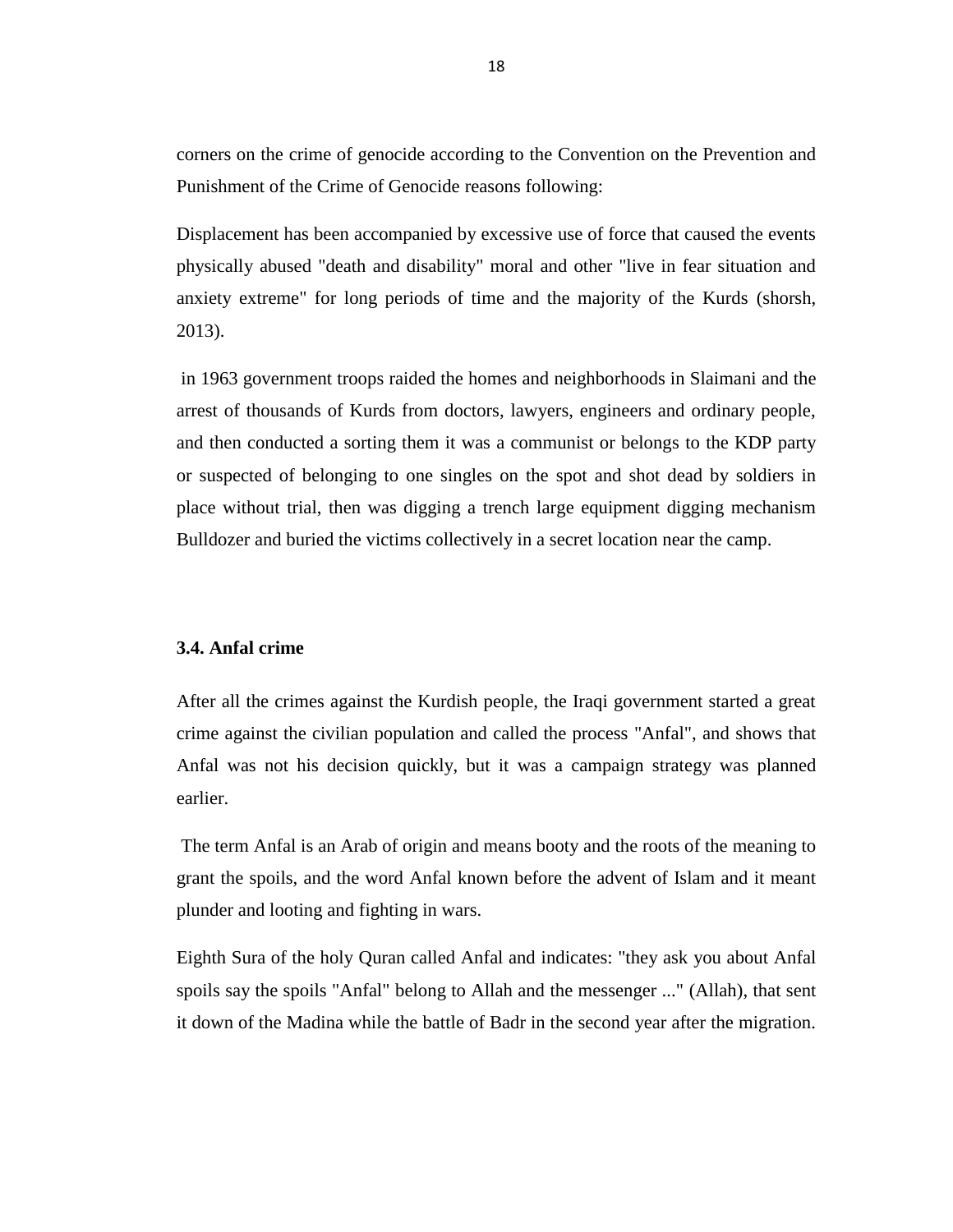And Anfal means an increase in wealth and money and Islamic scholars say the Anfal Booty is bestowed upon the Muslims from the funds of the war. And its meaning all the money and booty obtained on the battlefield.

Absolutely that the Baathist regime chose this name was succeeded by significant political and financial support from Arab and Islamic countries and attract public opinion to Islamic countries that the Kurds are infidels and enemies of religion and to make the Muslim in world silence and neighboring countries and to hide his genocide by false big cover religion.

Anfal operations have included an eight-stage or a military operation, launched on each label Anfal, it began the first Anfal, and concluded the eighth Anfal, and used in the implementation of various weapons, including chemical weapons internationally banned, and the victims or their proceeds 182000 thousand victims, and destroyed more than 4,000 thousand of the village.

in addition to thousands of Disappeared Persons and those who are led, and the destruction of thousands of villages and civilian institutions, such as schools, power plants, the looting of property and forced displacement , localization , destruction of economic infrastructure in the region and polluting the environment (Essa, 2012).

That the offer contained in the above, including shows and does not accept the doubt:

Of prior intent to exterminate the Kurds racially motivated "national" and that the Anfal campaign ordered by Saddam Hussein, and planned by the General Command of the Armed Forces, and carried out by army units and various its types, the evidence of this intent Based on this presence in the intent to see that the term genocide, in line with the actions identified by the Convention as the basis to describe the acts committed in the operations of the Anfal genocide and across the main clauses and also comes.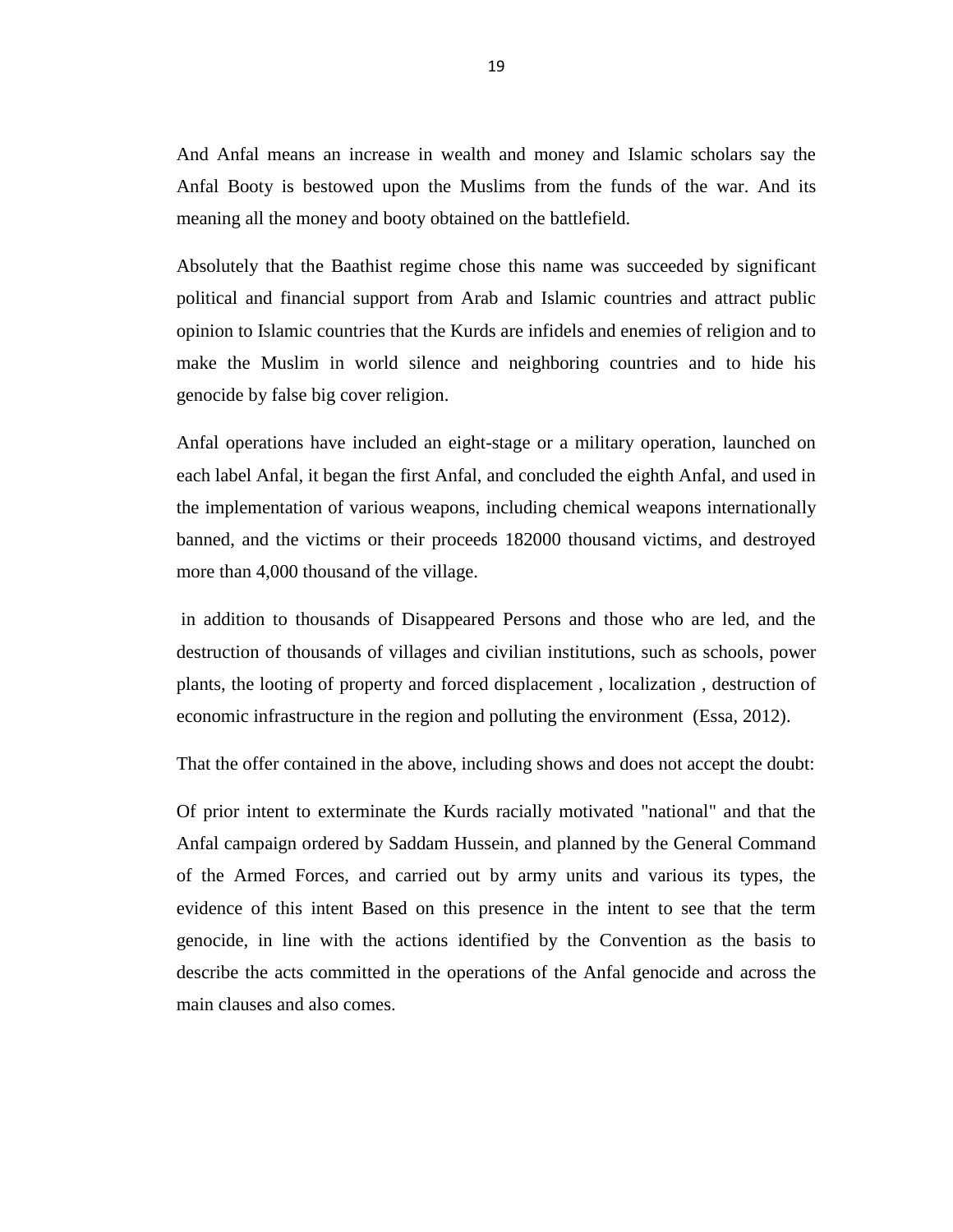#### <span id="page-29-0"></span>**3.5. Legal description of the Anfal crime**

Anfal crimes, which it called out the Anfal operation was started in the days Limited between 02/23/1988 to 06/09/1988 in military operations, by the Special form Forces and Republican Guard, security, emergency "qua tawary", commando, detachments own, regiments of National Defense and Army military forces People (Ali).

Saddam Hussein, the former President of the Republic of, Iraq, has received his cousin Ali Hassan al-Majid, known as "Ali kimiawy" at date of 02.29.1987 Secretary of organizing the north of the Baath Arab Socialist Party office, and that the decision of the Iraqi Revolutionary Command Council No. "160" 29 / 3/1987 and full grant him absolute authority to Iraqi Kurdistan, and received an exceptional additional power on 20/4/1987 and make it an absolute ruler in northern Iraq and put him a special budget at his disposal for the implementation of the Anfal campaigns without reference to the Ministry of Finance or the public treasury or controls the accounts state.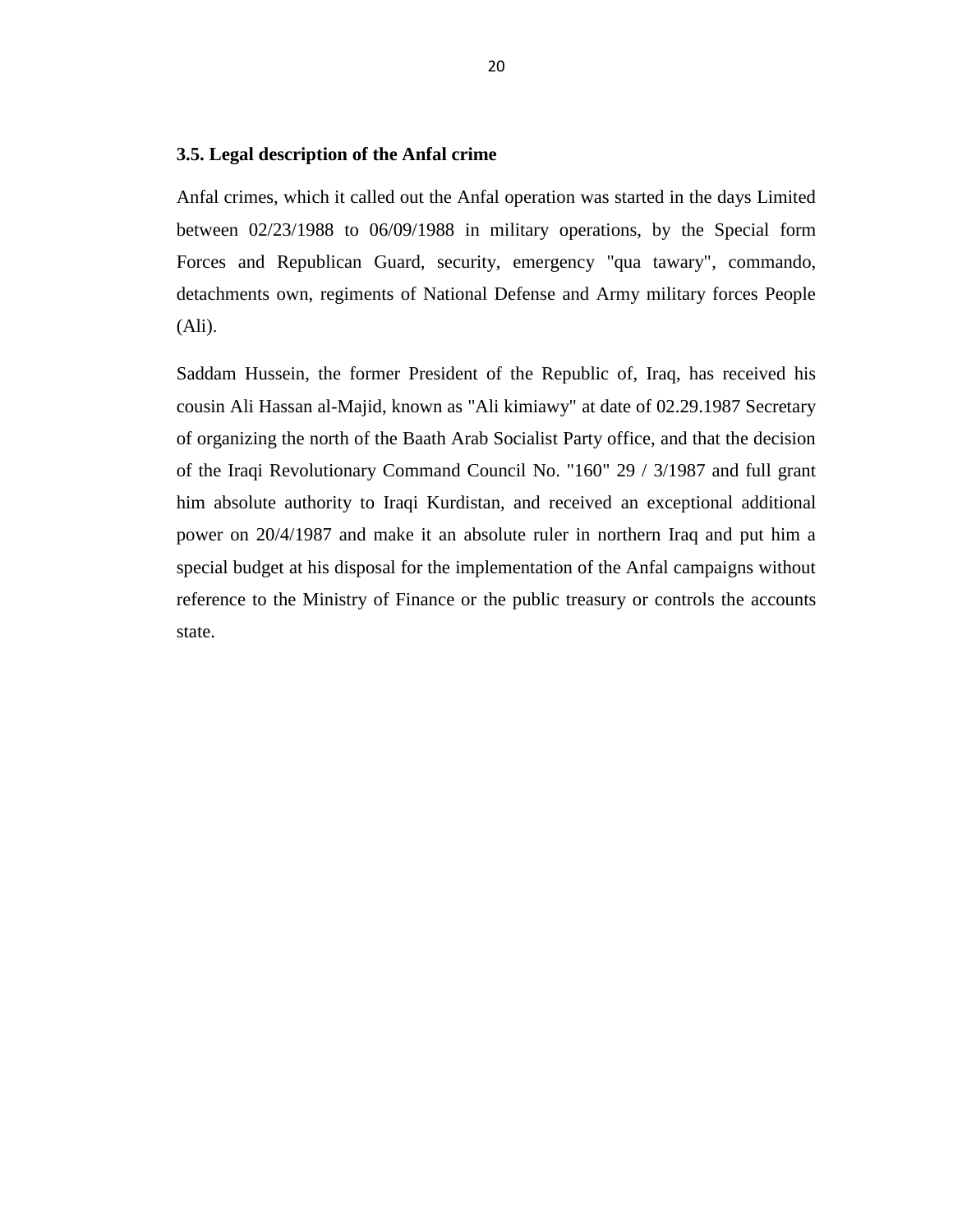#### **Ali Hasan majeds authorities' Document**

Page 1

#### In the name of God the merciful the compassionate

[Republic of Iraq] No: 160

date: 29/3/1987

In the name of the people in accordance with the provisions of article 42, paragraph "a", and article 43, paragraph "a", of the constitution, and in order to execute what was decided in the joint meeting of the revolutionary command council and the regional command of the Baath party on 18/3/1987, The revolutionary command council decided in its meeting on 29/3/1987 the following (Shorsh, Anfal the Iraqi states genocide against the kurds , 2013 ):

First: the comrade Ali Hassan al-Majid, the member of the regional command of the Baath party, will represent the regional command of the party and the revolutionary command council in implementing their policies in the entire northern region, including the autonomous region of Kurdistan, in order to protect the security and order and guarantee stability and the implementation of the autonomy law in the region.

Second: the comrade, a member of the regional command, will have authority over of the civil forces, military and security apparatus to carry out this decree, in particular the authorities of the national Security Council and the northern affairs committee.

Third: the following authorities in the northern region fall under the comrade's authority and must implement all the decisions and directives issued by him, as by this order: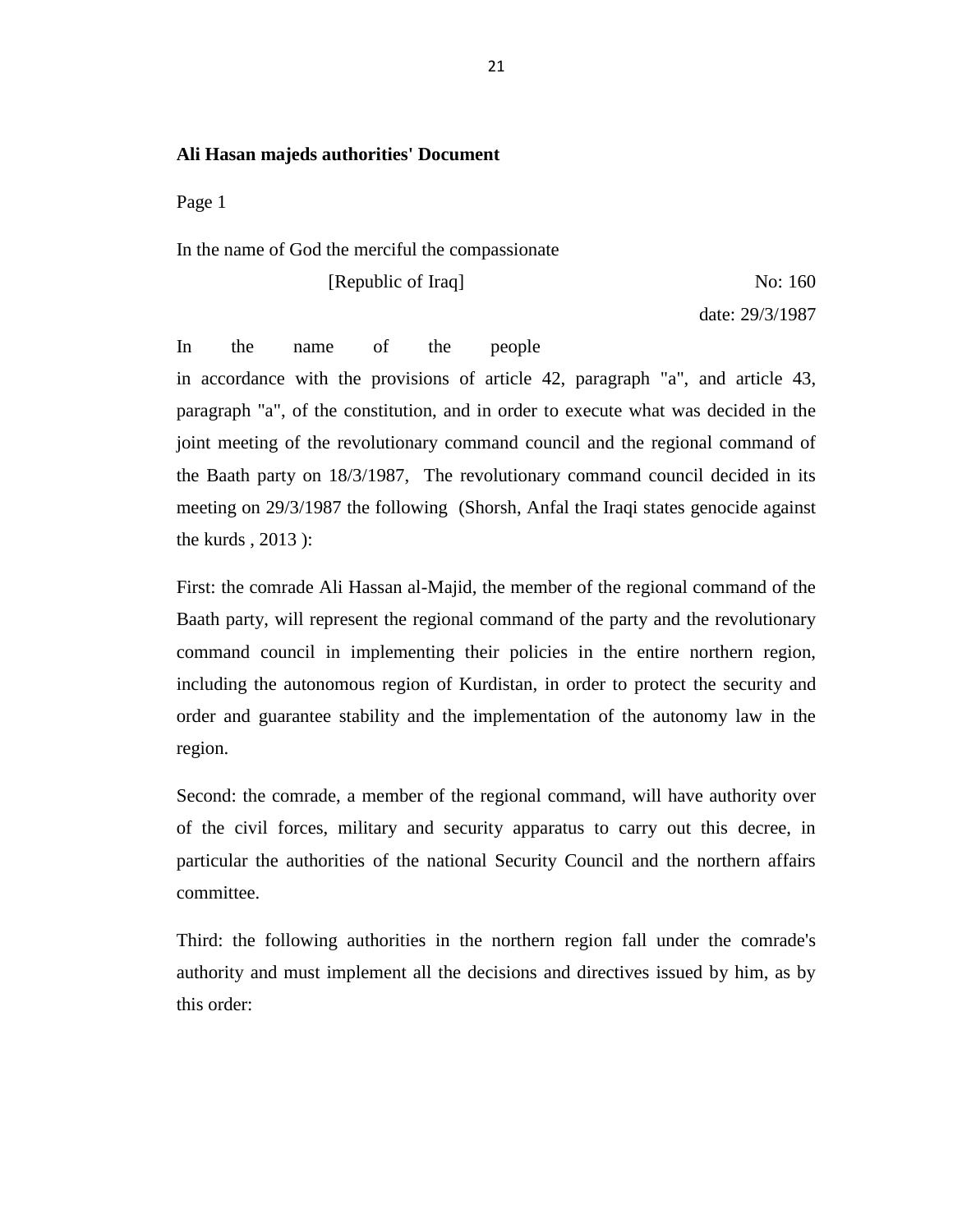- 1- The executive committee of the autonomous region of Kurdistan.
- 2- The governors and the heads of the administrative unit under the ministry of local government.
- 3- The foreign intelligence apparatus, the internal security force, and military intelligence.
- 4- The commands of the popular army.

Fourth: the military commands in the region must respond to the comrade, a member of the regional command, concerning everything pertaining to the first paragraph of this decision.

Page 2

This decree goes into effect on the date it is issued until further notice, and any regulations contradicting this decree are suspended.

"Signature"

Saddam Hussein

President of the revolutionary command council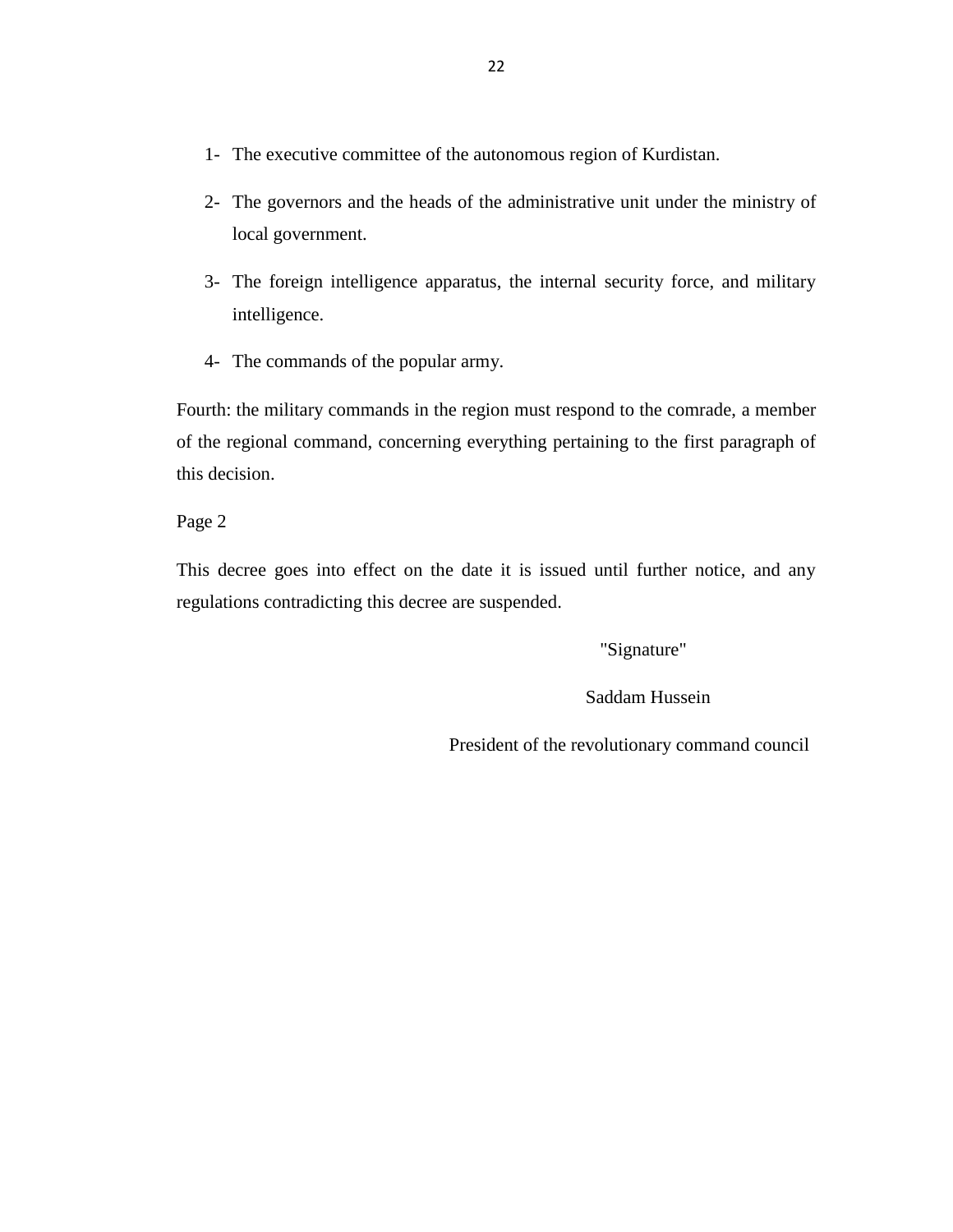# **CHAPTER FOUR**

#### <span id="page-32-0"></span>**STAGES AND PURPOSE OF ANFAL CRIME**

#### <span id="page-32-2"></span><span id="page-32-1"></span>**4.1. Stages of Anfal operation**

First Anfal: Sergalou and Bergalou, February 23-march 19, 1988.

Second Anfal: Qaradagh, March 22- April 1, 1988.

Third Anfal: Germian, Qader karam, tuz Khurmatu, and Sengaw April 7-20, 1988.

Forth Anfal: Taqtaq, Shwan and Agjeler, May 3-8, 1988.

Fifth, sixth and seventh Anfal: the mountain valleys of Shaqlawa and Rwanduz, may 15-august 26, 1988.

Finally Eight Anfal: Badinan areas Amedy, Akre, Zhako, Sheikhan, Dohuk, from  $25<sup>th</sup>$  of February to 6<sup>th</sup> of September 1988 (Mahmud, 2013).

The definition of the crime of genocide applies to the Anfal massacres committed by the Baathist regime.

Surly genocide concept in the new international law has its specificity and dispersed with the rest of the crimes which are two features are important "goal and the number of victims" and have the look of these two trends to be identified genocide:

1. Objective: This crime genocide varies with the rest of the other crimes, because the goals in this crime that kill all or part of the group of people, from here we look just to the existence of genocides goal.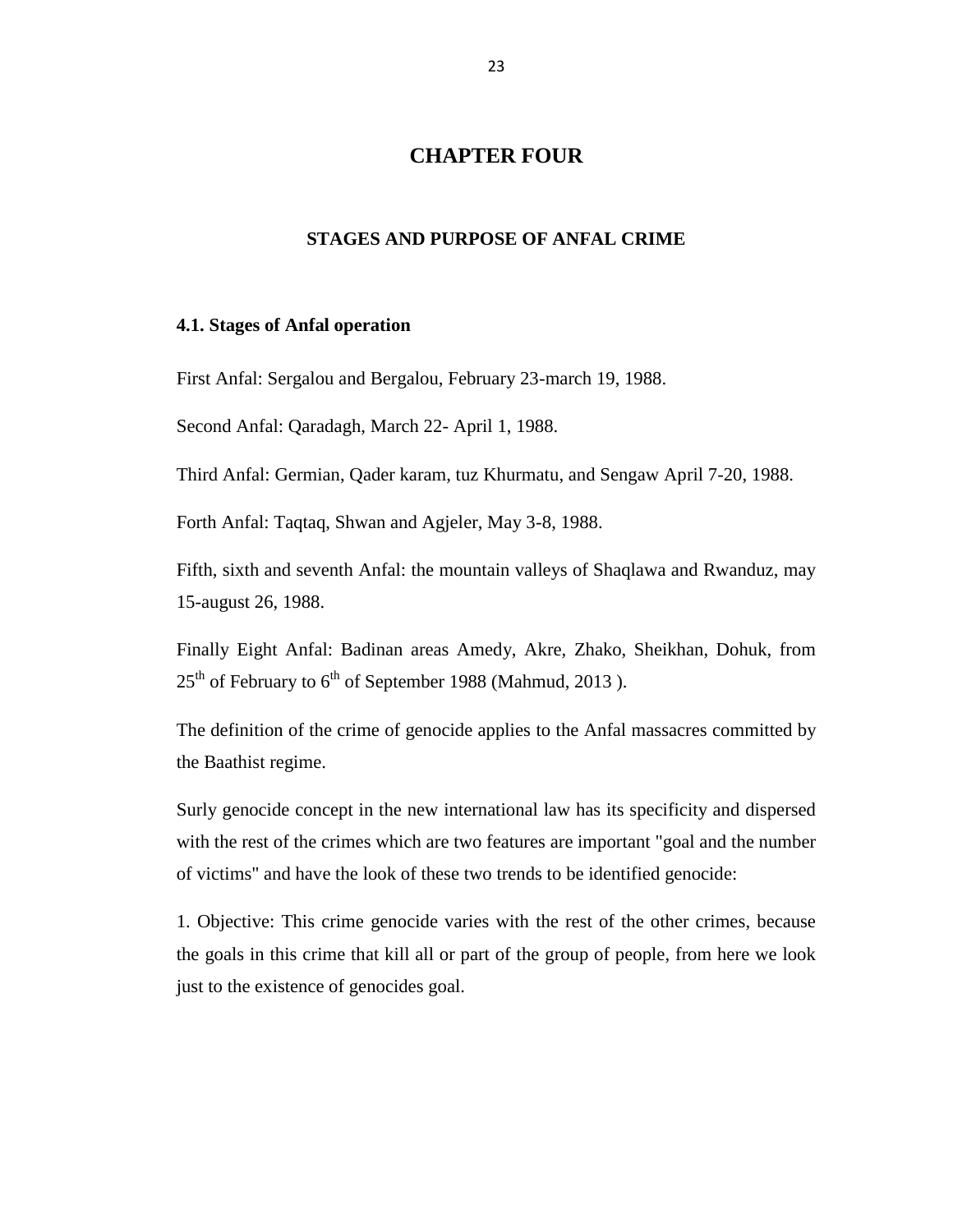2. The number of victims: the goal in the genocide is the loss of the spirit of man and kill, we do not look at the number of victims of the extermination process, once an intention erases a group of people counted as a crime of genocide and we do not look at the number of victims (Goldsmith, 2010), only Existence goals of kill enough for a count this crime.

If we want to look to a neutral view of the harsh crimes by Saddam Hussein's regime against the Kurdish people we understand that the purpose and intention to kill and erase a section of the sons of the oppressed people and their fault only differences of language and thinking to life and we try to explain that later.

If we compare the relationship between the will of the President and his intentions prior to do in the Anfal operations, and the nature of the implementation of these actions and the results destructive effects on them, underscores provide mental element "intentional" in all of these crimes and other committees in Kurdistan, which are classified as genocide according to Article 2 of the Convention on the Prevention and Punishment of the Crime of Genocide in 1948, which is available for the crimes of:

1. The killing of members of the nationalist group "Kurdish"

2. Causing serious bodily harm to them and many of the members of the Kurdish nationalist group.

3. Subjected Kurdish nationalism as a group to living conditions "displaced to Arab areas" in a move intended to assimilate "physically destroy them" on future ranges.

4. Killing of young men in particular, is imposed by the government measure, aimed at preventing the continuation of reproduction "to have children" within the Kurdish nationalist group.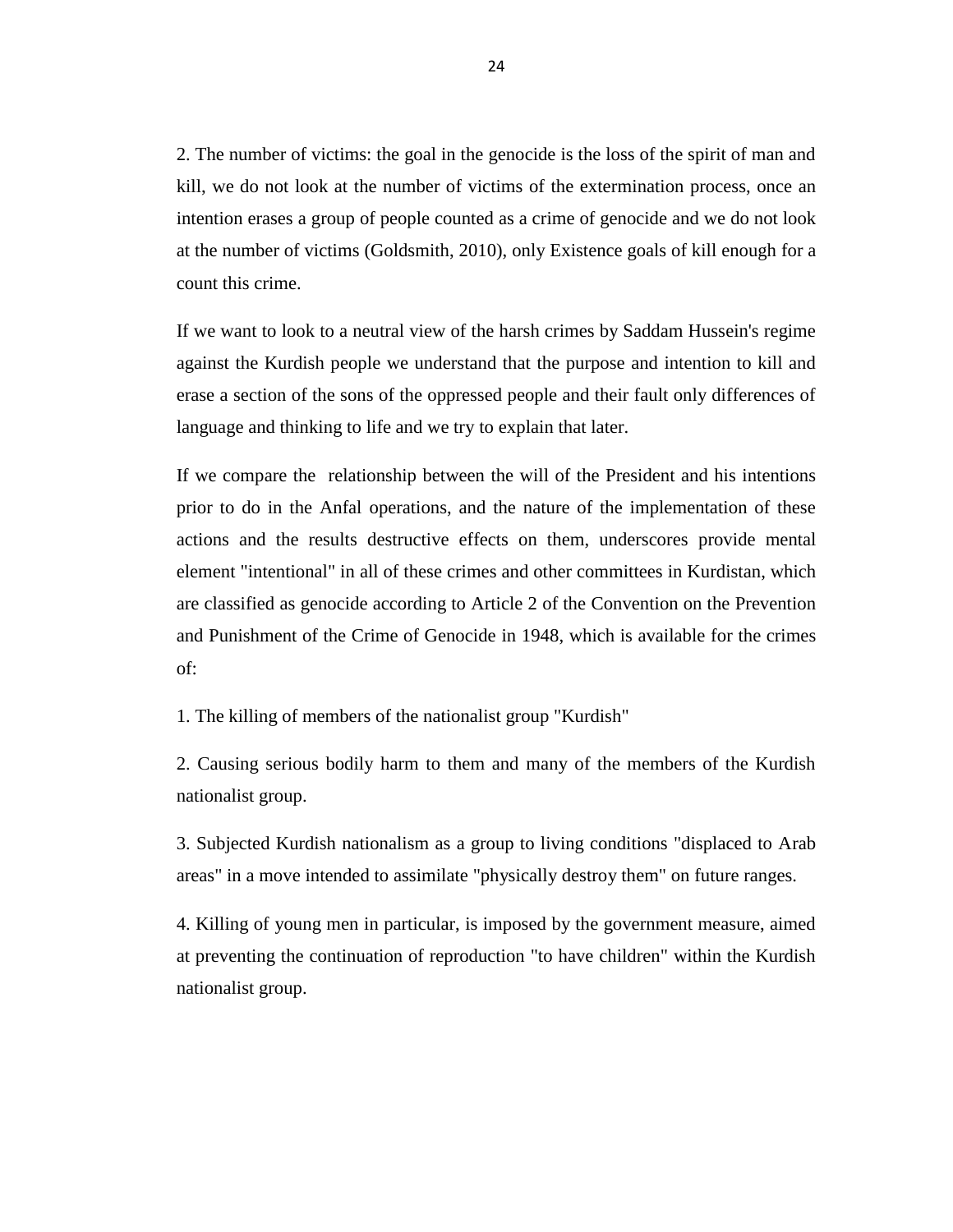It crimes indicate methods of implementation and results of the implementation, including confusion do not accept that the will of committing in advance are available to get to the result of a "perceived" required access to it, has already been accessed.

The elements of the crime are the material element and the mental element and forensic corner, and material element is achieved external criminal behavior has emerged in the Anfal case the vehicle crimes against the great human group, and the back of criminal behavior by giving orders and the elimination of those groups and the implementation of those orders to kill mayors, and appear physical activity through executions without trial or investigation, and follow the ways of depreciation and starvation and the use of banned weapons in the killing of human beings.

in addition to the demolition of houses and burning crops and such as the elimination of animals, and those results negative result harmful achieved and the relationship achieved causality between the act and the result, as the mental element of the offense comes through illicit behavior with the existence of texts that criminalize such criminal acts.

That the offer contained in the above, including shows and does not accept the doubt: Of prior intent to exterminate the Kurds racially motivated "national" and that the Anfal campaign ordered by Saddam Hussein, and planned by the General Command of the Armed Forces, and carried out by army units and various its types, the evidence of this intent Based on this presence in the intent to see that the term genocide, in line with the actions identified by the Convention as the basis to describe the acts committed in the operations of the Anfal genocide and across the main clauses and also comes.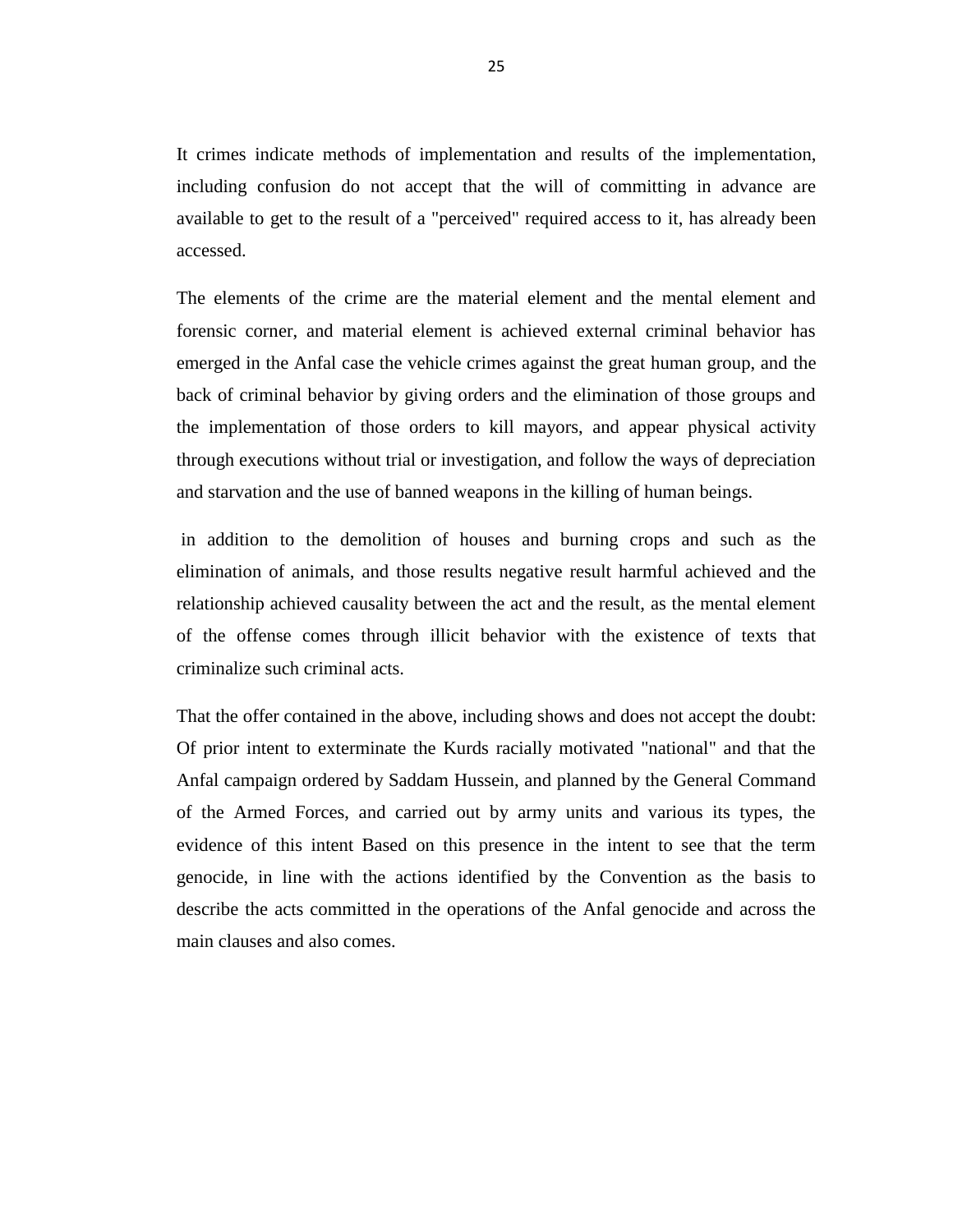#### <span id="page-35-0"></span>**4.2. Purposed by the Iraqi government to commit the crime Anfal**

Realized Saddam Hussein how did took the opportunity, to internal military move in the Kurdish region, he drew his orders to the General Command of the Armed Forces to allocate suitable for the task ahead pieces, was the outcome of the power of a huge fight strong, three military corps are legion I and II and III and the main leadership headquarters in Kirkuk and Mount Mansouriea and Erbil, and was General Command issued orders movements to the huge military units in Kurdistan was the army ready for the execution of the crime and the air force was involved in the process and limit any reply external act or internal and execution of the crime low as possible in order to do not be resonate media in out of the country and its impact on the international political situation (Ahmad, Genocide Crimes from International Law Prospective Case Study: Iraqi Kurdistan 1980-1990 , 2010).

Describe the Anfal operations stages, we have to mention the fate of the detainees from the children, elderly men and the women from the Kurdish villages where they were taking them to places were prepared for this purpose in advance such as "nwgra Salman and dubz and Topzawa" and in some cases are sorted women, Senate, children and young and after conveying young people to an unknown destiny (abuud, 2012).

and that detainees have suffered a struggling with harsh conditions as the detention center, which is not the most basic necessities of life as well as cruel treatment by officials and guards, where they were subjected to torture and excessive humiliation, in addition to the lack of food and water is not potable, causing infected a number of diseases such as diarrhea and vomiting, which led to the death of a large number of them, especially children, and who was to die in these prisons are buried by the detainees and under the supervision of tight security outside the prison and without burial and Especially in prison Nwgra Salman where the dead buried in drilling shallow, making it easier for the animals strike and dogs from digging up the graves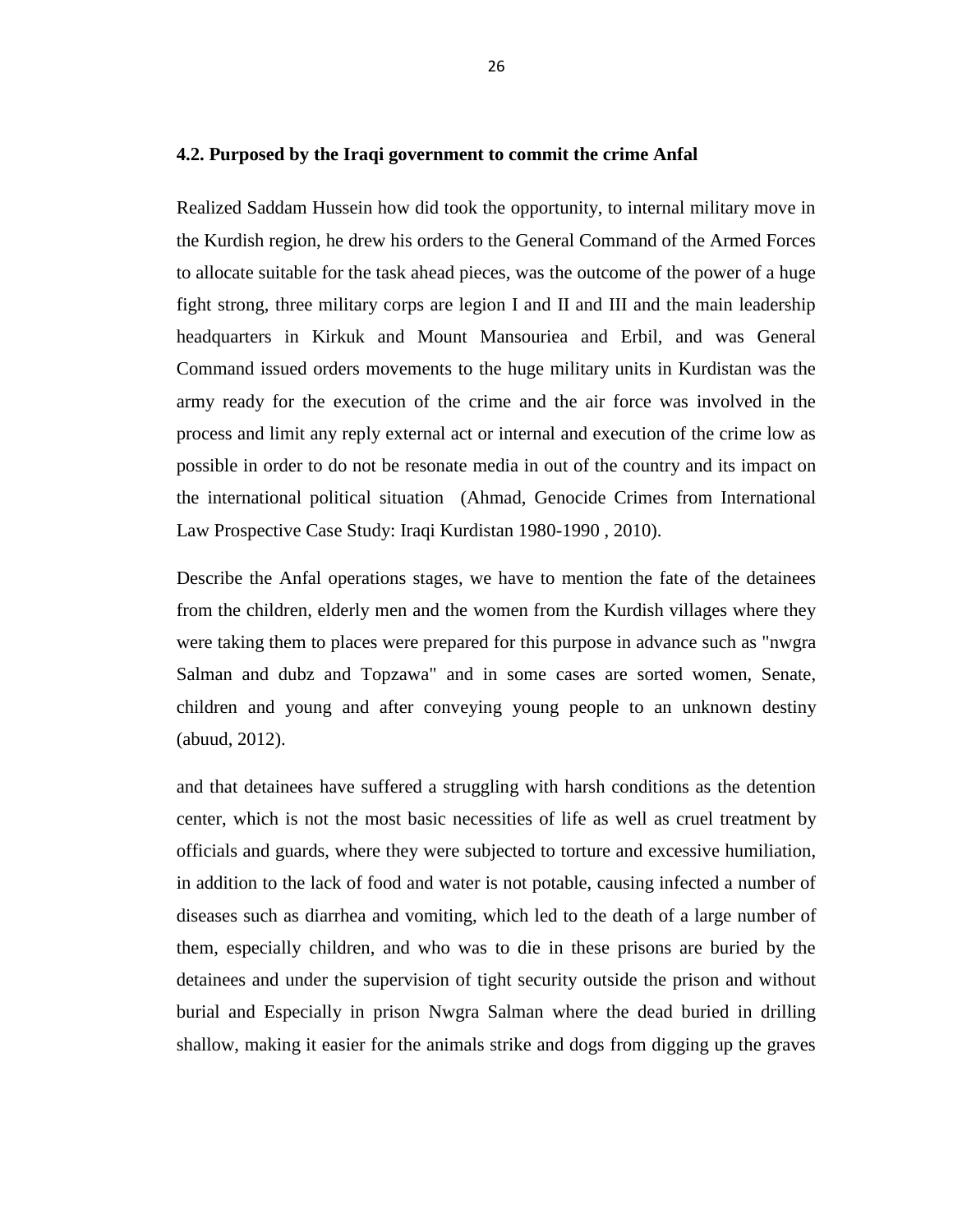and ate the dead, and there was another kind of psychological torture of detainees, especially mothers, where the guards are taking their mothers, young children for period of time than was lead mothers to scream and wail and what the owner of that pain, psychological and harsh and there are other issues were happening in these prisons unspeakable humanitarian cheese and it is rapes that were affecting young girls by warlords and guards these prisons and to name a few, which suffered the detainees and the rest of the children and families of Kurdish villages that were attacked were killed.

Including thousands and strongest types of destructive weapons between the women and children and the elders and the rest of the family who were able to escape from the border to escape survived and those who did not run his fate was death.

Pregnant women have given birth in the road were dying they're born, children did not have ability to walk hundreds of kilometers to cross the Turkish border and the Iranian were died on the way, those women and elders has not tombs nobody can visit them by his family and Remembered and crying for them.

#### <span id="page-36-0"></span>**4.3. Mass graves**

Were found mass graves in different parts of Iraq, for example, at the Nwgra Salman and the Al-hazar area near Mosul, specialists in mass graves had they recovered the remains of 123 victims of one of the sites in Al-hazar areas near the Mosul area, and were leaving at least "150" body and they weren't found any male bodies in there.

but all of the bodies were children, women, and children ages ranged from embryos to children under the age of puberty, the victims in those graves found in the traditional clothing worn by Kurds and found that some of them were carrying luggage, household suggesting that they had fled from their homes, as well as experts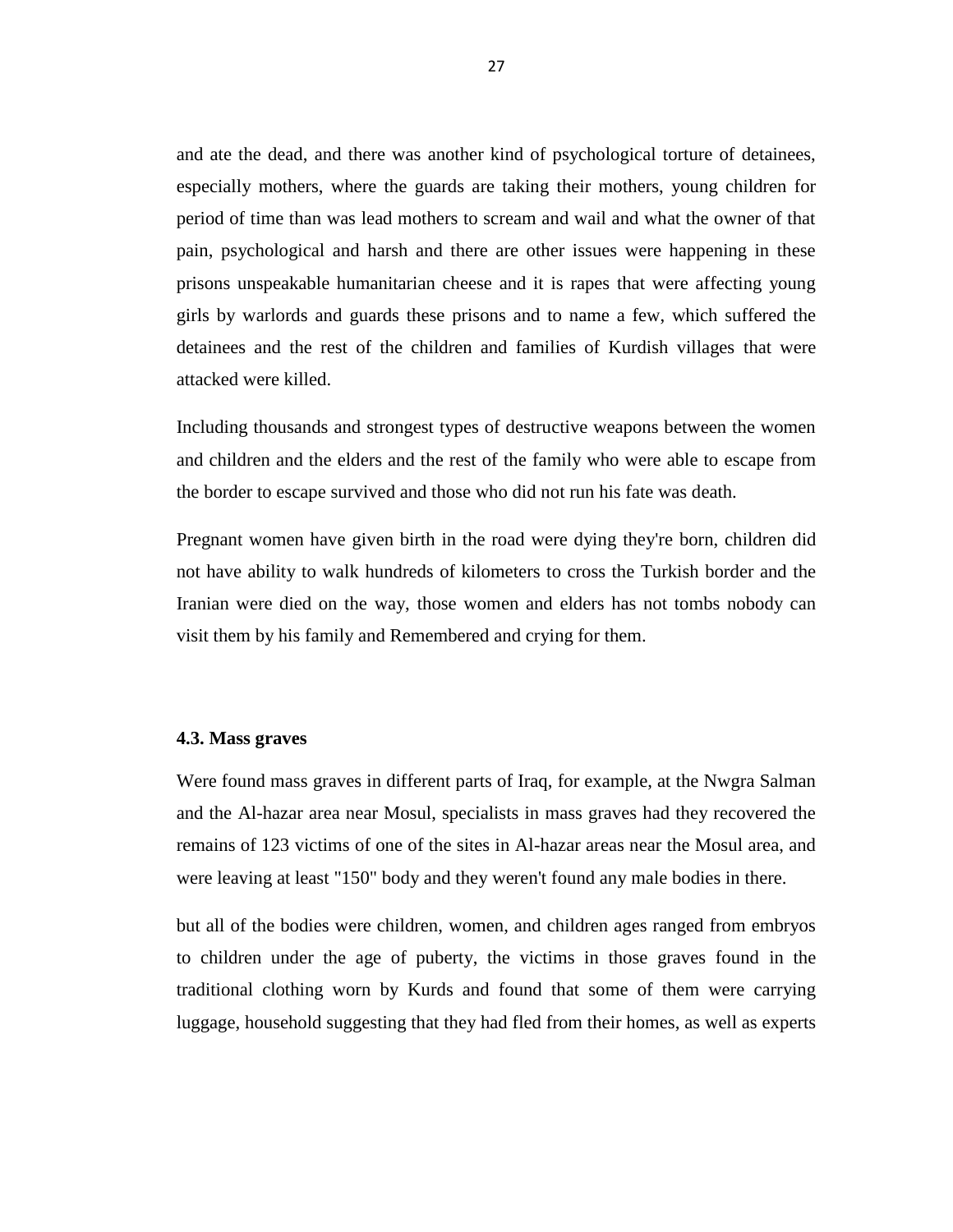found the luggage of a healthy personality and drugs that were found in the graves were mostly for children infant and noted the date of manufacture of such medicines, it was made in the month of August / 1987 and this is what supports the witness accounts health who appeared in court and say that those victims was carried Anfal victims.

In addition enable forensic experts to restore securities identification of mass grave and the identities of personal papers to confirm that the victims in the mass grave were victims of the second Anfal from the village "Gelmurt, and may stumble on other grave collective in at least 150 bodies again and was all the victims in these graves are male and this certainty that he was being removed from women and children, and may show that all bodies from the bodies that have been recovered from the grave that the owner was dressed in traditional clothes Kurdish and especially the bodies of women where She was wearing a well-known Kurdish clothes bright colors.

And in a cemetery "Al-Muthanna" was more than "90%" of the victims was at the age of 12 years or less and found other things personal and important and showed a personal identity that were found in the tomb of cards that the owners were from the village of "qulijan" which has attacked during in the third Anfal campaign in Garmiyan area.

Despite those children Kurds died without guilt and without knowledge Why They Died! The parents urge their children to take more stuff to love their hearts wanted them to accompany them something that reminds them of their villages.

In one of the mass graves they found a small child's body who will keep nameless until the end of history, holding a small football, was found a reclining near the body of his mother, and there is another image in the Al-hazar mass grave, a body of a girl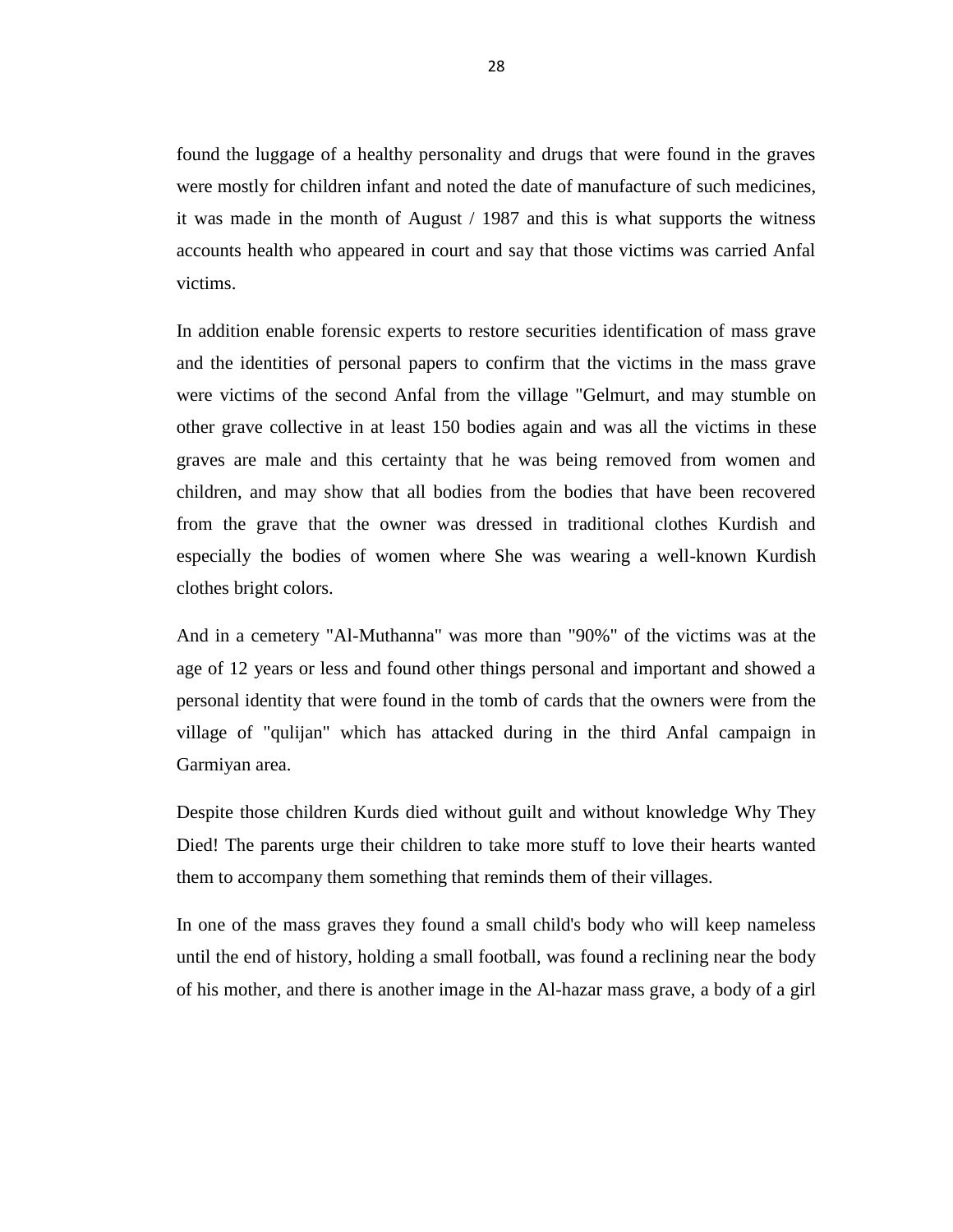and near her side bottle-feeding, this image of the tragic images Kurdish children accustomed to the use of Anfal (abud, 2008).

General Prosecutor read his legal list condemnation against criminals during the trial when they are accused and which he said:

There are more incidents of the greatest and most tragic, especially for children who have found in those mass graves and finally we can say: "In the name of Allah the All-Merciful the ever merciful: for whichever guilty deed she was killed" (Allah, Holy Quran).

Christ Jesus "PBUM" said: "Let the children come to me", but O Prophet Christ they are not having any children to come to you, there children has died of toxic gases or buried in the sands of the southern desert in the Saudi borders or killed by bullets treacherous, that wild lives pure, innocent now about the great throne at the Ultimate Tree with angels and apostles and righteous you go to them, they need to your Kindness and tenderness O Prophet of peace, love and tolerance.

#### <span id="page-38-0"></span>**4.4. Relationship between Anfal crimes and genocide against the Kurds**

The relationship between Anfal as we mentioned earlier in this rebellion dumped brutality we haven't an explanation convincing, firstly the conquests purpose it was to spread the Islamic religion for non-Muslims in the Arabian Peninsula, and then between neighboring peoples and the Anfal any booty came accidental requested by type to Continuation conquests, and the campaigns that toxicity Anfal was not for that end as targeted by these campaigns they were from the Islamic religious and were not the campaigns and brutal attacks with a view to make money and booty, and clear that officials from those attacks, the leaders did not need to that property to these poor villagers scarce, despite the fact that officials leaders fired by the attackers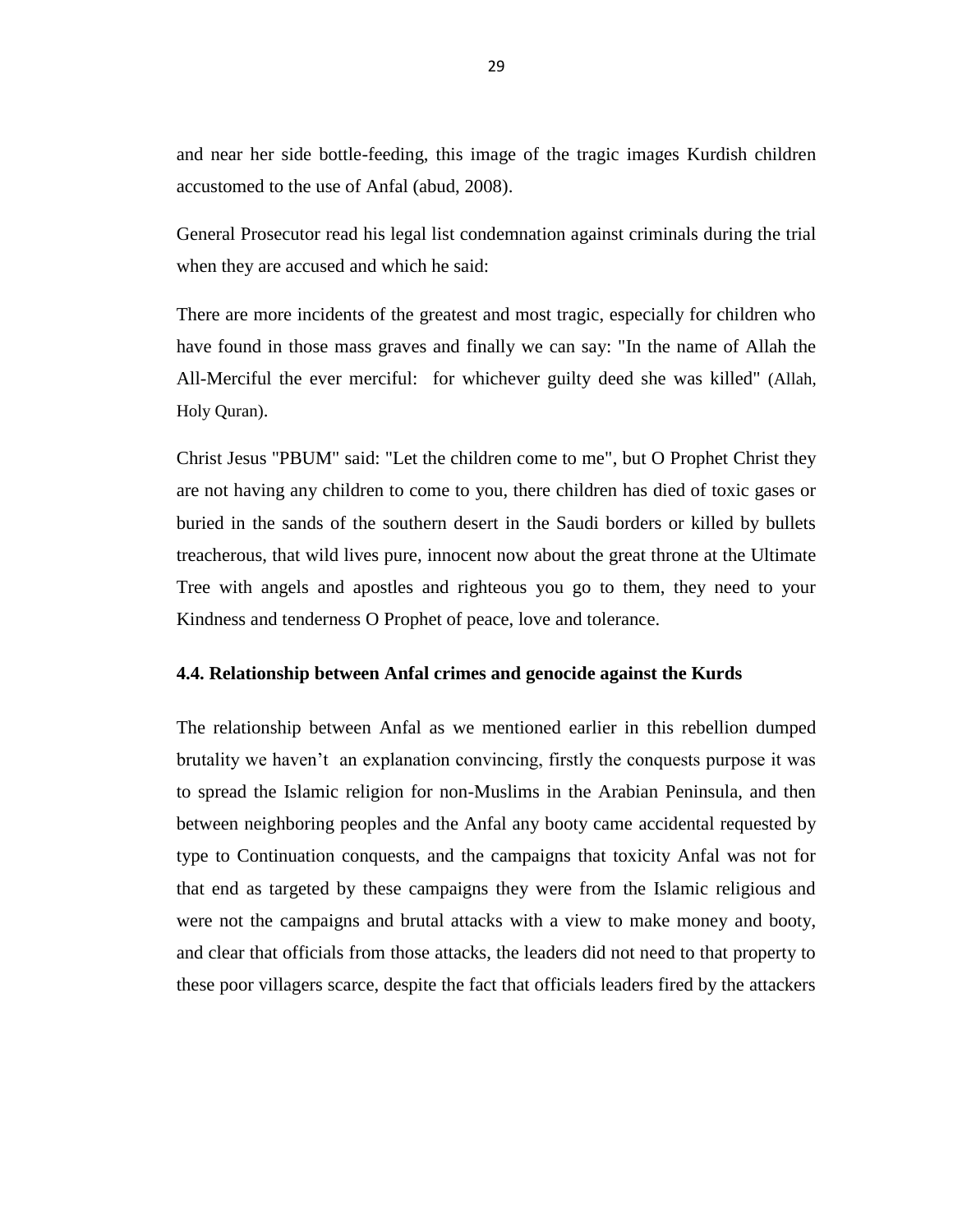looted and stole money that the peasants seize them, but in fact it is not the primary motivation for those attacks.

But those inhumane attacks launched against human and in fact the Anfal different in the era of the Prophet "r" for those Anfal, because the Muslims are the top was profiting from Conquests "Jihad" those For the sake of the Muslims or the conquerors or house money or to teach the principles of the Islamic religion "Hisham", while being sent detainees to death without distinction by the campaigns that called By Anfal.

General Prosecutor Mr. Mnqz Taklif pharaoh Read a legal regulations front of Iraqi Supreme Criminal Court against the defendants (abud, The Anfal court legal reading, 2008), where he said it will hear your court distinguished the testimony of the plaintiffs the right to personal and witnesses and documentary evidence that public prosecutors sure to happen the shock of the humanity, conscience, about"9312 " Pages But those documents would be unable to imagine the full gravity of the brutal crimes on victims, tens of thousands of victims who could have come to this court in the coming days to get their hands on the Holy Quran and swear to tell the truth about their suffering instead buried in Distributed on mass graves across Iraq, but some of the victims who have the luck to stay alive will come to give testimony, what they Saw, what they heard and what they felt..

According to international crimes standard Anfal inter, within genocide crimes and after reading Convention on the prevention and punishment of the crime of genocide, which ratified by the League of Nations in January 9 1948, where Article II of the Convention that the mass murder includes all acts aimed at destruction in whole or in part, a national or religious groups, killing members of the group, causing bodily or mental harm to members of the group, inflicting on the group to Living situation difficult living intended to kill its members, to prevent giving birth to the child, keep children from their families and relatives to another area.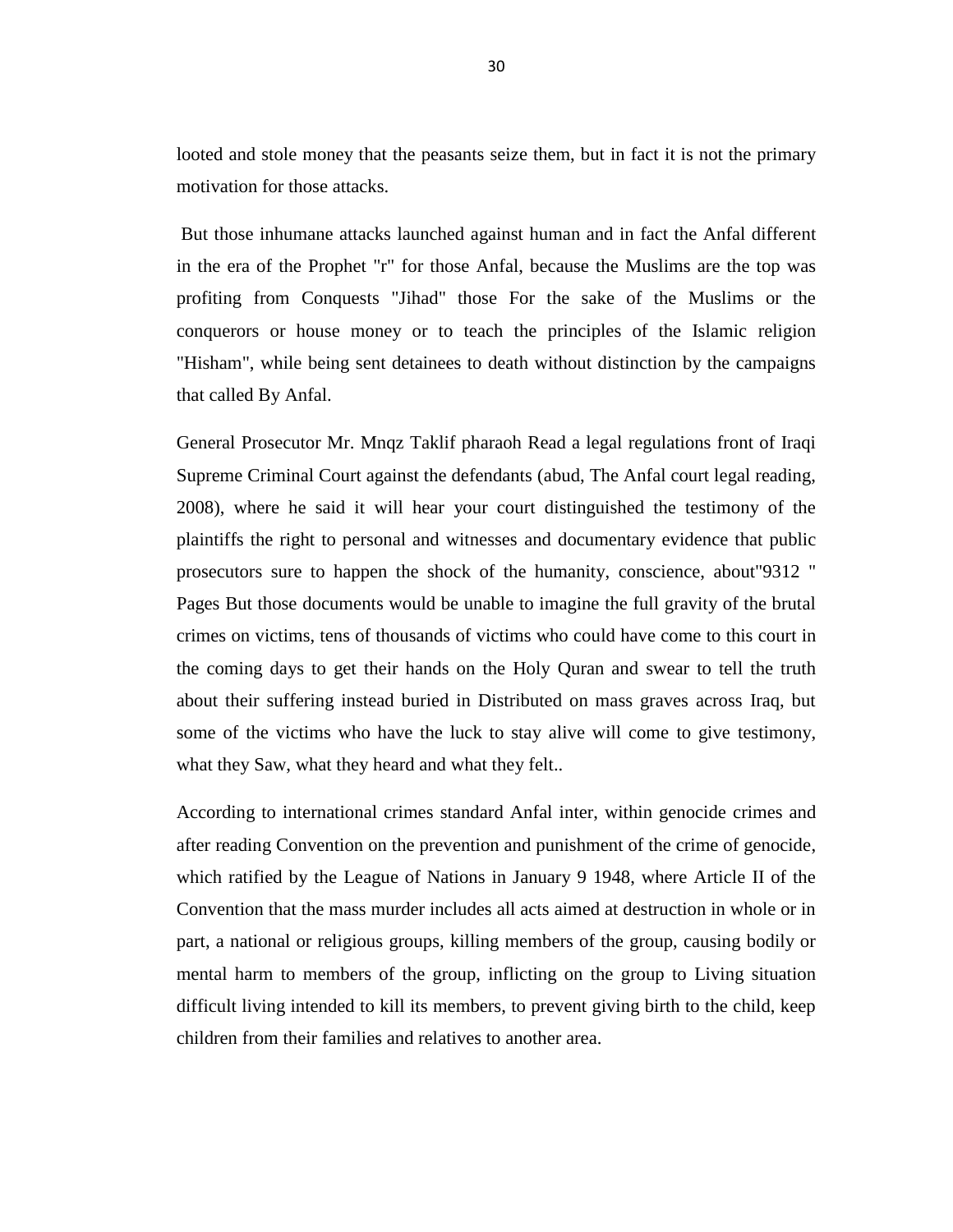#### <span id="page-40-0"></span>**4.5. High Criminal Courts Decision**

Second Criminal Court of Iraq's Supreme Criminal Court was formed in the date on 06/24/2007, headed by Judge Mohammed al-Orabi Majeed al-Khalifa and in its entirety, and decisions issued against the defendants take them about the criminal Ali Hassan al-Majid.

O Ali Hassan al-Majid in the period between March 1987 and September 1988 you were a member of the dissolved Revolutionary Command Council and the official of the organization's Northern Bureau, under resolution 160 in 1987 carried out the both Dissolved Baath Party policy and the Revolutionary Command Council, and goals convicted Saddam Hussein in the Kurdish region in the north Iraq and gave all the power to report binding on all state , military, civilian security, party organs and granted the powers of the National Security Council and of the Commission they wanted North

**The court decision:** To sentence Ali Hassan al-Majid to death by hanging to death for the crime of murder and causing serious bodily harm or mental harm to members of the group and inflicting on the group deliberately conditions of life with a view to its physical amortized whole or in part as a crime of genocide in accordance with the provisions of Article "11" First / A b c, and secondly / a, E, and in terms of Article 15 / I, II and Article 24 of the Supreme Iraqi Criminal court Law No. "10" In 2005 and identified the punishment according to the provisions of Article (406/1) and in terms of materials Subscribe "49, 48, and 47" of the Iraqi Penal Code No "111", i 1969(111, 1969).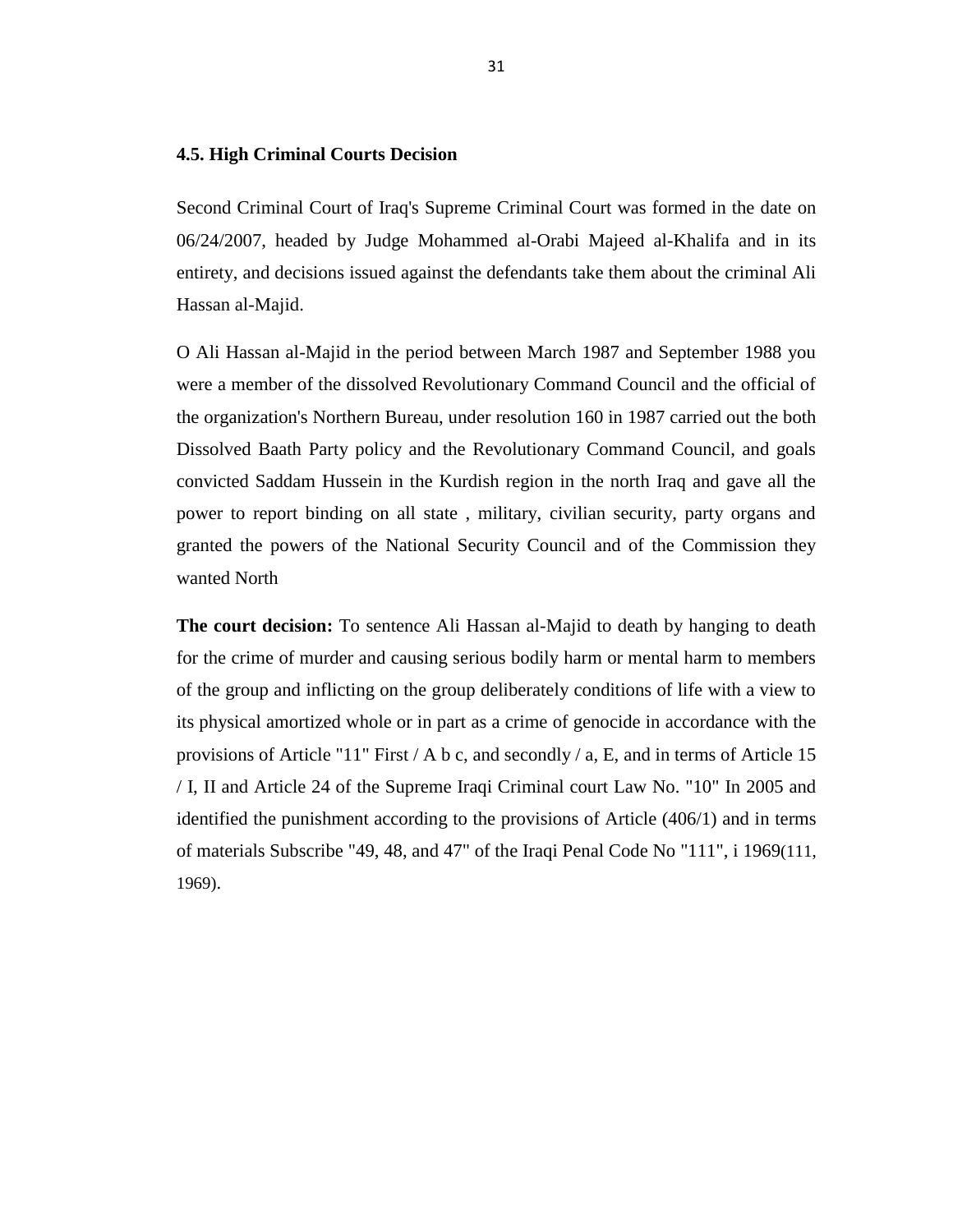# **CHAPTER FIVE**

### <span id="page-41-0"></span>**LIMITATIONS AND AMNESTY IN LAW**

#### <span id="page-41-2"></span><span id="page-41-1"></span>**5.1. The statute of limitations in Iraqi law**

The meaning of the statute of limitations: a period of time of the crime (mnzr, 2010), and called the passage of the crime or the obsolescence of the criminal case, or lapse of a period of time the verdict in the criminal case and called the passage of the sentence and the lapse of the prescribed period the expiry of the criminal case first and finally the fall of the Punish crime

There is no doubt that the introduction of the statute of limitations would system of impunity and the seriousness of this result was the Iraqi accelerator balance between the requirements of the introduction of the system and the most important of which folded last pages painful memory and give priority to the principle of legal stability, and between the interests of justice to die from bad reward on the other hand.

And an Iraqi legislator has taken this system as part of the statute of limitations, limited in the code of Criminal Procedure, and in a wide range in the Juvenile Welfare Act also explains these

A) The statute of limitations in the Code of Criminal Procedure: the text of Article "6": "does not accept the complaint in the built crimes -in article "3" of this Article, three months after the day declared the victim to the crime or the demise of the excuse-compulsive disorder, which prevented submission the complaint " (mnzr, Abdallatef Explain the Code of Criminal Procedure , 2010). This article addresses two issues, first the offenses covered by the statute of limitation system and secondly the limitation period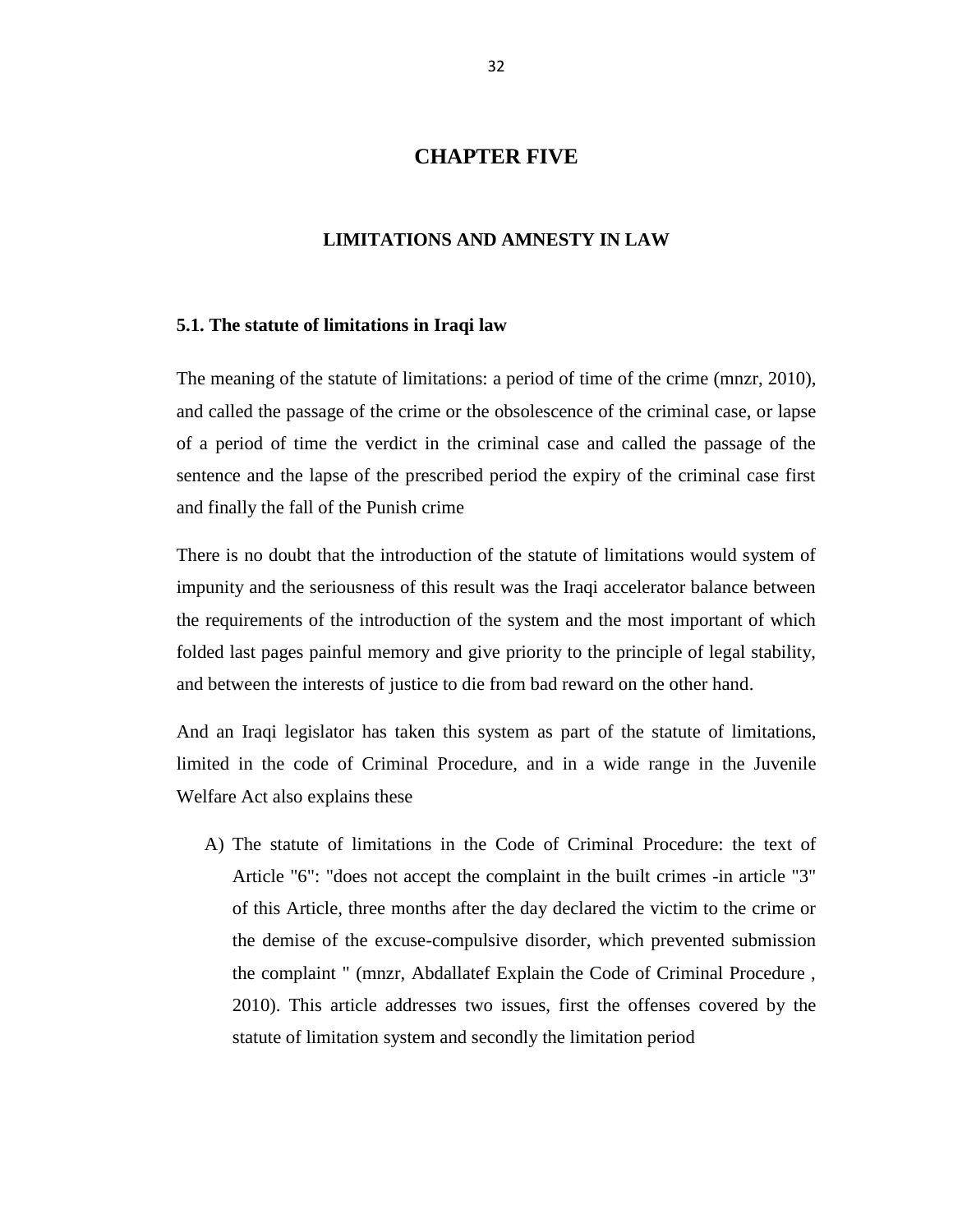B) The statute of limitations in the Juvenile Welfare Act: Maybe it is not necessary to keep the perpetrator Reus psychological concern throughout his life and has to be stability to find a place that would put an end to that concern, and whether to be subject to sanction delinquent about to do, the anxiety experienced by the accused and for long enough to achieve deterrence considerations and reform often, and at the same time decays social impact of the crime. For these reasons, for seeking criminal policy to devote statute of limitations in adults legislation and events alike, and has been interested in many Iraqi lawmakers this system Events in the laws of the largest and most broadly.

Article "70": First, passage of the criminal case shall expire ten years in felonies and five misdemeanors in the heavens. Second, the measure falls if it does not implement the lapse of fifteen years in felonies, and the lapse of three years at the end of the duration of the measure decided by the court in other cases.

And it is known that the Juvenile Welfare Act took Supporter to this system, and take the passage of the lawsuit and obsolescence of the measure, but in the Penal Code and due process to take Iraqi legislator on a limited scale.

#### <span id="page-42-0"></span>**5.2. Amnesty in the Iraqi law**

Amnesty in its concept and its meaning: a general amnesty or pardon for the crime intended to relinquish the state's right to punish the offender, and issued a law (Abdallatef, 2010). And designate a general amnesty because it is not about a certain person or certain people by themselves, but issues in general and in the process of unspecified offenses committed before the entry into force in connection with crimes or determine its kind in the amnesty law committed by force, or committed during the specified period.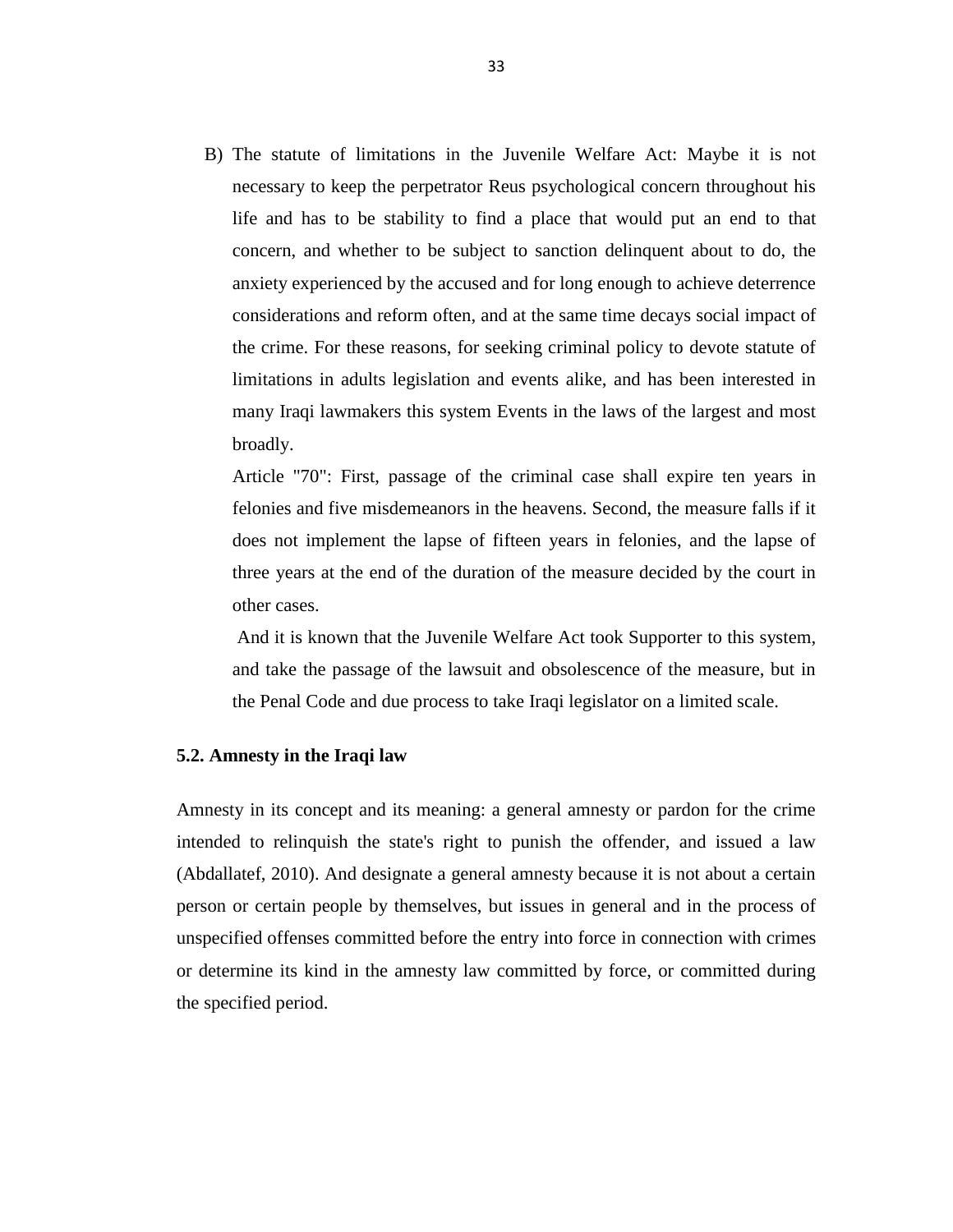Article 153 of the Iraqi penal law text:

- 1. General amnesty issued by law and result in the expiration of the lawsuit and erases the guilty verdict, which have been passed in, and the fall of all the original sanctions and dependency and complementary and precautionary measures and do not have an impact on the foregoing, the implementation of sanctions that the amnesty law did not provide otherwise.
- 2. And if the law of amnesty for part of the sentence was issued in the special pardon was considered judgment and Apply by its provisions.
- 3. General amnesty does not affect the rights of non-personal. (xoshnaw, 1969)

Iraqi lawmaker has said in also in the Code of Criminal Procedure in substance law 300 "shall expire criminal case amnesty for the crime," and in Article 305: "If a law was passed amnesty stopped the investigation and the trial against the accused requested a recycle final and is the victim Crime of the right to review the civil court.

Based on these texts from Iraqi law the effects of the amnesty expires criminal case, whether at the stage of investigation or trial, also expire unresolved criminal case and did not acquire the degree of bits.

Also, there are exceptions to the non-application of Iraqi law, the legislator also noted in Article 11: "This law Easier to offenses committed in Iraq of persons enjoying immunity established under international conventions or international law and domestic law." This means if someone committed a crime that those on the territory of the State may not be prosecuted for not undergoing the legal and judicial competence of the state (Khalaf, 2010 ). And these are the President of the Republic and the Prime Minister and members of Parliament and litigants in lawsuits and there are other people excluded from international custom and here is not the subject of our research.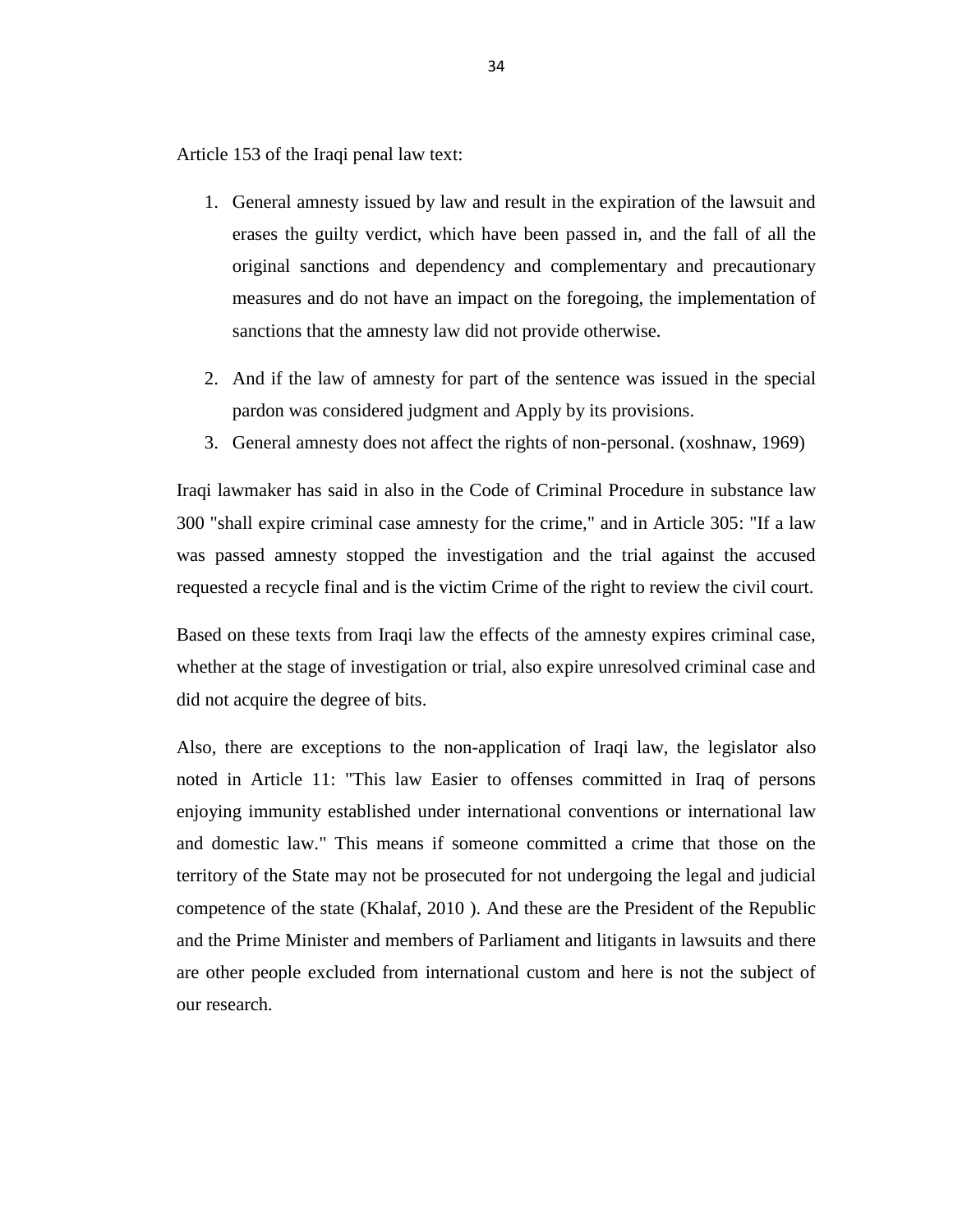#### <span id="page-44-0"></span>**5.3. The legal statute of limitations in the Iraqi Supreme Criminal Tribunal**

Formation of the Iraqi competent crimes against humanity Criminal Court under the Law No. 1 of 2003 published in the Gazette of Iraq No. 3980 by the Iraqi Governing Council and the Commissioner by establishing competent crimes against humanity Iraqi Criminal Court under it (48) issued by the Managing Director of the Provisional Authority splurge , and this law has been abolished in the issuance of Law No. 10 of 2005 in Article 37 (The Iraqi High Criminal Courts Law, No. 10 2005).Which was approved by the National Assembly according to the provisions of Article (33) of the State Administration Law for the transitional period.

This law has been published in the Gazette of Iraq in 18/10/2005 number 4006, and the new law referred to in Article (38) that all the decisions and orders issued under the procedures under the previous law to be valid and the approval of the law.

Supreme Iraqi Criminal Tribunal formation of an elite of judges and Iraqis lawyers, and keep track within the rules of the general procedures in the Code of Criminal Procedure, and have the text of Article 1 in the second paragraph of the mandate of the Court shall apply to any natural person, whether Iraqi or non-Iraqi resident in Iraq is accused of a crime in the history of 07.17.1968 up to 01.05.2003 and in the Republic of Iraq, or elsewhere, and include the following offenses: (a) genocide, (b) crimes against humanity, "c" war crimes , "d" Violations of laws.

The text of the article 11 in the second paragraph: should these workers be punishable by: "a" mass genocide, "b" conspiracy to commit genocide, "c" direct urbanization and the public on the commission of genocide, "d" Attempt to commit genocide collective, "e" participation in the genocide (The Iraqi High Criminal Courts Law No. 10 2005)

The text of the article 15 firstly part of this law explicitly not to exempt criminals and "the person who committed the crime within the jurisdiction of the court accountable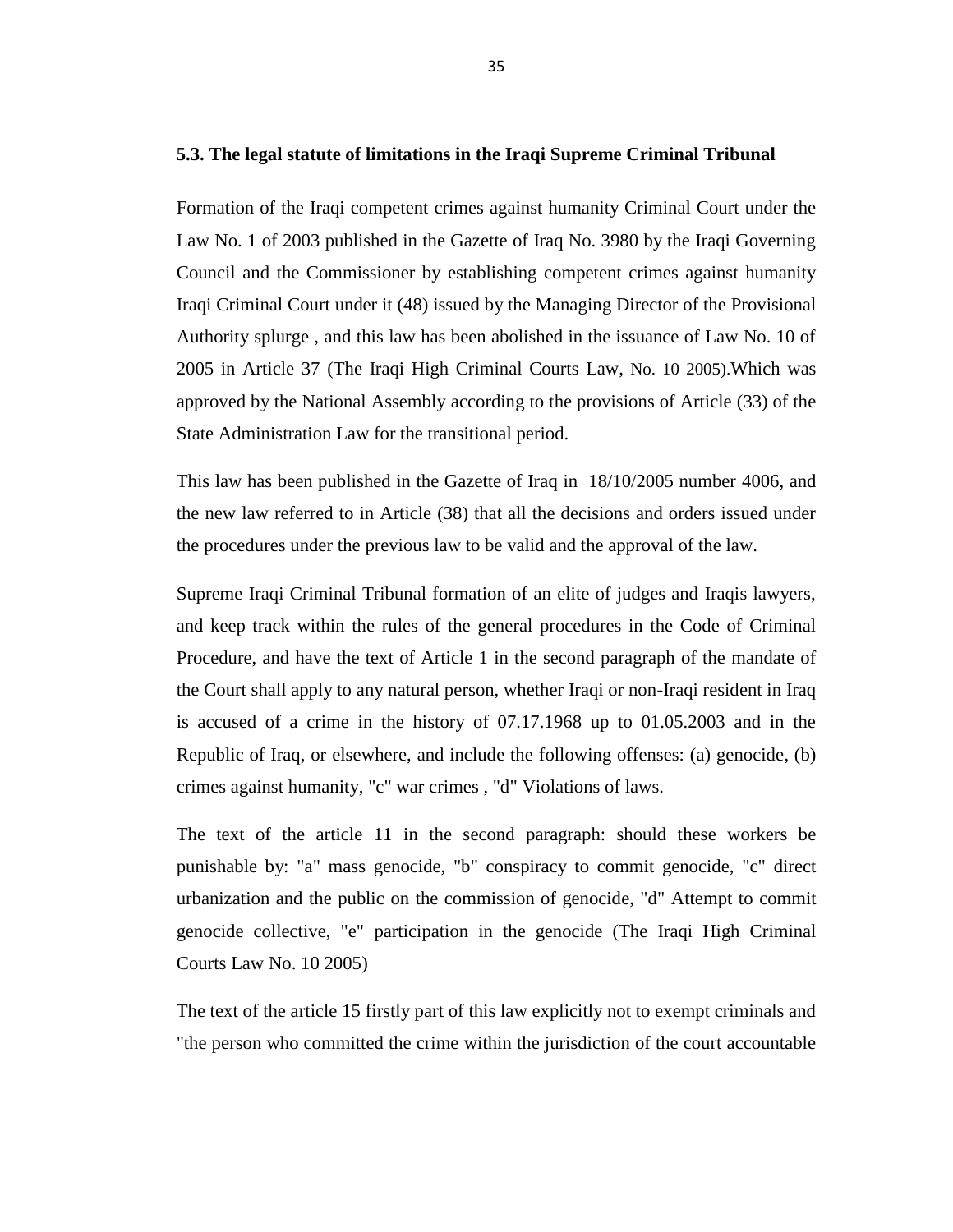in her personal capacity and liable to punishment and in accordance with the provisions of this law In the second paragraph:" A person is accountable in accordance with the provisions of if the Penal Code, including the following:

- A. "If you committed the crime in a personal capacity jointly or by another person, regardless of whether that person is accountable or responsible a criminal." This means that anyone who had committed a crime doesn't amnesty of punishment.
- B. "It is a criminal offense and already signed or initiated or seduction or induces the commission." This is referred from committing crime either already signed or initiated or induces the commission and the whole shall not be relieved or not escape from responsibility.
- C. "To render aid or assistance or incitement to any form of another for the purpose of facilitating the commission of the crime or attempted commission, including providing the means for its commission." This explicit provision on the progress of work on the aid or incite the commission of the crime of genocide or was helped in any way to facilitate or initiated or provide a means to commit doesn't exempt from criminal punishment.
- D. "To contribute in any other way with a group of people a common criminal purpose to commit a crime or attempted commission, that such assistance be deliberate."

1. What's the aim of promoting criminal activity or purpose of the group, where such activity or purpose or involves the commission of a crime within the jurisdiction of the Court.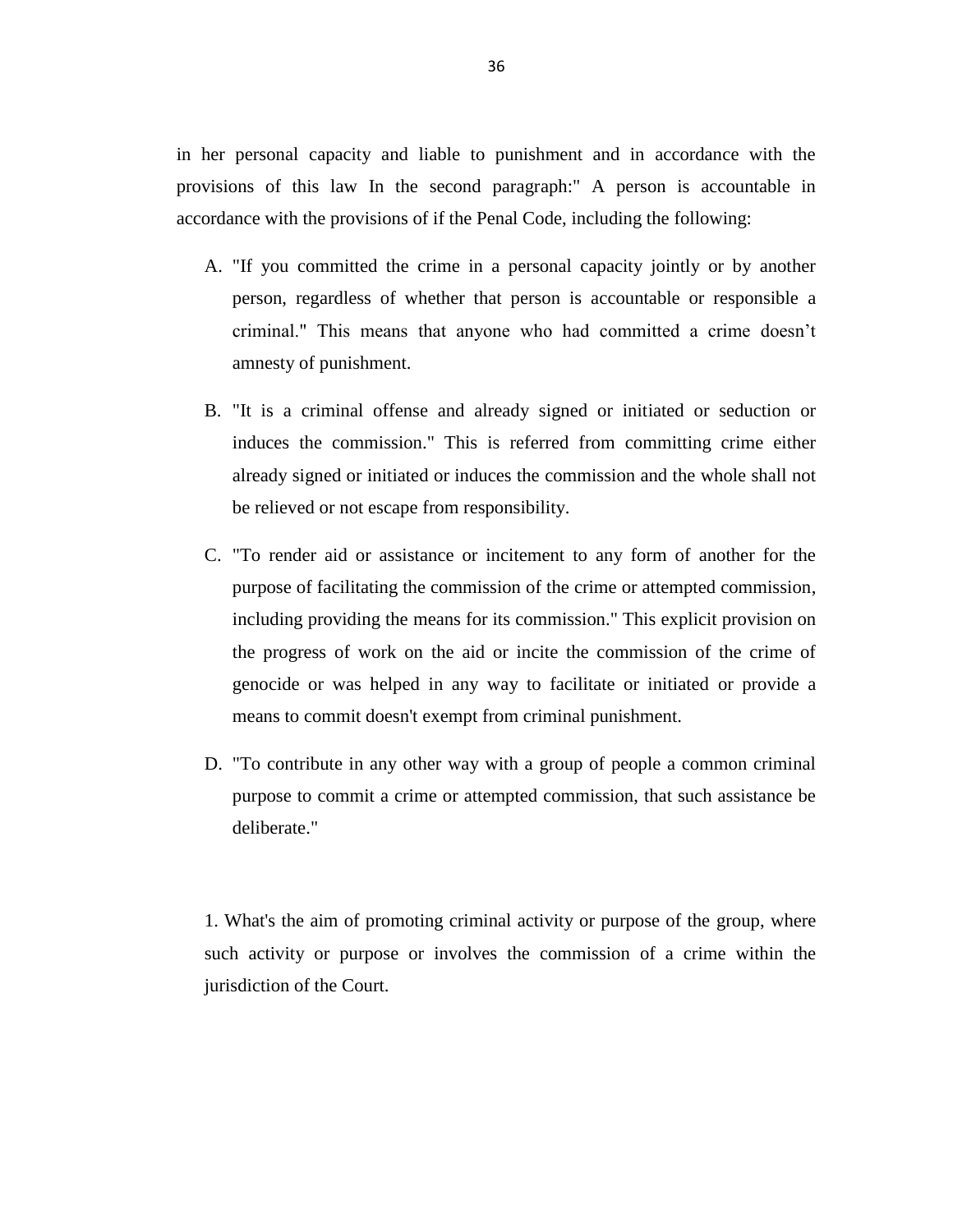2. Knowing the intent to commit the crime of the group. And we can easily understand from this paragraph that anyone who contributed in any ways with a group of people and was motivated by criminal committing them to commit a crime or attempted commission is not exempt from criminal responsibility only on condition that the act shareholder may deliberately act, either in order to promote behavior criminal activity or purpose of the support group for the crime, with the knowledge and intent to commit the crime committed in this community.

H- " Direct and public incitement to commit a crime for the crime of genocide" This paragraph particularly the crime of genocide and of works on public and direct incitement to commit a crime.

And the principle of justice of the inadmissibility of payment of official capacity in the Court Act whatever its position and enjoys legal immunity does not turn from impunity "exemption or relief" based on the provisions of Article "15 / paragraph III." In this article it was stressed the inevitability of punishment for the crime of genocide Whatever the status of the offender, the head of state or not be considered official capacity carried by the accused a reason exempt from punishment or mitigating, whether the accused head of state or the president or a member of the Revolutionary Command Council or the president or a member of the Council of Ministers or a member of the Baath Party leadership, and cannot be invoked immunity to get rid of responsibility for the crimes mentioned in the material 11, 12, 13 and 14 of this law.

Add to that the inevitability of punishment President for the crime of genocide, committed by people who order from him, if the president had knowledge or, was about to commit and did not the president take the necessary and appropriate measures to prevent such acts or to raise the case to the competent authorities in order to conduct the investigation and trial.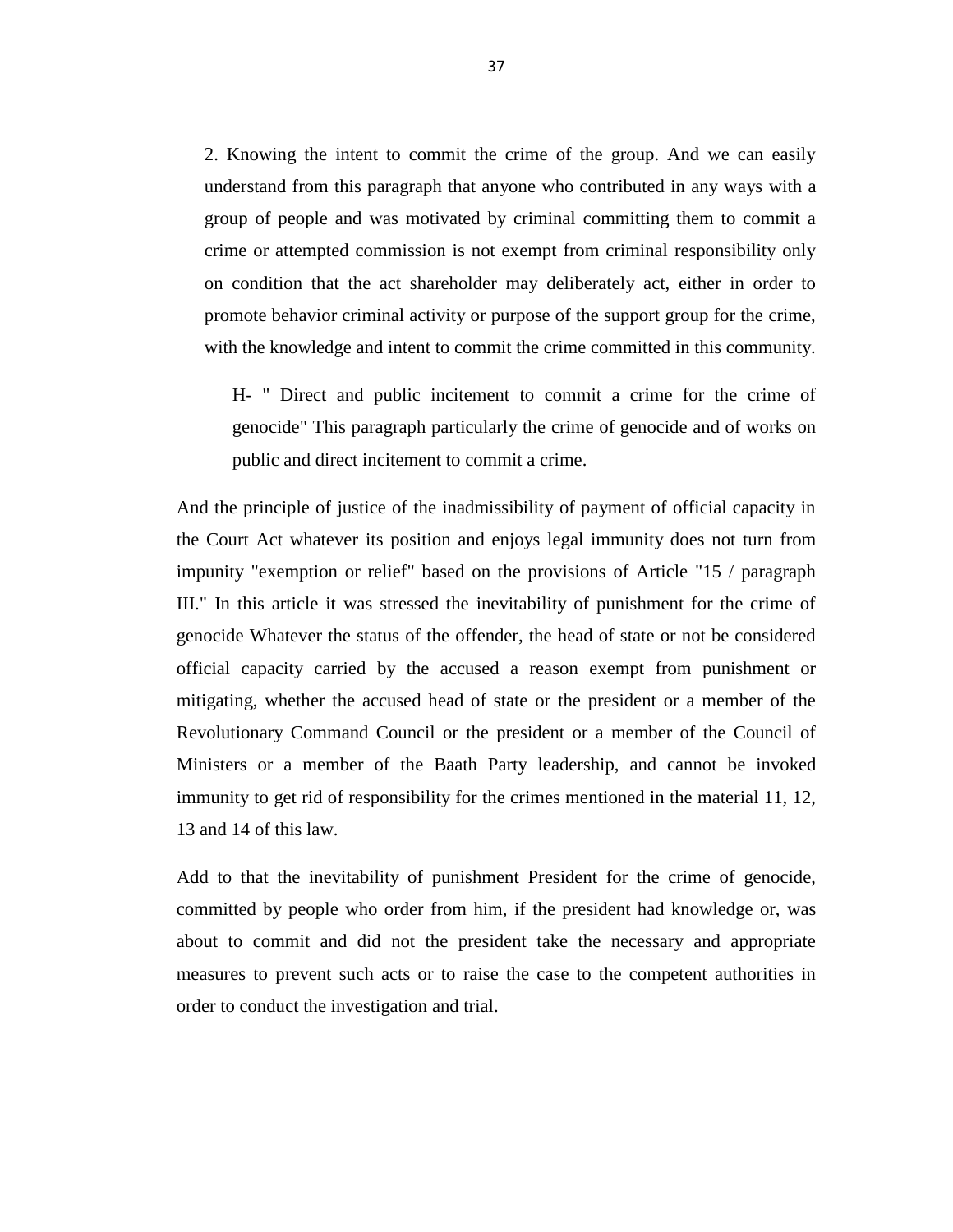This text also proves the inevitability of punishment for the crimes of genocide even not to have occurred and in the case of the preparation of the commission, Supreme President is not exempt from criminal liability for people who work for him if he was about to commit crimes and did not take the necessary measures to prevent the impact of the crime measures.

In article "15 / V": "The fact that an accused person acted pursuant to an order issued by the government or from the boss, it would not absolve him of criminal responsibility, but may be considered in mitigation of punishment if the court considers justice, so requires" The implementation of the order issued by the President to the subordinate is not a circumstance unlikely to punishment for the crimes of genocide, meaning that subordinate be liable for punishment, in any case, in the case of the commission at the behest of the boss of the crime of genocide, but the court may take into account for the purpose of mitigation of punishment and not for punishment exemption.

#### <span id="page-47-0"></span>**5.4. Amnesty in the Supreme Iraqi Criminal Court**

As we mentioned earlier in the definition of amnesty in the concept or meaning: amnesty or pardon for the crime intended to relinquish the state's right to punish the offender, and issue a law, and called a general amnesty because it is not about a certain person or certain people by themselves, but shall in general and in the process of unspecified offenses committed before the entry into force, in connection with crimes or determines its kind in the amnesty law committed by force, or committed during the specified period (The Iraqi High Criminal Courts Law No. 10 2005).

States may allow within his homeland in law, amnesty to people who committed the crimes, according to the homeland law in order to give them the opportunity to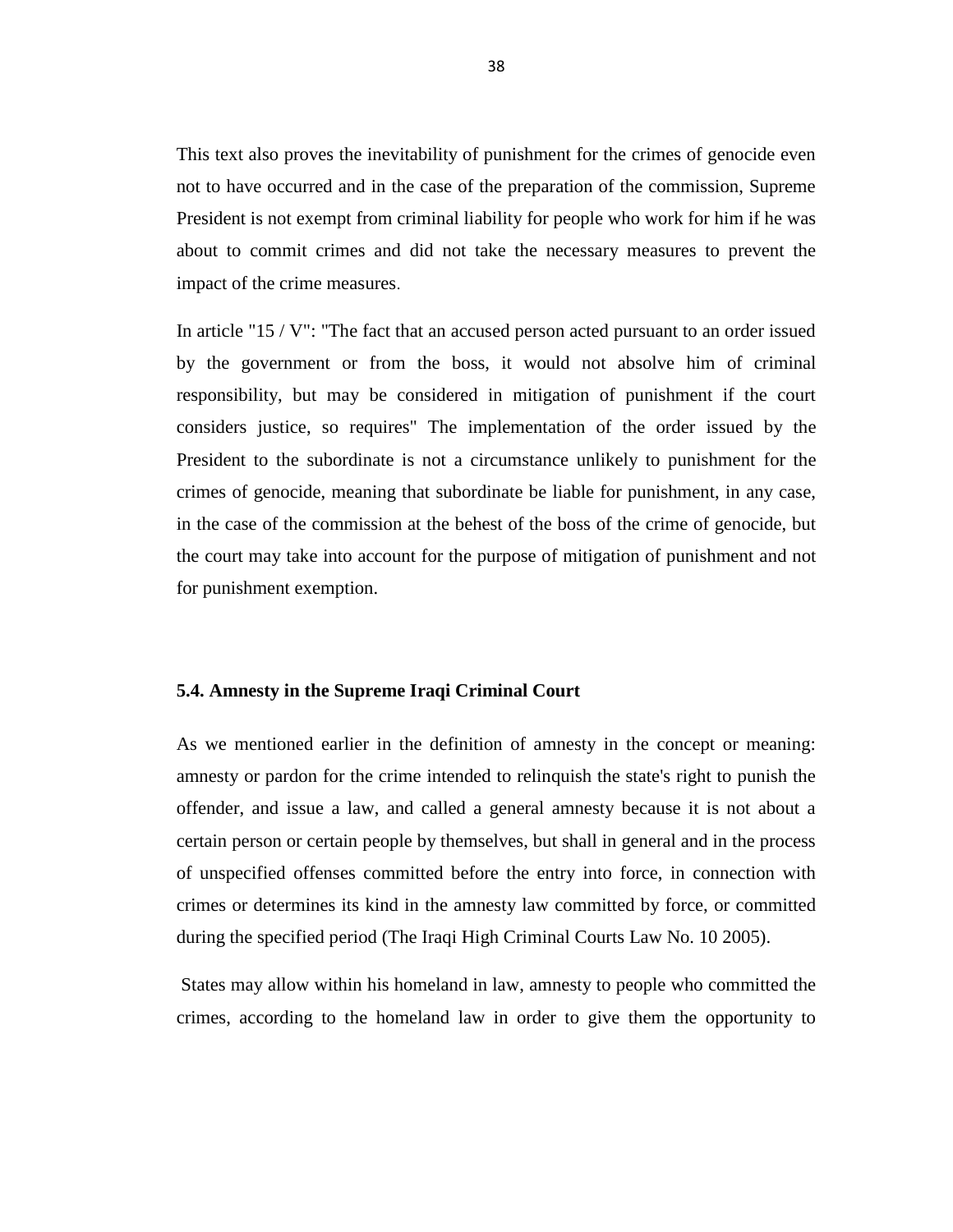rebuild their daily lives and extracted from the prison and punish and traced back to his family and relatives in order to begin a normal life and be a punishment that tested as like as a lesson to them.

But pardons cannot be the basis of exclusion punishment of crimes of genocide (Essa, 2012). And according to the law the Supreme Iraqi Criminal Tribunal in article "15 / VI" says: "do not include amnesties issued prior to the entry into force of this law none of the defendants in the commission of an offense He sets forth herein". This means that the law has stressed the inevitability of punishment in crimes of genocide, even in the case of a decision to amnesty for the perpetrators, and that such a decision was in effect prior to the issuance tribunal law, and it is an exception to the general provisions in the Iraqi Penal Code.

#### <span id="page-48-0"></span>**5.5. Individual responsibilities for the perpetrator of the crime of genocide**

Since the trials of Nuremberg through the former Yugoslavia and Rwanda, took the criminal responsibility of the individual in the prosperity and stability, and this took the International Criminal Court system has Article IV of the Convention on the Prevention and Punishment of the Crime of Genocide that: "Any person who commits the crime of genocide, whether the perpetrator of the referees or officials or by private individuals."

Thus, the first rule of the crime of genocide by the International Criminal Tribunal for Rwanda, has been convicted a man named "John Paul Akayesu" for his involvement in the commission of acts of genocide when he held the post of mayor of the Rwandan town of Taba as well as the International Criminal Court system offense of genocide in articles 5 and 6 as the International Criminal Court confirmed that there is no immunity esteem or official capacity for any defendant has committed a crime within the jurisdiction of this Court was whether a head of state or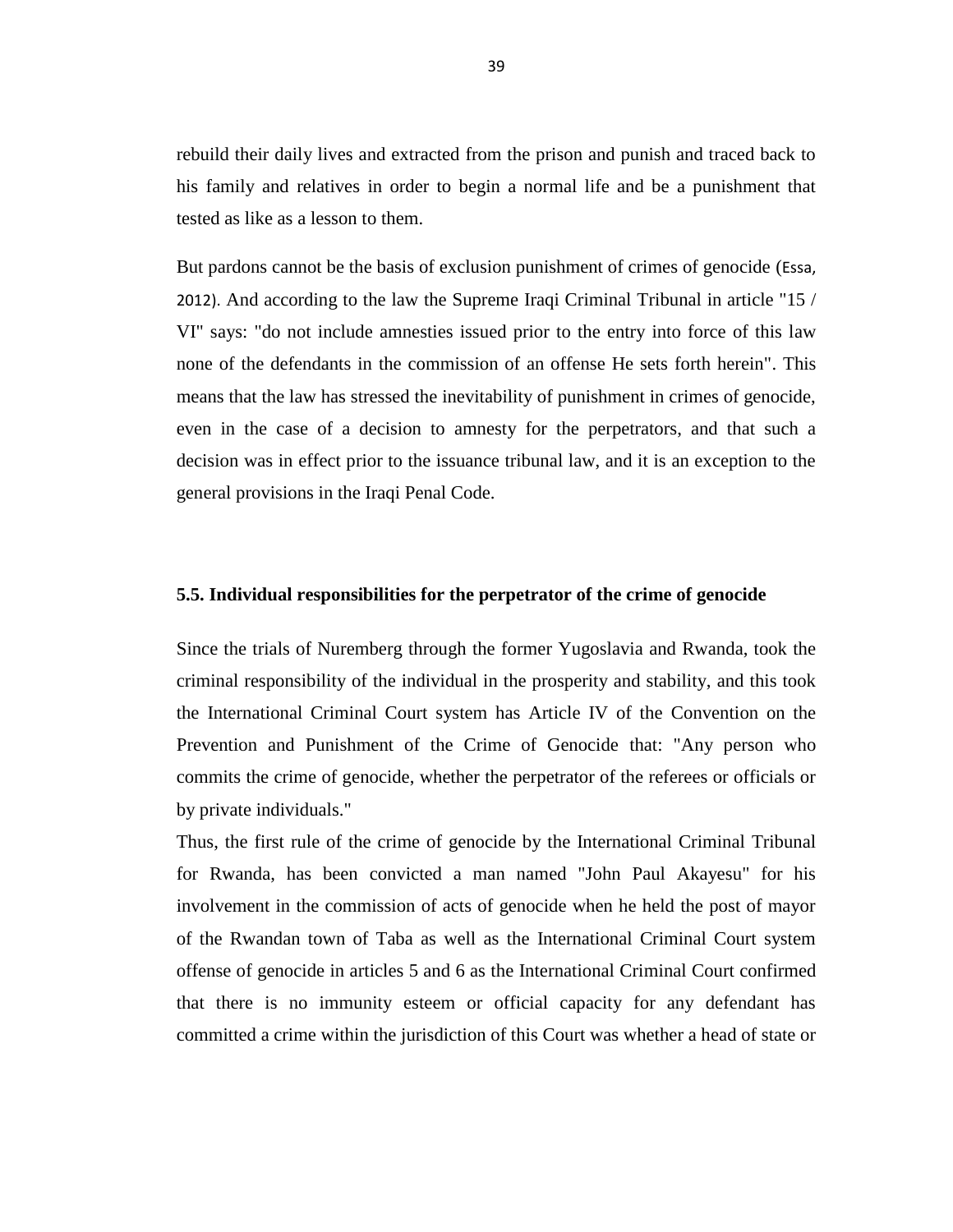senior military commander. And it is subject to prosecution for having committed an international crime does not enjoy any immunity which applies to all persons equally without any discrimination. Article 27 of the International Criminal Court has stated that: "This Statute shall apply equally to all persons without any distinction based on official capacity and, in particular, the official capacity of a person, whether as Head of State or Government or the Government or parliament, an elected representative member or a government official does not relieve him in any way from criminal responsibility under this Statute, nor does it constitute in itself, a reason for reduction of sentence or Immunities or special procedural rules which may attach to the official capacity of a person, whether under national or international law , without the Court from exercising its jurisdiction over such a person. "

Thus, the International Criminal Court system emphasized the inadmissibility invoked official capacity as a result of the commission of international crimes extreme ferocity, disgusting, degrading treatment, as history has shown that the legal deterrent does not come once to say or publish the laws, but strictly applied without discrimination, regardless of the centers defendants or their grip or their influence should not be impunity is the rule outdated, should not go unpunished commanding crime.

And the instigator of it and co-conspirator on the implementation of the leaders and presidents, and affects punishment simple soldier, who performs his superiors orders comes Irrelevance of official capacity reflection of the first paragraph of Article 27 of the Statute of the International Criminal Court on the subordination of all persons equally without distinction based on official capacity, and in particular the Head of State, or prime minister, or a member of the government or parliament.

Or an elected representative or a government official does not relieve any way from criminal liability, as this status is not a cause of commutation of the sentence in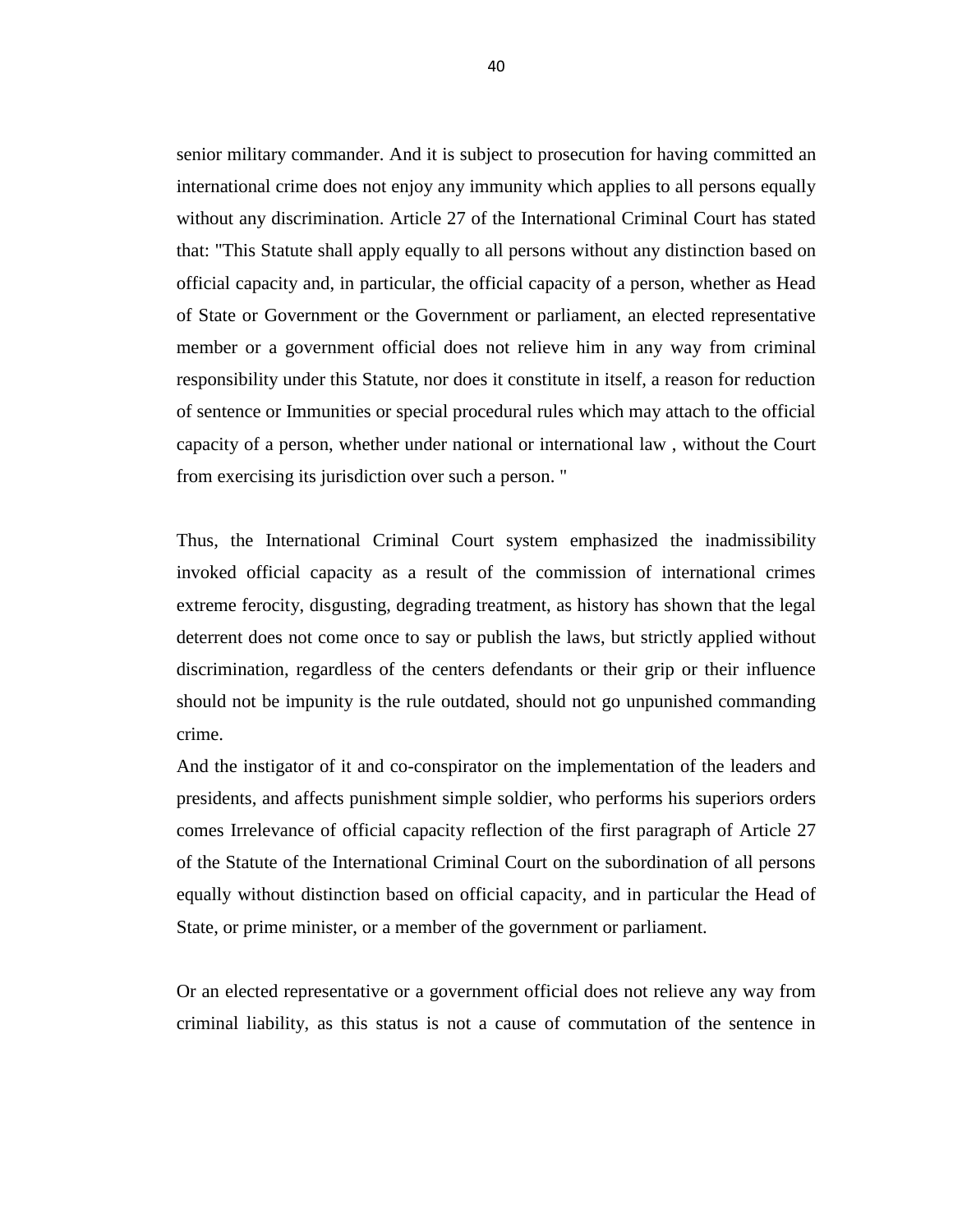accordance with Article 77 of the Statute of the International Criminal Court. Thus, the immunities accorded to them and the special procedures established under international law or the different national laws, does not preclude their submission to the International Criminal Court, the International Criminal justice take its normal course.

#### <span id="page-50-0"></span>**5.6. The position of international criminal law from the statute of limitations**

The statute of limitations is a lapse of a certain period of time from the date of commission of the crime or sentencing without implementation, leading to the fall of the right to pursue the accused or the execution of the sentence, and from this definition, it is clear that the statute of limitations in criminal law is divided into two types: aging of the case and punishment statute of limitations (Anees Ahmed and Merryn Quayle, 2008)

The statute of limitations is the laws are subject to limits in terms of time of the crime and punishment and this means that the statute of limitations in domestic criminal law two applications, the first in the field of sanctions where the statute of limitations punishment issued if passed since the verdict specified period of time without implementation, and the second in the field of criminal proceedings where the statute of limitations of criminal proceedings to lapse specific time from the date of commission of the offense without taking action where, and justify the statute of limitations in domestic criminal law is based on the passage of time on a particular crime leads to erase the physical and moral consequences of memory members of the community and therefore cannot be achieved "general deterrence" which is one of the purposes of the imposition of punishment on the perpetrator Crime, as well as that the defendant has met his punishment of sight for the duration of the statute of limitations.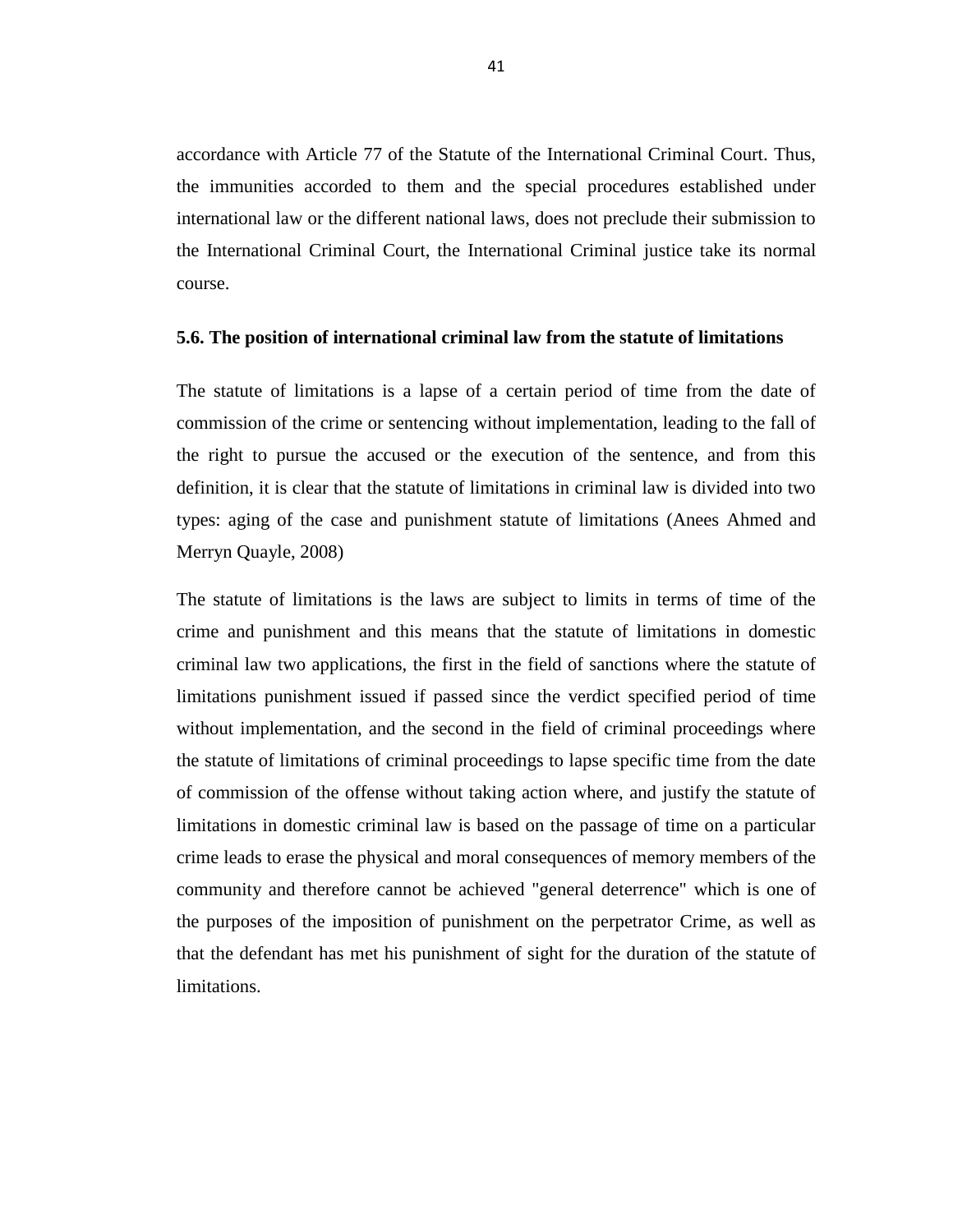The preamble of the Convention on the Non-Applicability of Statutory Limitations to War Crimes and Crimes Against Humanity in 1968, the subjugation of these crimes to the rules of the statute of limitations prescribed in domestic criminal law raised public concern in order to prevent the failure to prosecute and punish those responsible for those crimes (Convention on the Non-Applicability of Statutory Limitations to War Crimes and Crimes Against Humanity, 1968). and even be confirmed principle of non-applicability of statutory limitations to war crimes and crimes against humanity and to secure universally applied and so on international criminal law has passed imperceptibly principle of non-statute of limitations for certain international crimes, are taken into account through which national systems variation on the introduction of the idea until it reached the principle of nonobsolescence of international crimes degree the principle of the general principles of international law Criminal, and among the most important documents that can be mentioned in the context of reinforcing the principle of non-obsolescence of international crimes, the United Nations Convention on the Non-Applicability of Statutory Limitations of war crimes and crimes against humanity, signed on November 26 1968, the European Convention on the Non-Applicability of Statutory Limitations crimes against humanity and war crimes and the Declaration of Assembly United Nations General Assembly on the Protection of All Persons from Enforced Disappearances and platforms of international criminal tribunals and special permanent.

International criminal law does not generally allow the passage of international crimes subject to its provisions no matter how long the period of time to commit. However, it was necessary to confirm this matter, especially after the absence of international conventions of the reference to the statute of limitations until those agreements and documents and official declarations on the prosecution of war crimes, crimes against humanity and genocide are reminded of these agreements the four Geneva Conventions of 1949, which did not refer to the issue of the statute of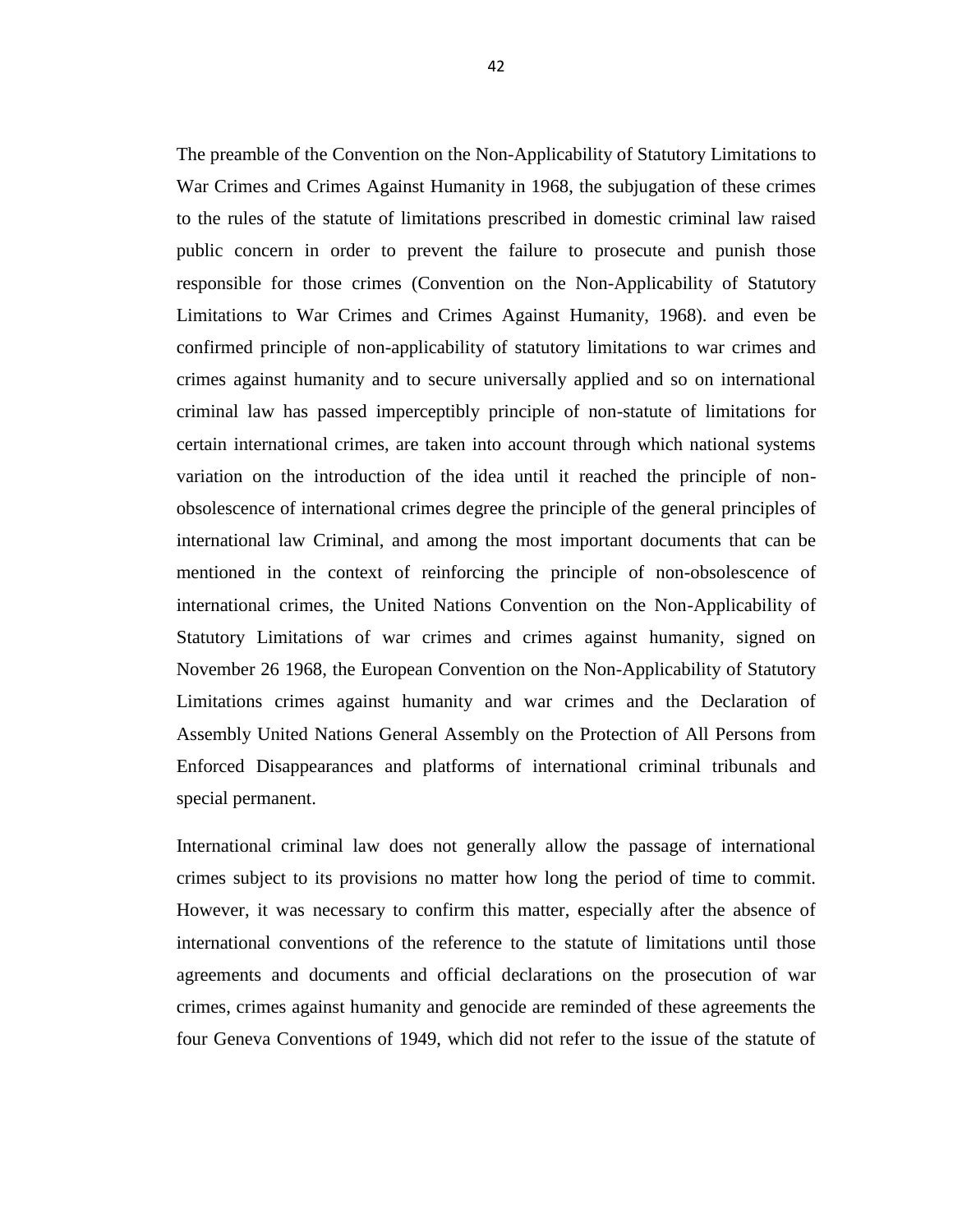limitations as well as the Convention on the suppression of the genocide of 1948 was also reflected in the Nuremberg principles were adopted by the General Assembly in 1950 and led this freedom to draw the attention of the General Assembly on the need to address this issue and avoid non-occurrence and frequency of international crimes and the protection of human rights and fundamental freedoms, and the subjecting these crimes to the rules of the statute of limitations established in the domestic criminal law raised public concern to prevent the prosecution and punishment of those responsible for such crimes, and even be confirmed principle of nonobsolescence of war crimes and crimes against humanity, and to secure universally applied.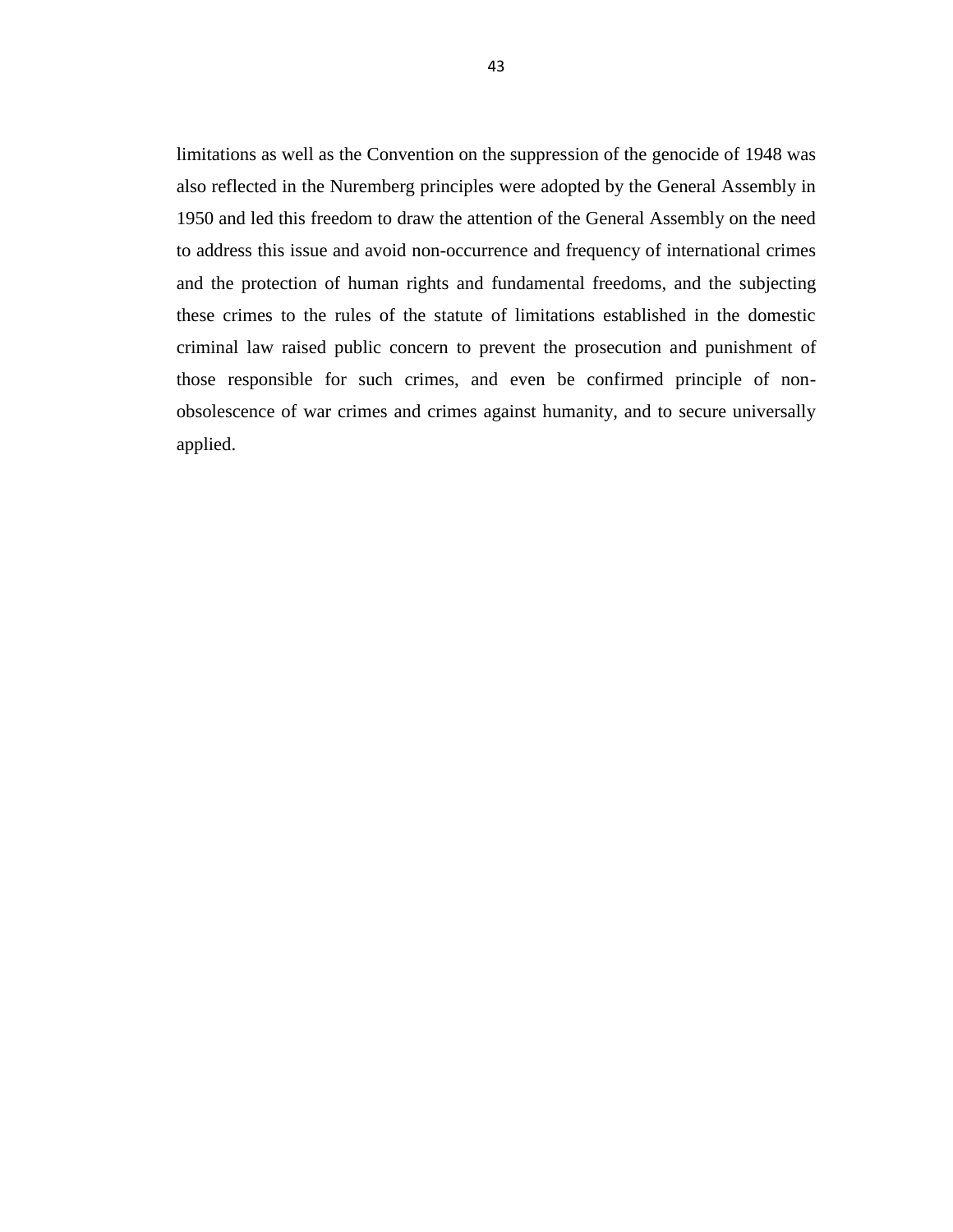# **CHAPTER SIX**

#### **CONCLUSION AND RECOMENDATION**

#### <span id="page-53-2"></span><span id="page-53-1"></span><span id="page-53-0"></span>**6.1. Conclusion**

Genocide is a specialty of crimes against humanity, crimes on humanitarian image can include murder, slavery, and the deportation, and other inhumane acts committed against the civilian population, persecution and political reasons or ethnic or religious, while engaged in such activity or persecution in the implementation of any crime against peace or any war crime or a link to any of them.

The crimes which is characterized by its strength and destroy not only for humans, but the long and destructive of nature and animals (abuud, Anfal Court legal study , 2018 p 66), And it coincided with the burning of villages and the destruction of refresh water sources and the destruction of homes, in addition to the forced booking for individuals and intentionally subjected to tough living conditions and harsh actual intent to destroy them total or partial. Participated in criminal immediate suspects who ordered and planned these crimes and some of the military leaders who carried out and agree to the commission of such crimes act, and participated in the criminal act, whether in the form groups penalty immediately or in the capture of fleeing citizens of the cruelty of the bombing and military operations

Despite all the legal, political, social and economic measures taken by national and international levels, but Violations provisions of international humanitarian law keeps always possible, whether by States Parties, or their natural persons. Which in turn calls for deterrent complementary measures to prevent it, in particular, and that the failure to take such measures in a timely manner can create the proper soil, not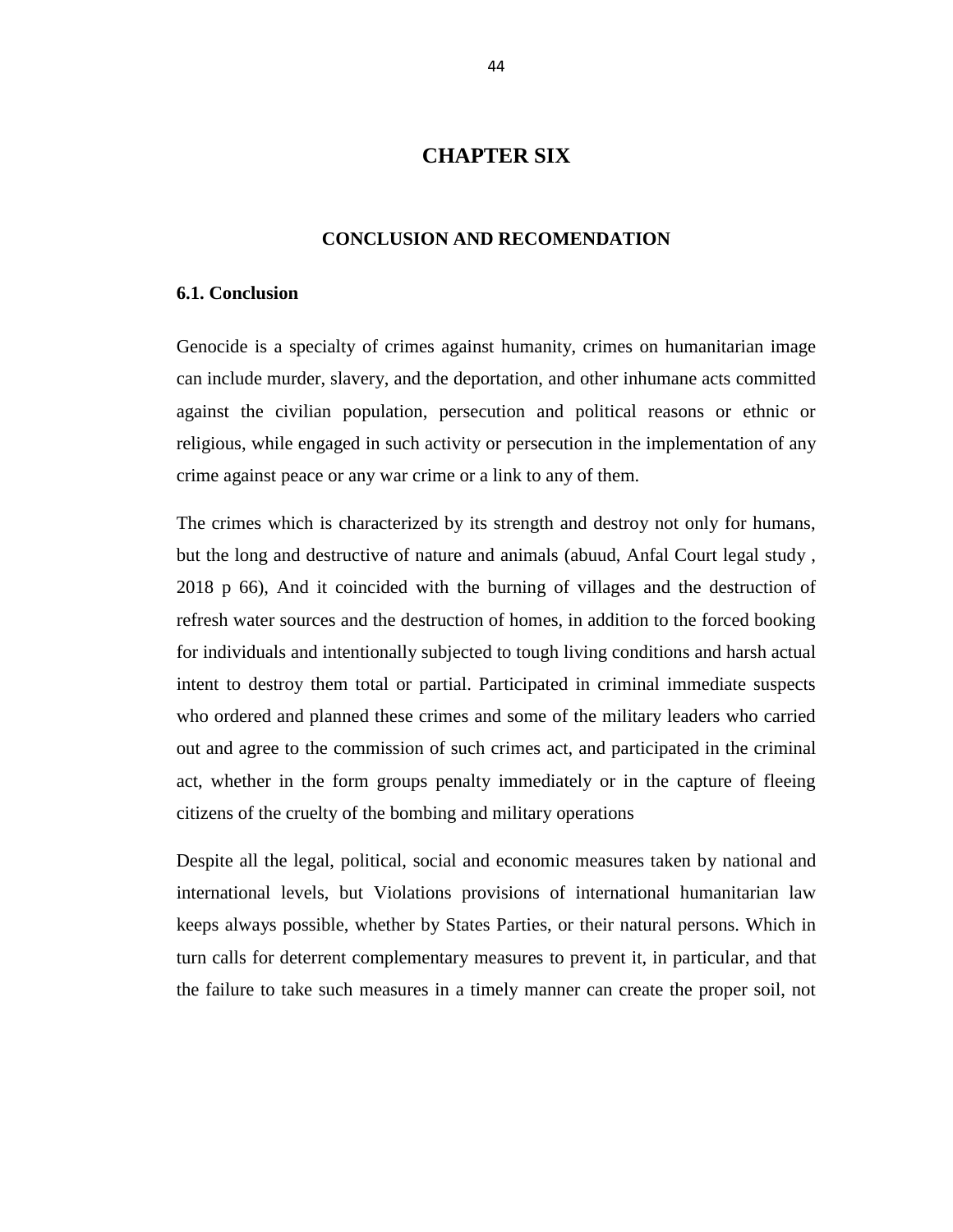only to repeat their commission, but may lead to the commission of Violations the most serious and more terrible than the previous violations.

The States Parties must abide by, in cases involving serious violations of international humanitarian law cases, and in collaboration with the United Nations and from the United Nations Charter "Article 89" (Essa H. , Two Academy on crimes of genocide , 2010 P 24-25), to take measures and deterrent measures. And commitment stems from violations of humanitarian law, Alta affect the interests of the international community. Constitute a referral guilty of such violations to justice, and the rhythm of their criminal responsibility it is one of the important measures practiced by society by the international community for the protection of the rules of international humanitarian law.

The Court granted the right plaintiffs' right to personal and affected by these crimes to review the civil courts for the damage caused to them, and obtaining the rights of them, and we find that the asylum according to the preparation of the victims to the civil courts will saddle the shoulders of the judiciary and the relationship owners, so the allocation of a judicial commission competent to consider private Anfal compensation issues.

The Baath regime burned villages one by one shelling and bombs and weapons and then has leveled to the ground as if the killing of the population were not enough, has been the destruction of thousands of villages and were distracting one family after another across the vast spaces in the land of Iraq, the wives have waited return their husbands and wait for their parents, hoping to return to their children, but to no avail, I was saddened widows and bereaved loss of loved ones and then became in turn the victims of the cruelty of merciless, then starve these people and raped and tortured and was re-transferred to other areas, they are Suffered because they are Kurds and died as Iraqis, Anfal affected forever on Kurdish dictionary, the word (Muanfal actually became still used to describe those who are still absent, the word Muanfal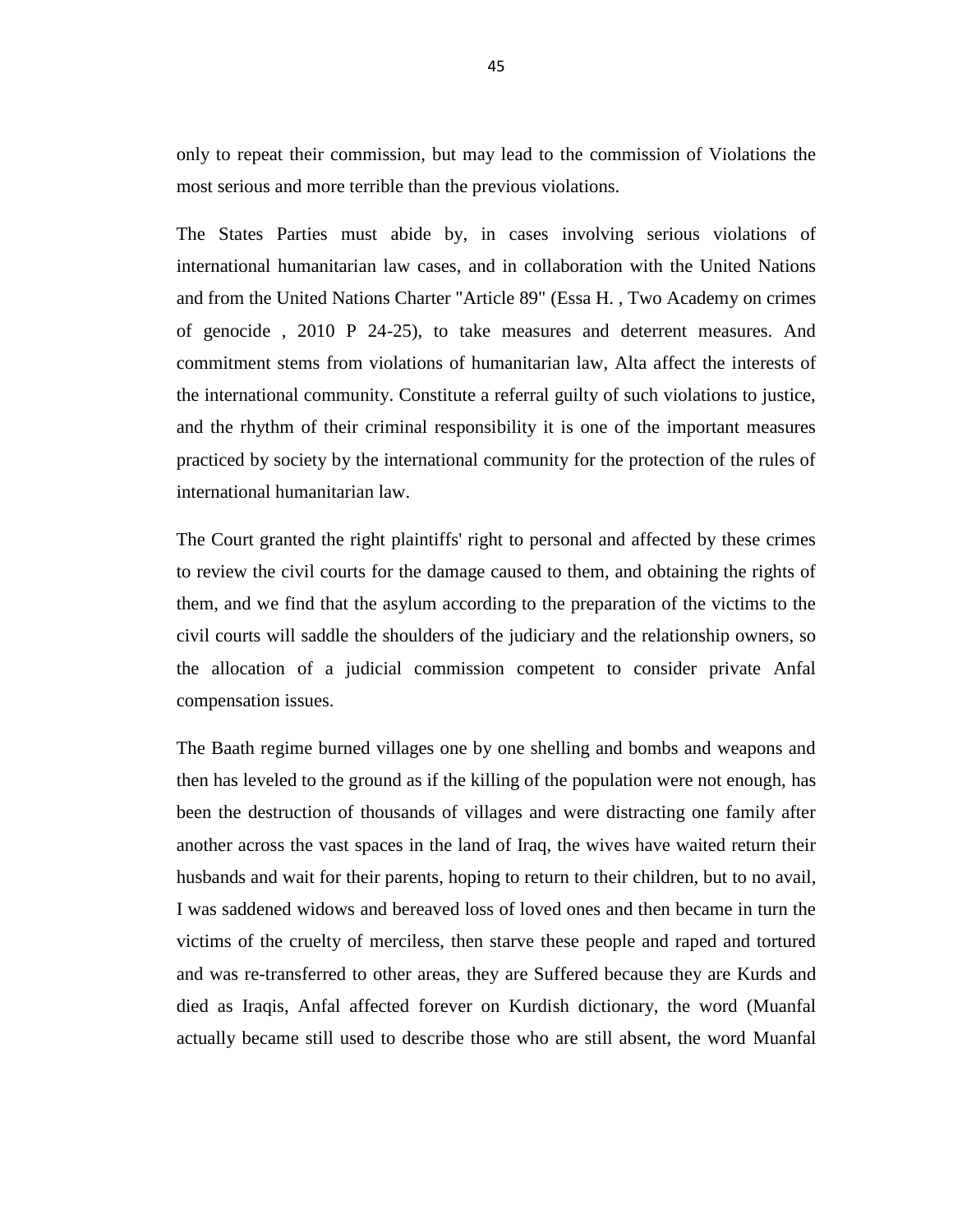remember the pain and tragedy of those days associated with the losses, the sons of Kurdish villages have lost everything except their identity as Kurds. We can draw those pointes:

- 1. The studies that exist in the province of Kurdistan in Iraq, is not sufficient to cover the broad and complex subject, it needs to be dozens of similar studies to scientifically coverage.
- 2. 2 Iraq in general area unsafe for the respect of genocide crimes (alwardy, 2007), since the form of its composition and the level of ignorance prevailing among the population, and the lack of awareness of the fate of the crimes and the level of hostilities higher in the soul, making him a candidate for the commission again if they're favorable conditions for the commission.
- <span id="page-55-0"></span>3. The world public opinion, which puts pressure on countries prevents commit genocide collectively, and that the evolution towards formation reasonable ideas about what happened in Iraq, but they are formed or was originally founded on the positions of the policy of changing the regime of Saddam Hussein ideas and, therefore, is not enough to create pressure new prevent the government or follow the government of committing genocide in Kurdistan, whether in Iraq or elsewhere in the country crime group.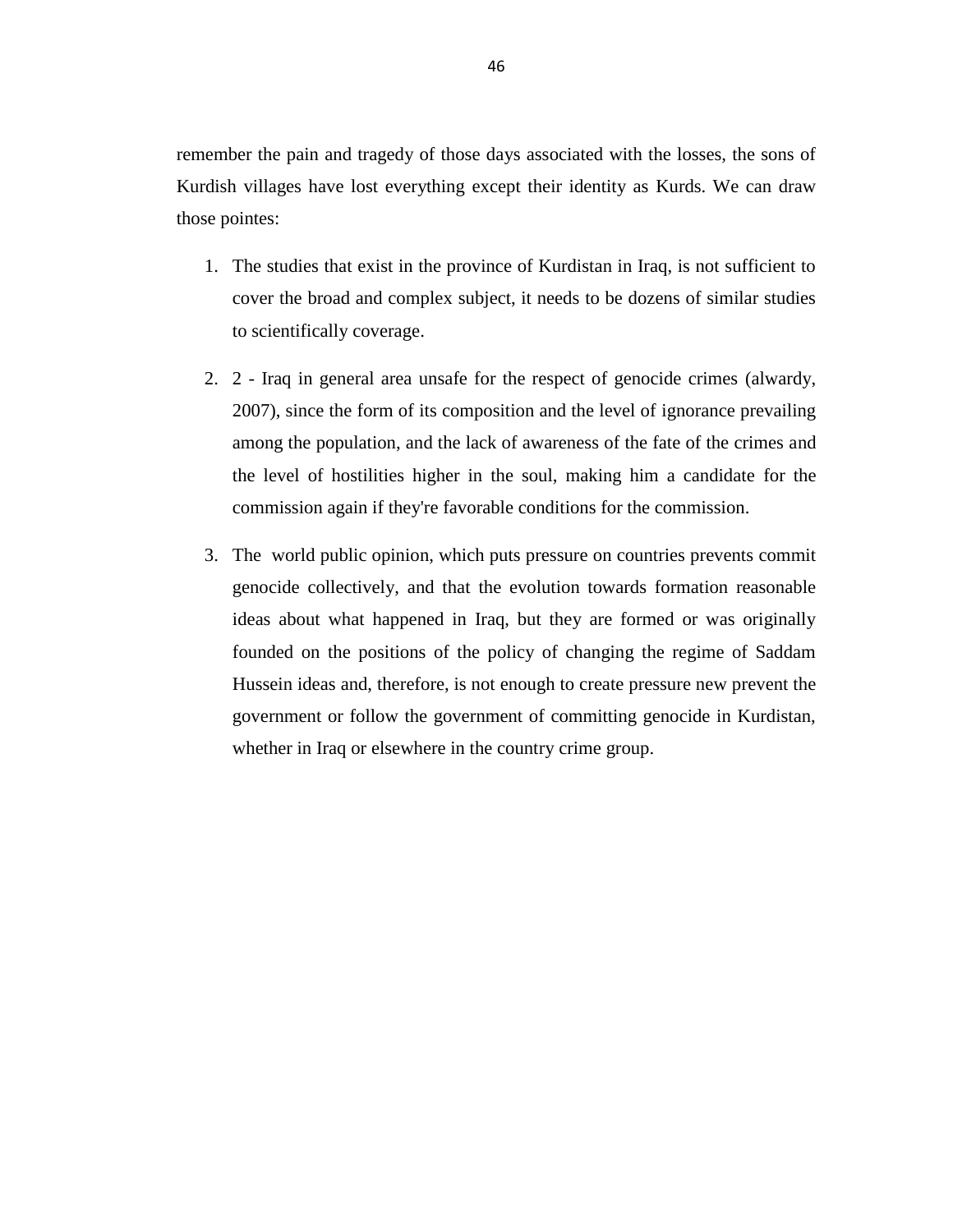#### **6.2. Recommendations**

The Iraqi government should be Compensation in both physical and spiritual to all of the victims in Anfal cases including:

#### **A: Physical Compensations**

- a- The victims and their family should take immediate measures in the Anfal operation that had decisions by the Iraqi tribunal court. And the compensation should be with the international standards.
- b- All the areas affected by massacre should be renewed and rebuild by the Iraqi movement and it needs a special budget.
- c- The families of victims lost all of the properties; the Iraqi regime should be backing them.
- d- The public service places should be rebuilding same schools, religious, hospitals and any other.
- e- Anfal operation places affected by contamination; it should be brought new life to them and gone green.
- f- All the injured of genocide should be treated no matter in some places.

#### **B. Spiritual Compensations**

- a- The governments in Iraqi state should be formal apologies to the families of victims and Kurds peoples.
- b- Fixing a day for the victims by law to honor them through arranging yearly commemoration.
- c- As we mentioned above, most of remnants of mass grave victims should be returned to their own land and building the big places to celebrate and to receive the formal and foreign visitors who come to Kurdistan for that aim.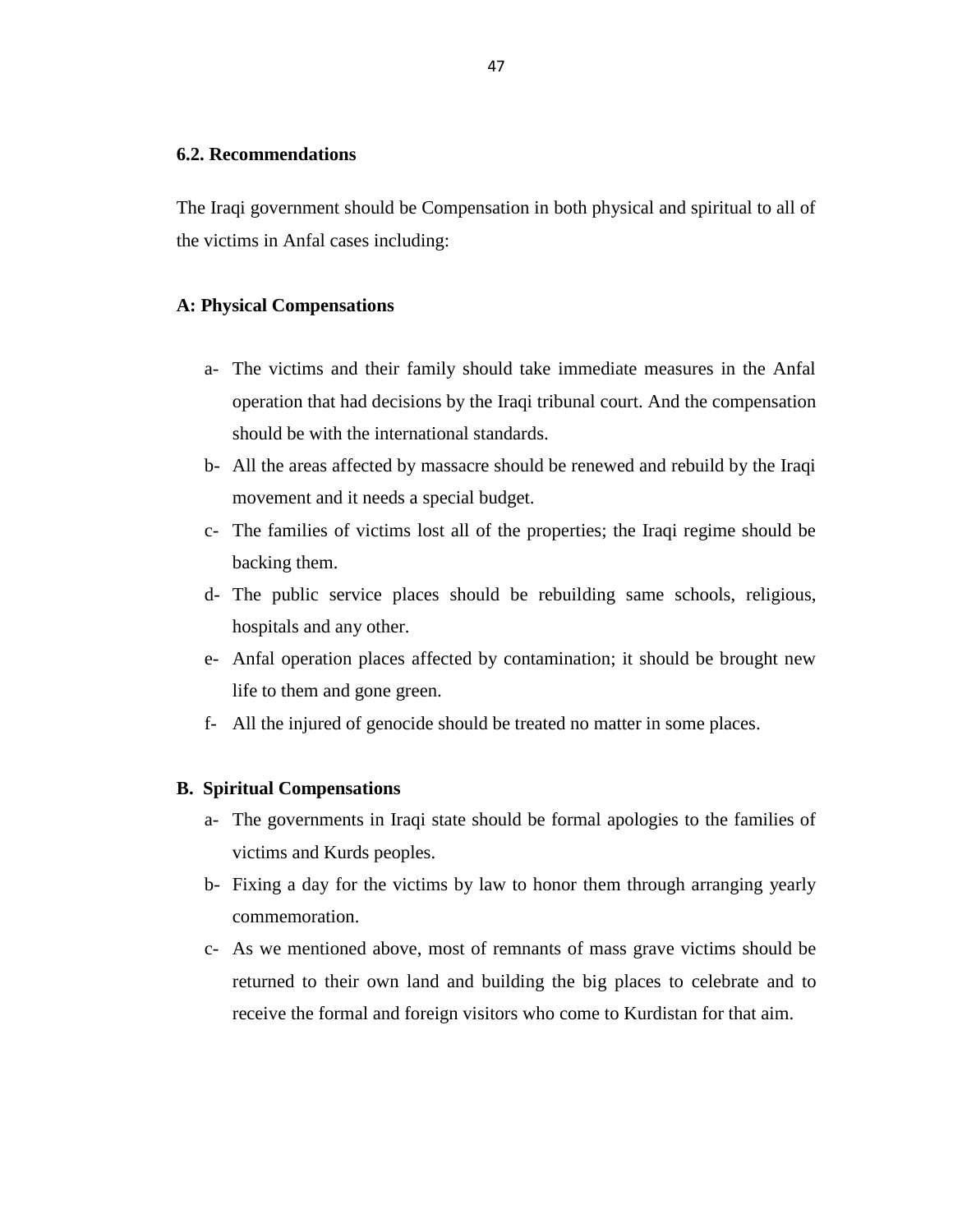- d- The families of victims should be providing them a scholarship to study outside Kurdistan.
- e- It's important that the new generation should be aware of Anfal history; it should be curriculum and taught in national schools.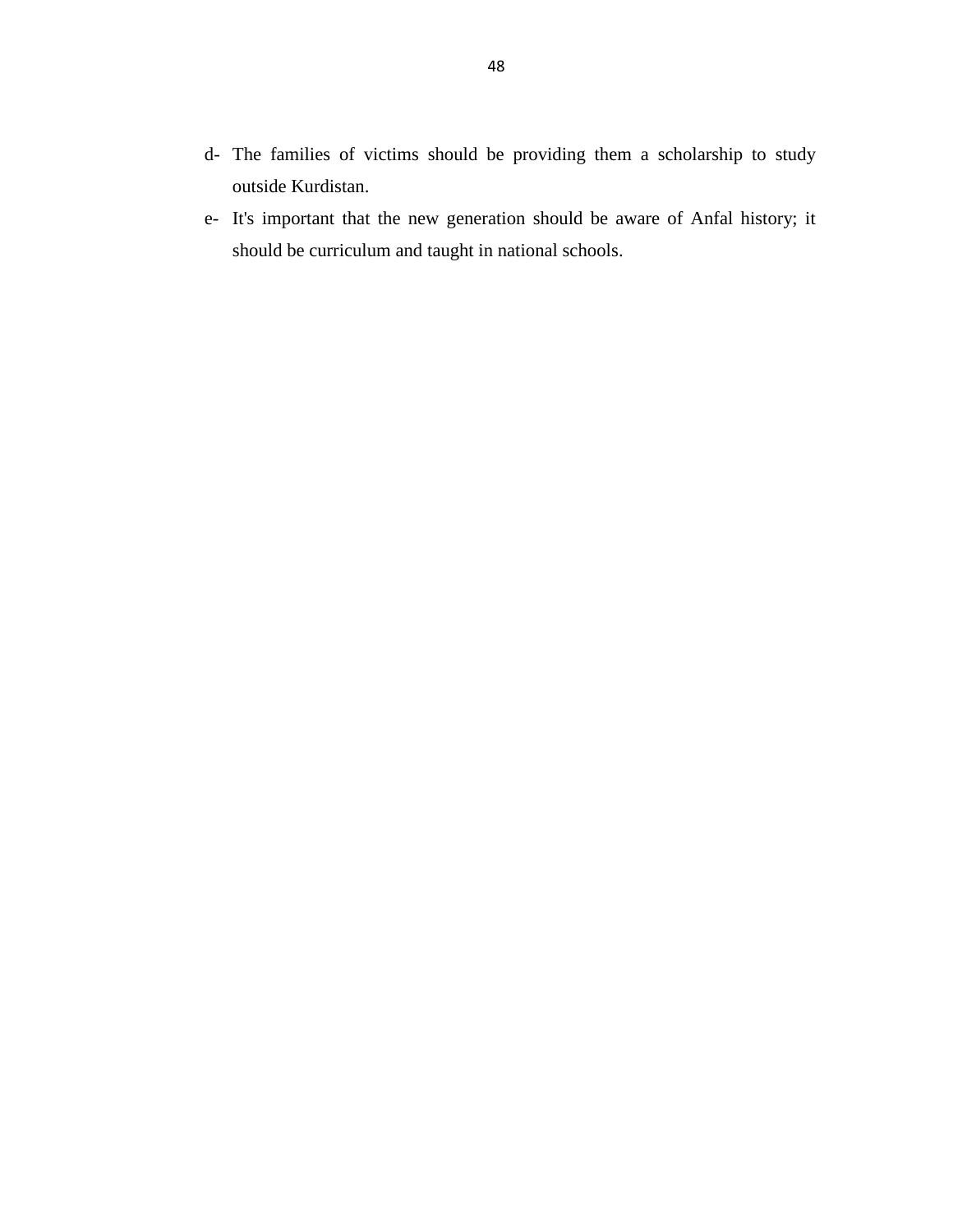#### **BIBLIOGRAPHY**

- 111, N. (1969). *Iraqi Penal Law .* Baghdad: legal labrary.
- Abdallatef, b. m. ( 2010). *Explain the Code of Criminal Procedure .* Baghdad : legal library.
- Abuud, z. (2010 p 66). *Anfal Court legal study .* Erbil : Aras publication.
- Ahmad, M. (2010). *Genocide Crimes from International Law Prospective Case Study: Iraqi Kurdistan 1980-1990 .* london.
- Ahmad, M. (2014 p 18). *"Genocide Crimes from International Law Prospective Case Study: Iraqi Kurdistan 1980-1990".* London.
- Ahmad, M. (2014 p 33). *Genocide Crimes from International Law Prospective Case Study: Iraqi Kurdistan 1980-1990.* london.
- Ali, J. (n.d.). *Anfal the embodiment of the rule of totalitarian thought violence and cruelty.*
- Allah. (n.d.). *Holy Quran.* Arabi Saudi.
- Alwardy, A. (2007). *Social profiles of the history of modern Iraq .* Baghdad: waraq publication.
- Anees Ahmed and Merryn Quayle. (2008). Can genocide, crimes against humanity and war crimes be pardoned or amnestied. *Amicus Curiae Issue 79 Autumn 2009*, 16.
- Beres, L. R. (1989). International Law, Personhood and the Prevention. *Loyola of Los Angeles International and*, 25-26.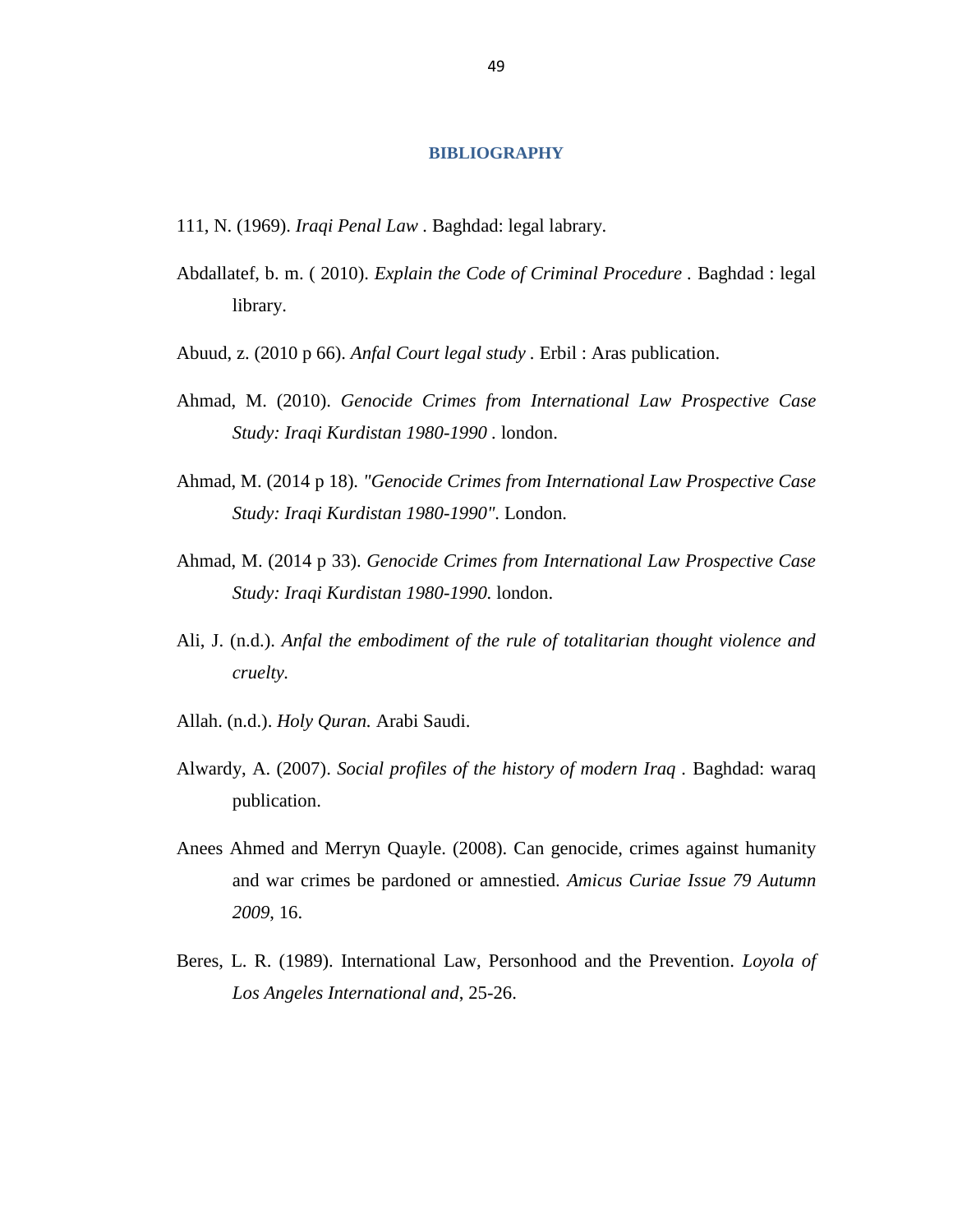Convention on the Non-Applicability of Statutory Limitations to War Crimes and Crimes against Humanity, G.A. res. 2391 (XXIII), annex, 23 U.N. GAOR Supp. No. 18 at 40, U.N. Doc. A/7218, 1968, *entered into force* Nov. 11, 1970

- Convention on the prevention and punishment of the crime of genocide, Approved and proposed for signature and ratification or accession by general assembly resolution 260 A (III) of 9 December 1948 entry into force12 January 1951
- e, D. M. (2001 ). Conceptual constraints on thinking about genocide. *Journal of Genocide Research*, 433.
- Essa, H. (2014 P 24-25). *Two Academy on crimes of genocide .* Slaimani: peramird publication.
- Essa, H. (2014). *Two Academies on crimes of genocide Anfal model.* Slaimani: peramird publication.
- European Convention on the Non-Applicability of statutory limitations for crimes against humanity and war crimes. Strasbourg, 25.1.1974
- Ferreira, M. (2013). Genocide and its Definition as the Partial Elimination of a National Group. *Genocide Studies and Prevention*, 7.
- Ferreira, M. (2013). Genocide, and its Definition as the Partial Elimination of a National Group. *LAGS* , 18.
- Ferreira, M. (2013). Genocide, and its Definition as the Partial Elimination of a National Group. *Genocide Studies and Prevention*, 12-13.

Frege Hisham, "The role of international criminal judiciary in the fight against international crime thesis" (Unpublished Introduction to gain a doctorate in science rights allocated international criminal law) University of Mohamed Khider - Biskra - Faculty of Law and Political Science 2013-2014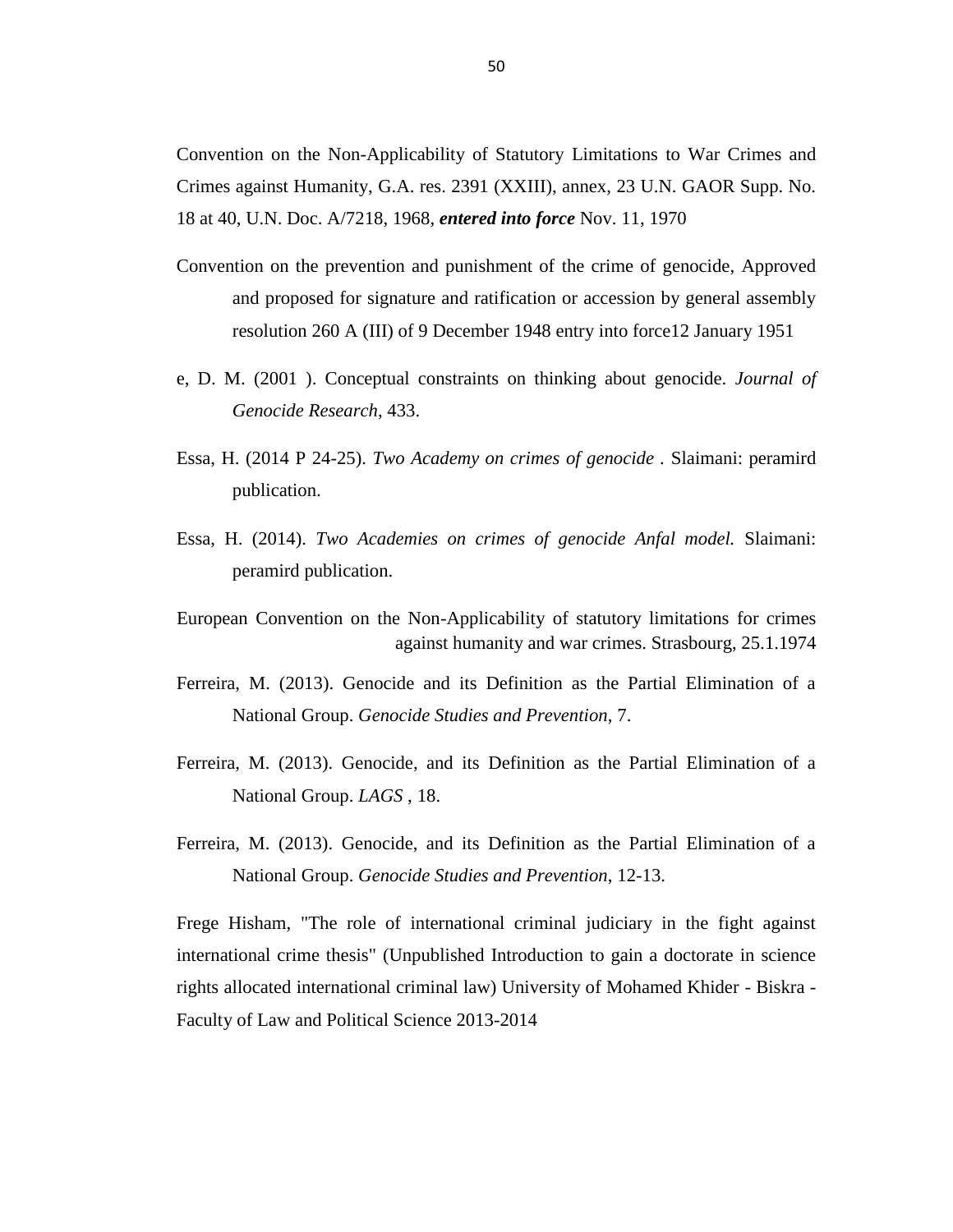- Goldman, S. A. (2012). *The Man Who Made Genocide a Crime: The Legacy of Raphael Lemkin.* Los Angeles : Loyola of Los Angeles .
- Goldsmith, K. (2010). The Issue of Intent in the Genocide and Its Effect on the Prevention and Punishment of the Crime of Genocide: Toward a Knowledge-Based Approach. *Genocide Studies and Prevention*, 238.
- Gul, M. O. (slimani ). *Kurdish genocide in the light of current international law .* 2003.
- Hopkins, A. (2010). Protected Groups in Law of Genocide. *InfraRead DJLS Online Supplement*, 29.
- Hosni, M. (1960 p 42). *lessons in international criminal law.* Cairo .
- Hughes, J. (2010 ). *Genocide and ethnic conflict.* Routledge: http://eprints.lse.ac.uk/26063/.
- Hughes, J. (2010). *Genocide and ethnic conflict.* Routledge: eprints.lse.ac.uk/26063.
- Hisham, I. (n.d.). *Biography of the Prophet Muhammad.*Brirut Lebanon.
- Khalaf, S. C. (2010 ). *The general principles of the Penal Code.* Baghdad: legal libraey.
- Mahmoud Hosni, ". (1960 p 42). *lessons in international criminal law.* Cairo.
- Mahmud, s. (2013 ). *Anfal the Kurdish genocide .* slaimani .
- Marcelo. (2005). *Crimes against humanity.* Foundations and fields of validity in Human Rights: Buenos.
- Mnzr, b. ( 2010). *Abdallatef Explain the Code of Criminal Procedure .* Baghdad: legal labrary.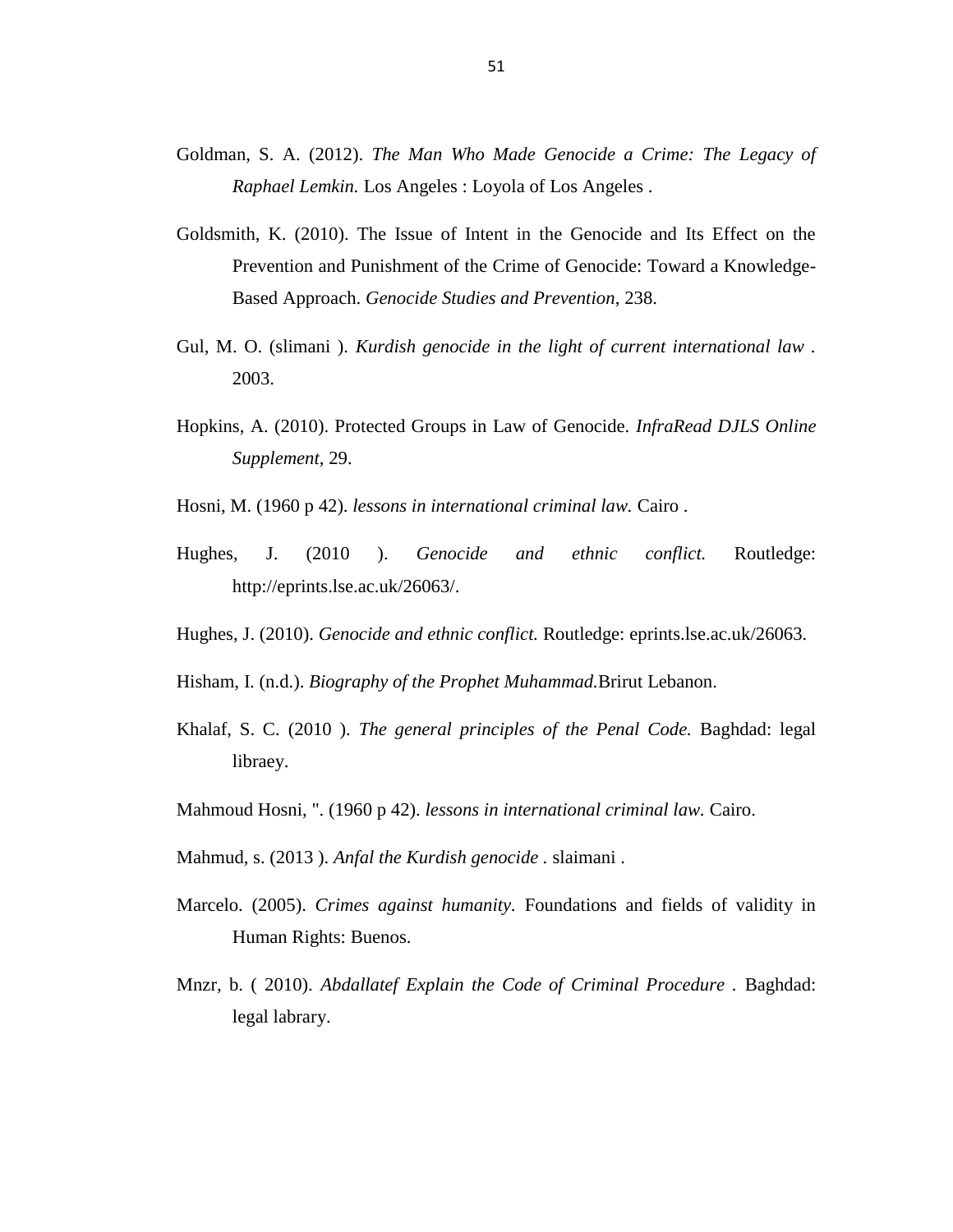Moshman, D. (2001). Conceptual constraints on thinking about genocide. *Educational Psychology Papers and Publications*, 443-444.

Nabil bin Khadim, "Are met victims' rights in international criminal law?" Unpublished Memorandum for the Master's degree in Law specialty of general international law Nabil bin Khadim Biskra University 2011-201

Mouloud Daylami "The concept of crimes against humanity and individual criminal responsibility of the University" Amia History discussion (Unpublished Memorandum for the Master's degree in Law specialty of general international law) 2012

- O'Donnell, M. J. ( 5-1-2003). Genocide, the United Nations, and the Death of Absolute Rights. *Boston College Third World Law Journal*, 405.
- SAINATI, T. E. (2012). TOWARD A COMPARATIVE APPROACH TO THE CRIME OF GENOCIDE. *DUKE LAW JOURNAL*, 175-176.
- Schabas, W. A. ( 2007). "Genocide and the International Court of Justice: Finally, a Duty to Prevent the Crime of Crimes. *Genocide Studies and Prevention*.
- Schabas, W. A. ( 2007). Genocide and the International Court of Justice. *Genocide Studies and Prevention*, 101.
- Schabas, W. A. (2006). The Odious Scourge Evolving Interpretations of the Crime of Genocide. *Genocide Studies and Prevention* , 94.
- Schabas, W. A. (2007). Genocide and the International Court of Justice. *Genocide Studies and Prevention*, 110..
- Shorsh, s. (2013 ). *Anfal the Iraqi states genocide against the kurds .* slaimani : margaret center publication.